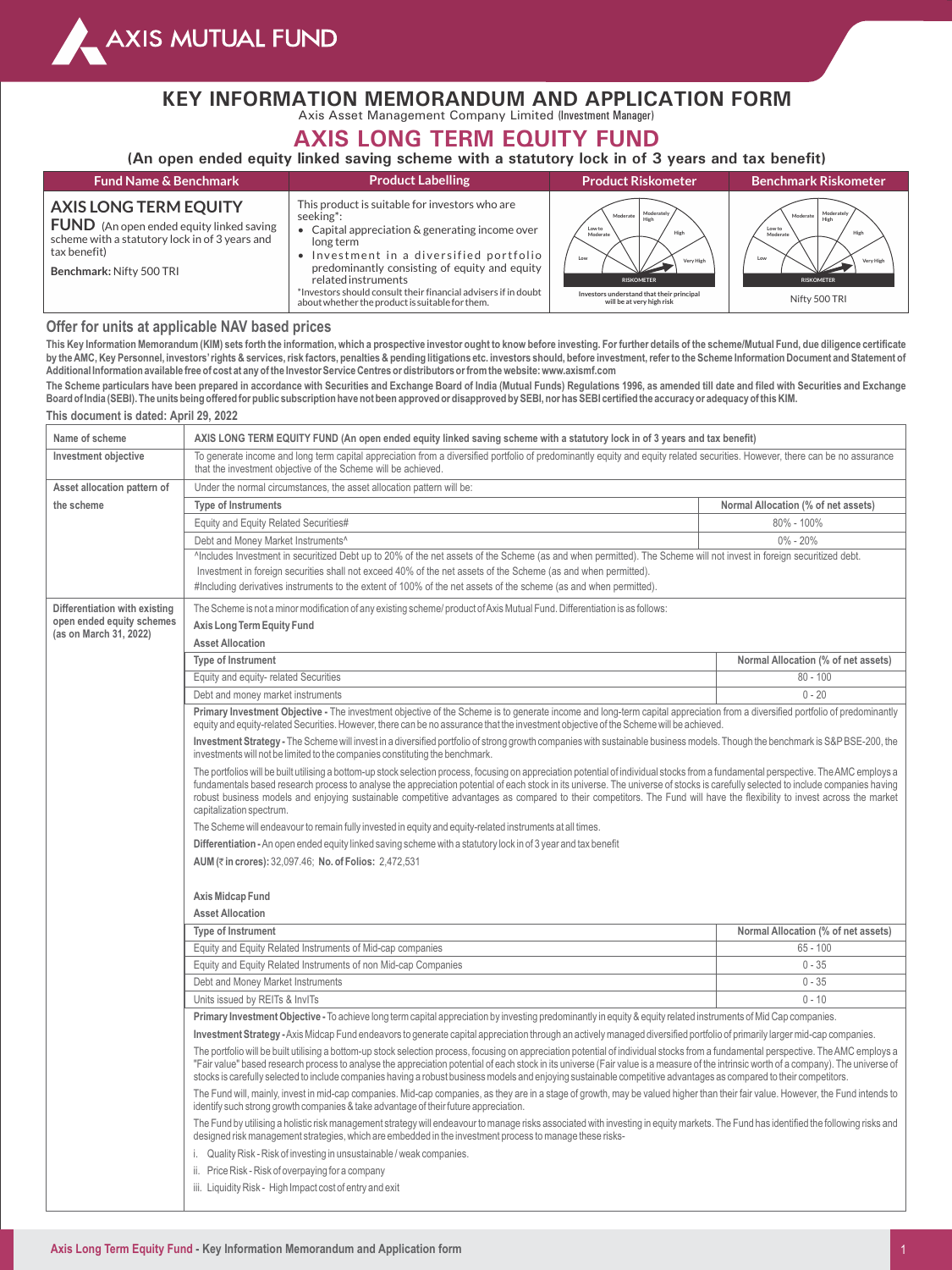| Differentiation with existing<br>open ended equity schemes<br>(as on March 31, 2022)<br>(Contd.) | iv. Volatility Risk - Volatility in price due to company or portfolio specific factors<br>v. Event Risk - Price risk due to a company / sector specific or market event<br>Differentiation - An open ended equity scheme predominantly investing in Mid Cap companies<br>AUM (₹ in crores): 17,651.16; No. of Folios: 1,285,823<br>Axis Focused 25 Fund                                                                                                                                                                                               |                                     |
|--------------------------------------------------------------------------------------------------|-------------------------------------------------------------------------------------------------------------------------------------------------------------------------------------------------------------------------------------------------------------------------------------------------------------------------------------------------------------------------------------------------------------------------------------------------------------------------------------------------------------------------------------------------------|-------------------------------------|
|                                                                                                  | <b>Asset Allocation</b>                                                                                                                                                                                                                                                                                                                                                                                                                                                                                                                               |                                     |
|                                                                                                  | Type of Instrument                                                                                                                                                                                                                                                                                                                                                                                                                                                                                                                                    | Normal Allocation (% of net assets) |
|                                                                                                  | Equity and Equity Related Instruments (of not exceeding 25 companies)                                                                                                                                                                                                                                                                                                                                                                                                                                                                                 | $65 - 100$                          |
|                                                                                                  | Debt and Money Market Instruments*                                                                                                                                                                                                                                                                                                                                                                                                                                                                                                                    | $0 - 35$                            |
|                                                                                                  | Units issued by REITs & InvITs                                                                                                                                                                                                                                                                                                                                                                                                                                                                                                                        | $0 - 10$                            |
|                                                                                                  | Primary Investment Objective - To generate long term capital appreciation by investing in a concentrated portfolio of equity & equity related instruments of up to 25 companies.                                                                                                                                                                                                                                                                                                                                                                      |                                     |
|                                                                                                  | Investment Strategy - The Scheme aims to generate long term capital appreciation by investing in a concentrated portfolio of equity & equity related instruments of up to 25<br>companies.                                                                                                                                                                                                                                                                                                                                                            |                                     |
|                                                                                                  | In order to have a concentrated portfolio, the Scheme will follow a bottom up stock selection approach. The Scheme will reflect our best investment ideas at all points of time.                                                                                                                                                                                                                                                                                                                                                                      |                                     |
|                                                                                                  | The portfolio will be built utilising a bottom-up stock selection process, focusing on appreciation potential of individual stocks from a fundamental perspective. The AMC employs a<br>"Fair value" based research process to analyse the appreciation potential of each stock in its universe (Fair value is a measure of the intrinsic worth of a company). The universe of<br>stocks is carefully selected to include companies having a robust business models and enjoying sustainable competitive advantages as compared to their competitors. |                                     |
|                                                                                                  | Differentiation - An Open-ended Equity Scheme investing in maximum 25 stocks investing in large cap, mid cap and small cap companies                                                                                                                                                                                                                                                                                                                                                                                                                  |                                     |
|                                                                                                  | AUM (₹ in crores): 19,560.64; No. of Folios: 1,132,854                                                                                                                                                                                                                                                                                                                                                                                                                                                                                                |                                     |
|                                                                                                  |                                                                                                                                                                                                                                                                                                                                                                                                                                                                                                                                                       |                                     |
|                                                                                                  | Axis Bluechip Fund                                                                                                                                                                                                                                                                                                                                                                                                                                                                                                                                    |                                     |
|                                                                                                  | <b>Asset Allocation</b>                                                                                                                                                                                                                                                                                                                                                                                                                                                                                                                               |                                     |
|                                                                                                  | Type of Instrument                                                                                                                                                                                                                                                                                                                                                                                                                                                                                                                                    | Normal Allocation (% of net assets) |
|                                                                                                  | Equity and Equity Related Instruments of Large Cap companies                                                                                                                                                                                                                                                                                                                                                                                                                                                                                          | $80 - 100$                          |
|                                                                                                  | Equity and Equity Related Instruments of other companies                                                                                                                                                                                                                                                                                                                                                                                                                                                                                              | $0 - 20$                            |
|                                                                                                  | Debt and Money Market Instruments                                                                                                                                                                                                                                                                                                                                                                                                                                                                                                                     | $0 - 20$                            |
|                                                                                                  | Units issued by REITs & InvITs                                                                                                                                                                                                                                                                                                                                                                                                                                                                                                                        | $0 - 10$                            |
|                                                                                                  | Primary Investment Objective - To achieve long term capital appreciation by investing in a diversified portfolio predominantly consisting of equity and equity related securities of<br>Large Cap companies including derivatives. However, there can be no assurance that the investment objective of the Scheme will be achieved.                                                                                                                                                                                                                   |                                     |
|                                                                                                  | Investment Strategy - The Scheme will invest predominantly in Equity and Equity Related Instruments of Large Cap companies with strong growth and sustainable business<br>models, whilst managing risk.                                                                                                                                                                                                                                                                                                                                               |                                     |
|                                                                                                  | The portfolios will be built utilising a bottom-up stock selection process, focusing on appreciation potential of individual stocks from a fundamental perspective. The AMC employs a<br>"Fair value" based research process to analyse the appreciation potential of each stock in its universe (Fair value is a measure of the intrinsic worth of a company). The universe of<br>stocks is carefully selected to include companies having robust business models and enjoying sustainable competitive advantages as compared to their competitors.  |                                     |
|                                                                                                  | Differentiation - An open-ended equity scheme predominantly investing in large cap stocks                                                                                                                                                                                                                                                                                                                                                                                                                                                             |                                     |
|                                                                                                  | AUM (₹ in crores): 35,720.99; No. of Folios: 2,590,556                                                                                                                                                                                                                                                                                                                                                                                                                                                                                                |                                     |
|                                                                                                  |                                                                                                                                                                                                                                                                                                                                                                                                                                                                                                                                                       |                                     |
|                                                                                                  | Axis Flexi Cap Fund                                                                                                                                                                                                                                                                                                                                                                                                                                                                                                                                   |                                     |
|                                                                                                  | <b>Asset Allocation</b>                                                                                                                                                                                                                                                                                                                                                                                                                                                                                                                               |                                     |
|                                                                                                  | <b>Type of Instrument</b>                                                                                                                                                                                                                                                                                                                                                                                                                                                                                                                             | Normal Allocation (% of net assets) |
|                                                                                                  | Equity and Equity Related Instruments                                                                                                                                                                                                                                                                                                                                                                                                                                                                                                                 | $65 - 100$                          |
|                                                                                                  | Debt and Money Market Instruments                                                                                                                                                                                                                                                                                                                                                                                                                                                                                                                     | $0 - 35$                            |
|                                                                                                  | Units issued by REITs & InvITs                                                                                                                                                                                                                                                                                                                                                                                                                                                                                                                        | $0 - 10$                            |
|                                                                                                  | Primary Investment Objective - To generate long term capital appreciation by investing in a dynamic mix of equity and equity related instruments across market capitalizations.<br>However, there is no assurance or guarantee that the investment objective of the Scheme will be achieved.                                                                                                                                                                                                                                                          |                                     |
|                                                                                                  | Investment Strategy - The Scheme aims to generate long term capital appreciation by investing in a dynamic mix of equity and equity related instruments across market capitalizations.                                                                                                                                                                                                                                                                                                                                                                |                                     |
|                                                                                                  | The Scheme will target undervalued companies that offer opportunities to generate superior capital gains from a medium-to-long term perspective.                                                                                                                                                                                                                                                                                                                                                                                                      |                                     |
|                                                                                                  | An indicative set of companies which can offer such potential include – companies whose growth potential is not fully priced by the market, quality companies that are going through<br>near term challenges but with strong long term potential, companies trading at a steep discount to their fair value.                                                                                                                                                                                                                                          |                                     |
|                                                                                                  | The portfolio will be built utilising a bottom-up stock selection process, focusing on appreciation potential of individual stocks from a fundamental perspective. The AMC employs a<br>"Fair value" based research process to analyse the appreciation potential of each stock in its universe (Fair value is a measure of the intrinsic worth of a company). The universe of<br>stocks is carefully selected to include companies having a robust business models and enjoying sustainable competitive advantages as compared to their competitors. |                                     |
|                                                                                                  | Differentiation - An open ended equity scheme investing across large cap, mid cap, small cap stocks                                                                                                                                                                                                                                                                                                                                                                                                                                                   |                                     |
|                                                                                                  | AUM (₹ in crores): 10,849.35; No. of Folios: 637,772                                                                                                                                                                                                                                                                                                                                                                                                                                                                                                  |                                     |
|                                                                                                  |                                                                                                                                                                                                                                                                                                                                                                                                                                                                                                                                                       |                                     |
|                                                                                                  |                                                                                                                                                                                                                                                                                                                                                                                                                                                                                                                                                       |                                     |
|                                                                                                  | Axis Small Cap Fund                                                                                                                                                                                                                                                                                                                                                                                                                                                                                                                                   |                                     |
|                                                                                                  | <b>Asset Allocation</b>                                                                                                                                                                                                                                                                                                                                                                                                                                                                                                                               |                                     |
|                                                                                                  | <b>Type of Instrument</b>                                                                                                                                                                                                                                                                                                                                                                                                                                                                                                                             | Normal Allocation (% of net assets) |
|                                                                                                  | Equity and Equity related instruments of small cap companies                                                                                                                                                                                                                                                                                                                                                                                                                                                                                          | $65 - 100$                          |
|                                                                                                  | Equity and Equity Related Instruments of non-small cap Companies                                                                                                                                                                                                                                                                                                                                                                                                                                                                                      | $0 - 35$                            |
|                                                                                                  | Debt & Money Market Instruments                                                                                                                                                                                                                                                                                                                                                                                                                                                                                                                       | $0 - 35$                            |
|                                                                                                  | Units issued by REITs & InvITs                                                                                                                                                                                                                                                                                                                                                                                                                                                                                                                        | $0 - 10$                            |
|                                                                                                  | Primary Investment Objective - To generate long-term capital appreciation from a diversified portfolio of predominantly equity & equity related instruments of small cap<br>companies.                                                                                                                                                                                                                                                                                                                                                                |                                     |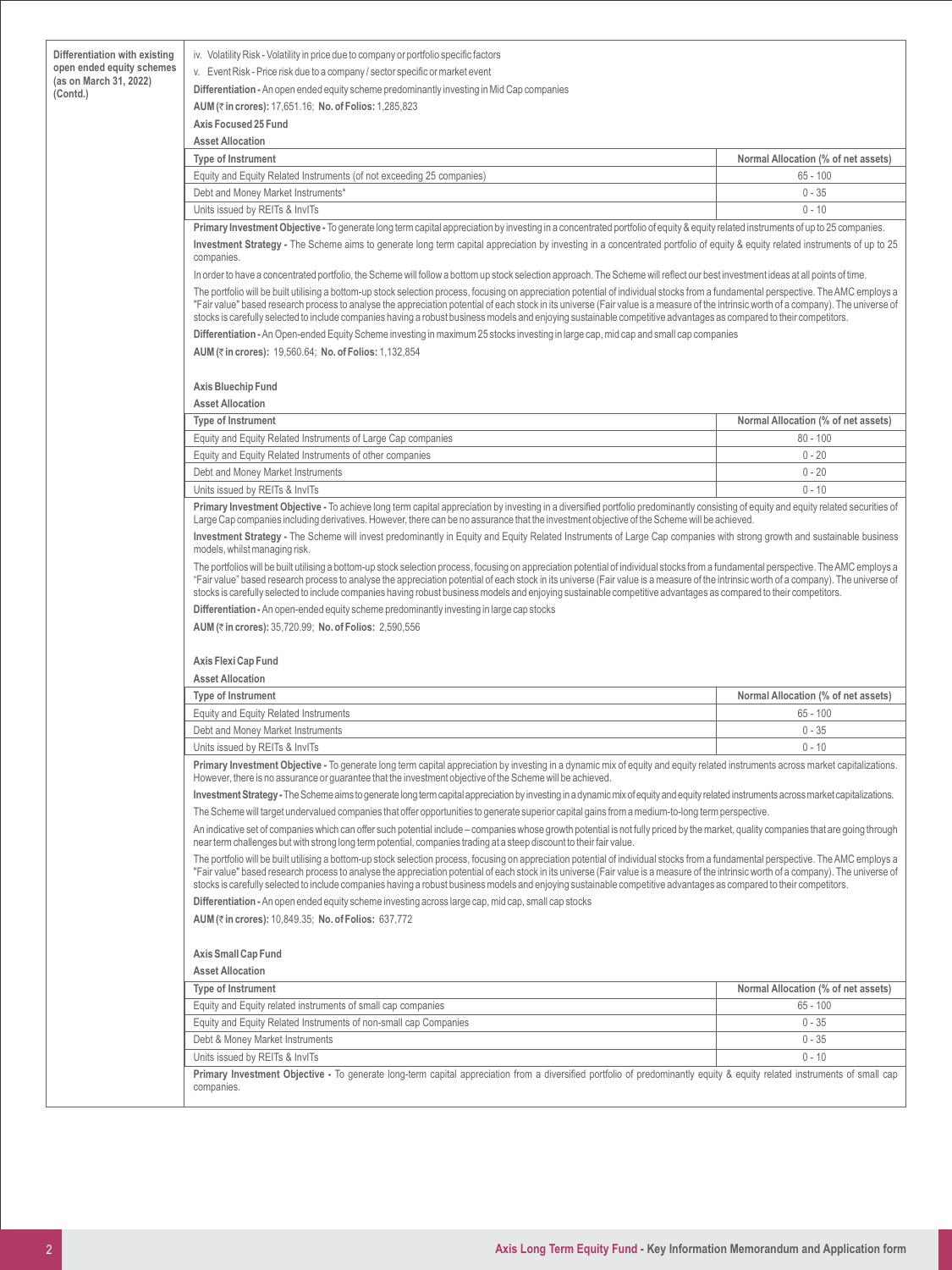| Differentiation with existing<br>open ended equity schemes | Investment Strategy - The Fund will, mainly, invest in small-cap companies. Small-cap companies, as they are in a stage of growth, may not be valued at their fair price. However,<br>the Fund intends to identify such strong growth companies & take advantage of their future appreciation.                                                                                                                                                                                                                                                                                                                                                                                                                                                                                 |                                                       |
|------------------------------------------------------------|--------------------------------------------------------------------------------------------------------------------------------------------------------------------------------------------------------------------------------------------------------------------------------------------------------------------------------------------------------------------------------------------------------------------------------------------------------------------------------------------------------------------------------------------------------------------------------------------------------------------------------------------------------------------------------------------------------------------------------------------------------------------------------|-------------------------------------------------------|
| (as on March 31, 2022)                                     | The portfolio will be built utilising a bottom-up stock selection process, focusing on appreciation potential of individual stocks from a fundamental perspective. The AMC employs a                                                                                                                                                                                                                                                                                                                                                                                                                                                                                                                                                                                           |                                                       |
| (Contd.)                                                   | "Fair value" based research process to analyse the appreciation potential of each stock in its universe (Fair value is a measure of the intrinsic worth of a company). The universe of<br>stocks is carefully selected to include companies having a robust business models and enjoying sustainable competitive advantages as compared to their competitors.                                                                                                                                                                                                                                                                                                                                                                                                                  |                                                       |
|                                                            | The scheme by utilising a holistic risk management strategy will endeavour to manage risks associated with investing in equity markets.                                                                                                                                                                                                                                                                                                                                                                                                                                                                                                                                                                                                                                        |                                                       |
|                                                            | Differentiation - An open ended equity scheme predominantly investing in small cap stocks                                                                                                                                                                                                                                                                                                                                                                                                                                                                                                                                                                                                                                                                                      |                                                       |
|                                                            | AUM (₹ in crores): 9,060.46; No. of Folios: 1,038,412                                                                                                                                                                                                                                                                                                                                                                                                                                                                                                                                                                                                                                                                                                                          |                                                       |
|                                                            |                                                                                                                                                                                                                                                                                                                                                                                                                                                                                                                                                                                                                                                                                                                                                                                |                                                       |
|                                                            | <b>Axis Growth Opportunities Fund</b>                                                                                                                                                                                                                                                                                                                                                                                                                                                                                                                                                                                                                                                                                                                                          |                                                       |
|                                                            | <b>Asset Allocation</b>                                                                                                                                                                                                                                                                                                                                                                                                                                                                                                                                                                                                                                                                                                                                                        |                                                       |
|                                                            | <b>Type of Instrument</b>                                                                                                                                                                                                                                                                                                                                                                                                                                                                                                                                                                                                                                                                                                                                                      | Normal Allocation (% of net assets)                   |
|                                                            | Equity & equity related instruments of Large Cap Stock                                                                                                                                                                                                                                                                                                                                                                                                                                                                                                                                                                                                                                                                                                                         | $35 - 65$                                             |
|                                                            | Equity & equity related instruments of Mid Cap Stock                                                                                                                                                                                                                                                                                                                                                                                                                                                                                                                                                                                                                                                                                                                           | $35 - 65$                                             |
|                                                            | Other Equity and Equity related instruments<br>Debt and Money Market Instruments                                                                                                                                                                                                                                                                                                                                                                                                                                                                                                                                                                                                                                                                                               | $0 - 30$<br>$0 - 30$                                  |
|                                                            | Units issued by REITs & InvITs                                                                                                                                                                                                                                                                                                                                                                                                                                                                                                                                                                                                                                                                                                                                                 | $0 - 10$                                              |
|                                                            | Primary Investment Objective - To generate long term capital appreciation by investing in a diversified portfolio of Equity & Equity Related Instruments both in India as well                                                                                                                                                                                                                                                                                                                                                                                                                                                                                                                                                                                                 |                                                       |
|                                                            | as overseas. However, there can be no assurance that the investment objective of the Scheme will be achieved.<br>Investment Strategy - Equity portfolio will be run as a diversified portfolio with a balanced mix of large and mid cap stocks.                                                                                                                                                                                                                                                                                                                                                                                                                                                                                                                                |                                                       |
|                                                            | The Scheme will look at the 3 pillars while constructing the portfolio:                                                                                                                                                                                                                                                                                                                                                                                                                                                                                                                                                                                                                                                                                                        |                                                       |
|                                                            | - High quality portfolio                                                                                                                                                                                                                                                                                                                                                                                                                                                                                                                                                                                                                                                                                                                                                       |                                                       |
|                                                            | Sustainable growth across market cycles                                                                                                                                                                                                                                                                                                                                                                                                                                                                                                                                                                                                                                                                                                                                        |                                                       |
|                                                            | - Low churn                                                                                                                                                                                                                                                                                                                                                                                                                                                                                                                                                                                                                                                                                                                                                                    |                                                       |
|                                                            | Portfolio construction would be a combination of both top down and bottom up approach. The top down approach will be based on macro-economic analysis and will be used to<br>arrive at the geographical market and sectors/themes while the bottom-up process will focus on appreciation potential of individual stocks from a fundamental perspective to arrive<br>at the stock selection. The AMC employs a "Fair value" based research process to analyse the appreciation potential of each stock in its universe (Fair value is a measure of the<br>intrinsic worth of a company). The universe of stocks is carefully selected to include companies having a robust business models and enjoying sustainable competitive advantages<br>as compared to their competitors. |                                                       |
|                                                            | Investment in Foreign Securities will be made to capture potential opportunities in equity markets of developed and/or emerging markets across geographies. Investment could<br>also be made in themes/brands/market leaders present in these specific markets that cannot be played through the domestic economy either because these are not present or the<br>companies are not listed on an exchange in India.                                                                                                                                                                                                                                                                                                                                                             |                                                       |
|                                                            | The portfolio will have an absolute return focus. That is the fund manager will not look at the market cycles but will try to generate returns while minimizing the potential for downside.<br>Thus the Scheme will have the leeway to take a higher allocation to cash in case the fund manager is not able to find appropriate stocks at acceptable valuations at any time.                                                                                                                                                                                                                                                                                                                                                                                                  |                                                       |
|                                                            | The Scheme by utilising a holistic risk management strategy will endeavour to manage risks associated with investing in equity markets. The Scheme has identified the following<br>risks and designed risk management strategies, which are embedded in the investment process to manage these risks                                                                                                                                                                                                                                                                                                                                                                                                                                                                           |                                                       |
|                                                            | i. Quality Risk - Risk of investing in unsustainable / weak companies.                                                                                                                                                                                                                                                                                                                                                                                                                                                                                                                                                                                                                                                                                                         |                                                       |
|                                                            | ii. Price Risk - Risk of overpaying for a company                                                                                                                                                                                                                                                                                                                                                                                                                                                                                                                                                                                                                                                                                                                              |                                                       |
|                                                            | iii. Liquidity Risk - High Impact cost of entry and exit                                                                                                                                                                                                                                                                                                                                                                                                                                                                                                                                                                                                                                                                                                                       |                                                       |
|                                                            | iv. Volatility Risk - Volatility in price due to company or portfolio specific factors                                                                                                                                                                                                                                                                                                                                                                                                                                                                                                                                                                                                                                                                                         |                                                       |
|                                                            | v. Event Risk - Price risk due to a company / sector specific or market event                                                                                                                                                                                                                                                                                                                                                                                                                                                                                                                                                                                                                                                                                                  |                                                       |
|                                                            | Differentiation - A diversified equity portfolio of securities with current or potentially attractive opportunities from both Indian and overseas markets.                                                                                                                                                                                                                                                                                                                                                                                                                                                                                                                                                                                                                     |                                                       |
|                                                            | AUM (₹ in crores): 7,248.00; No. of Folios: 486,158                                                                                                                                                                                                                                                                                                                                                                                                                                                                                                                                                                                                                                                                                                                            |                                                       |
|                                                            |                                                                                                                                                                                                                                                                                                                                                                                                                                                                                                                                                                                                                                                                                                                                                                                |                                                       |
|                                                            | <b>Axis ESG Equity Fund</b><br><b>Asset Allocation</b>                                                                                                                                                                                                                                                                                                                                                                                                                                                                                                                                                                                                                                                                                                                         |                                                       |
|                                                            | <b>Type of Instrument</b>                                                                                                                                                                                                                                                                                                                                                                                                                                                                                                                                                                                                                                                                                                                                                      | Normal Allocation (% of net assets)                   |
|                                                            | Equity and equity related instruments following Environmental, Social and Governance (ESG) criteria                                                                                                                                                                                                                                                                                                                                                                                                                                                                                                                                                                                                                                                                            | 80% - 100%                                            |
|                                                            | Other equities and equity related instruments                                                                                                                                                                                                                                                                                                                                                                                                                                                                                                                                                                                                                                                                                                                                  | $0\% - 20\%$                                          |
|                                                            | Debt & Money Market Instruments                                                                                                                                                                                                                                                                                                                                                                                                                                                                                                                                                                                                                                                                                                                                                | $0\% - 20\%$                                          |
|                                                            | Units issued by REIT/InVIT                                                                                                                                                                                                                                                                                                                                                                                                                                                                                                                                                                                                                                                                                                                                                     | $0\% - 10\%$                                          |
|                                                            | Primary Investment Objective - To generate long term capital appreciation by investing in a diversified portfolio of companies demonstrating sustainable practices across<br>Environmental, Social and Governance (ESG) parameters.                                                                                                                                                                                                                                                                                                                                                                                                                                                                                                                                            |                                                       |
|                                                            | Investment Strategy - ESG represents factors viz. Environmental (such as impact of business on natural resources), Social (such as business having social impact) and<br>Governance (being the way in which the company is run).                                                                                                                                                                                                                                                                                                                                                                                                                                                                                                                                               |                                                       |
|                                                            | Quality companies with a competitive advantage, sustainable business model and visibility of earnings growth are the best avenues for long term wealth generation. ESG factors<br>can complement traditional tools of evaluating and identifying quality businesses and thus improve the overall understanding of the company.                                                                                                                                                                                                                                                                                                                                                                                                                                                 |                                                       |
|                                                            | Differentiation - An Open ended equity scheme investing in companies demonstrating sustainable practices across Environment, Social and Governance (ESG) theme                                                                                                                                                                                                                                                                                                                                                                                                                                                                                                                                                                                                                 |                                                       |
|                                                            | AUM (₹ in crores): 1,897.68; No. of Folios: 86,268                                                                                                                                                                                                                                                                                                                                                                                                                                                                                                                                                                                                                                                                                                                             |                                                       |
|                                                            | <b>Axis Special Situation Fund</b>                                                                                                                                                                                                                                                                                                                                                                                                                                                                                                                                                                                                                                                                                                                                             |                                                       |
|                                                            | Instruments                                                                                                                                                                                                                                                                                                                                                                                                                                                                                                                                                                                                                                                                                                                                                                    | Indicative Allocation (% of net assets)<br>80% - 100% |
|                                                            | Equity & Equity related instruments of special situations theme<br>Other Equity and Equity related instruments                                                                                                                                                                                                                                                                                                                                                                                                                                                                                                                                                                                                                                                                 | $0\% - 20\%$                                          |
|                                                            | Debt & Money Market Instruments                                                                                                                                                                                                                                                                                                                                                                                                                                                                                                                                                                                                                                                                                                                                                | $0\% - 20\%$                                          |
|                                                            | Units issued by REITs & InvITs                                                                                                                                                                                                                                                                                                                                                                                                                                                                                                                                                                                                                                                                                                                                                 | $0\% - 10\%$                                          |
|                                                            | Primary Investment Objective : To generate long-term capital appreciation by investing in mis-priced stocks facing special situations. The mis-pricing of stocks can occur due to                                                                                                                                                                                                                                                                                                                                                                                                                                                                                                                                                                                              |                                                       |
|                                                            | companies facing special situations like regulatory/policy changes, management restructuring, technology led disruption and innovation or any temporary challenges in the<br>operating environment.                                                                                                                                                                                                                                                                                                                                                                                                                                                                                                                                                                            |                                                       |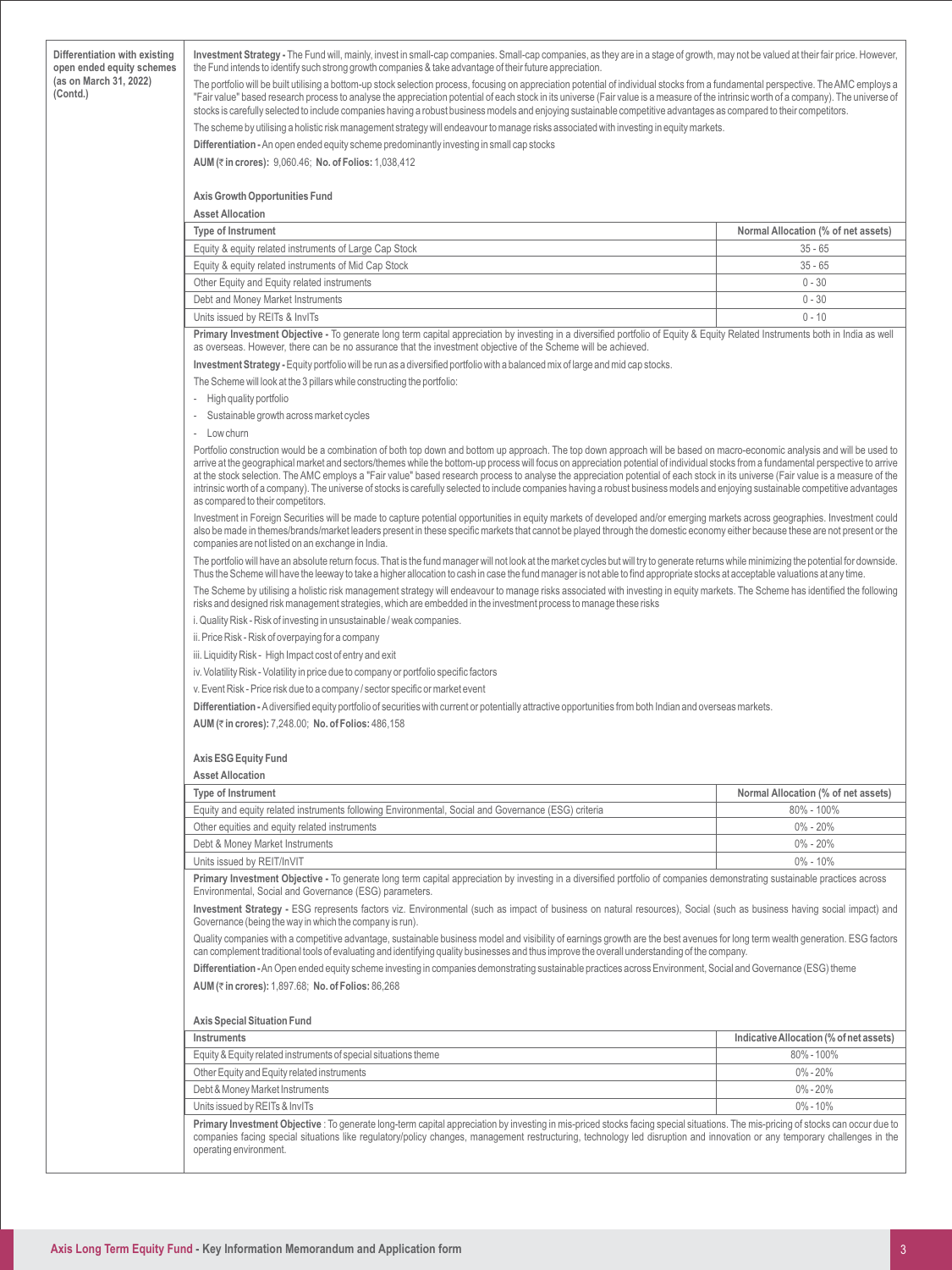| Differentiation with existing<br>open ended equity schemes<br>(as on March 31, 2022) | Investment Strategy: The Special situations can occur due to companies facing / undergoing issues like technology led disruption and innovation, regulatory/policy changes,<br>management restructuring, or any prolonged cyclical challenges in the operating environment. The effect of these special situations on the companies' business model could be<br>medium to long term in nature.                                                                                                                                                                                                                                                                                                                                     |                                         |  |  |  |  |  |  |  |  |  |  |
|--------------------------------------------------------------------------------------|------------------------------------------------------------------------------------------------------------------------------------------------------------------------------------------------------------------------------------------------------------------------------------------------------------------------------------------------------------------------------------------------------------------------------------------------------------------------------------------------------------------------------------------------------------------------------------------------------------------------------------------------------------------------------------------------------------------------------------|-----------------------------------------|--|--|--|--|--|--|--|--|--|--|
| (Contd.)                                                                             | Financial markets are inefficient and often slow to recognize the impact of special situations such as genuine disruptive innovation or are reluctant to accept the impact of disruption                                                                                                                                                                                                                                                                                                                                                                                                                                                                                                                                           |                                         |  |  |  |  |  |  |  |  |  |  |
|                                                                                      | This creates a gap between market expectations and likely outcomes and can lead to significant mis-pricing or unanticipated growth potential of these stocks.                                                                                                                                                                                                                                                                                                                                                                                                                                                                                                                                                                      |                                         |  |  |  |  |  |  |  |  |  |  |
|                                                                                      | Disruptive change is accelerating as technological power grows exponentially, costs fall and with dramatic changes in the regulatory environment (GST, RERA, etc). Further<br>disruption and new business models are being actively promoted by heavy investments from private equity investors and the global tech giants. This has catalyzed innovation and<br>adoption rates further. The reward of disruptive growth is not limited only to the disruptors - it creates opportunity across the entire value chain. Apart from disruptors beneficiaries<br>could include enablers (companies that are facilitating the change) and adaptors (incumbents who positively respond to the changed reality).                         |                                         |  |  |  |  |  |  |  |  |  |  |
|                                                                                      | The fund will look to invest in stocks that are:                                                                                                                                                                                                                                                                                                                                                                                                                                                                                                                                                                                                                                                                                   |                                         |  |  |  |  |  |  |  |  |  |  |
|                                                                                      | Benefiting from disruptive change (disruptors, enablers, adaptors) on account of technology, regulatory, or any other factors or                                                                                                                                                                                                                                                                                                                                                                                                                                                                                                                                                                                                   |                                         |  |  |  |  |  |  |  |  |  |  |
|                                                                                      | Witnessing a significant turnaround potential from a prolonged cyclical slowdown.<br>$\bullet$                                                                                                                                                                                                                                                                                                                                                                                                                                                                                                                                                                                                                                     |                                         |  |  |  |  |  |  |  |  |  |  |
|                                                                                      | Such opportunities can be available at company level, industry/sector level or market level.                                                                                                                                                                                                                                                                                                                                                                                                                                                                                                                                                                                                                                       |                                         |  |  |  |  |  |  |  |  |  |  |
|                                                                                      | Differentiation: An open ended equity scheme following special situations theme                                                                                                                                                                                                                                                                                                                                                                                                                                                                                                                                                                                                                                                    |                                         |  |  |  |  |  |  |  |  |  |  |
|                                                                                      | AUM (₹ in crores): 2,160.84; No. of Folios: 82,395                                                                                                                                                                                                                                                                                                                                                                                                                                                                                                                                                                                                                                                                                 |                                         |  |  |  |  |  |  |  |  |  |  |
|                                                                                      | <b>Axis Quant Fund</b>                                                                                                                                                                                                                                                                                                                                                                                                                                                                                                                                                                                                                                                                                                             |                                         |  |  |  |  |  |  |  |  |  |  |
|                                                                                      | Instruments                                                                                                                                                                                                                                                                                                                                                                                                                                                                                                                                                                                                                                                                                                                        | Indicative Allocation (% of net assets) |  |  |  |  |  |  |  |  |  |  |
|                                                                                      | Equity & Equity related instruments of selected companies based on a quantitative model#                                                                                                                                                                                                                                                                                                                                                                                                                                                                                                                                                                                                                                           | 80% - 100%                              |  |  |  |  |  |  |  |  |  |  |
|                                                                                      | Other Equity and Equity related instruments#                                                                                                                                                                                                                                                                                                                                                                                                                                                                                                                                                                                                                                                                                       | $0\% - 20\%$                            |  |  |  |  |  |  |  |  |  |  |
|                                                                                      | Debt & Money Market Instruments#                                                                                                                                                                                                                                                                                                                                                                                                                                                                                                                                                                                                                                                                                                   | $0\% - 20\%$                            |  |  |  |  |  |  |  |  |  |  |
|                                                                                      | Units issued by REITs & InvITs                                                                                                                                                                                                                                                                                                                                                                                                                                                                                                                                                                                                                                                                                                     | $0\% - 10\%$                            |  |  |  |  |  |  |  |  |  |  |
|                                                                                      | Primary Investment Objective: To generate long-term capital appreciation by investing primarily in equity and equity related instruments selected based on a quantitative model.                                                                                                                                                                                                                                                                                                                                                                                                                                                                                                                                                   |                                         |  |  |  |  |  |  |  |  |  |  |
|                                                                                      | Investment Strategy : The investment process will be based on a fundamental factor based approach with the aim of generating superior risk adjusted returns compared to the<br>benchmark. The factors employed are the ones that have a strong academic basis and/or are considered central by fundamental investors in their process as can be seen from the<br>list below. The Universe would be screened for investability using quantitative measures like data availability, liquidity etc and then subsequently factors described below would be<br>used to evaluate the stocks' attractiveness from a risk and return perspective The parameters that the model will consider are as follows:<br><b>Fundamental Factors</b> |                                         |  |  |  |  |  |  |  |  |  |  |
|                                                                                      | <b>Technical Factors</b>                                                                                                                                                                                                                                                                                                                                                                                                                                                                                                                                                                                                                                                                                                           |                                         |  |  |  |  |  |  |  |  |  |  |
|                                                                                      | <b>Risk Parameters</b>                                                                                                                                                                                                                                                                                                                                                                                                                                                                                                                                                                                                                                                                                                             |                                         |  |  |  |  |  |  |  |  |  |  |
|                                                                                      | Apart from the above parameters, the Fund Manager can consider other quantitative and qualitative parameters for selection of stocks. The process from universe selection to<br>portfolio construction would be largely systematic with the aim of maximizing the return while minimizing active risk.                                                                                                                                                                                                                                                                                                                                                                                                                             |                                         |  |  |  |  |  |  |  |  |  |  |
|                                                                                      | Differentiation: An open ended equity scheme following a quantitative model                                                                                                                                                                                                                                                                                                                                                                                                                                                                                                                                                                                                                                                        |                                         |  |  |  |  |  |  |  |  |  |  |
|                                                                                      | AUM (₹ in crores): 1,530.25; No. of Folios: 75,850                                                                                                                                                                                                                                                                                                                                                                                                                                                                                                                                                                                                                                                                                 |                                         |  |  |  |  |  |  |  |  |  |  |
|                                                                                      | <b>Axis Value Fund</b>                                                                                                                                                                                                                                                                                                                                                                                                                                                                                                                                                                                                                                                                                                             |                                         |  |  |  |  |  |  |  |  |  |  |
|                                                                                      | <b>Instruments</b>                                                                                                                                                                                                                                                                                                                                                                                                                                                                                                                                                                                                                                                                                                                 | Indicative Allocation (% of net assets) |  |  |  |  |  |  |  |  |  |  |
|                                                                                      | Equity and Equity related instruments                                                                                                                                                                                                                                                                                                                                                                                                                                                                                                                                                                                                                                                                                              | 65% - 100%                              |  |  |  |  |  |  |  |  |  |  |
|                                                                                      | Debt & Money Market Instruments                                                                                                                                                                                                                                                                                                                                                                                                                                                                                                                                                                                                                                                                                                    | $0\% - 20\%$                            |  |  |  |  |  |  |  |  |  |  |
|                                                                                      | Units issued by REITs & InvITs                                                                                                                                                                                                                                                                                                                                                                                                                                                                                                                                                                                                                                                                                                     | $0\% - 10\%$                            |  |  |  |  |  |  |  |  |  |  |
|                                                                                      | Primary Investment Objective : To generate consistent long-term capital appreciation by investing predominantly in equity and equity related securities by following value                                                                                                                                                                                                                                                                                                                                                                                                                                                                                                                                                         |                                         |  |  |  |  |  |  |  |  |  |  |
|                                                                                      | investing strategy.<br>Investment Strategy: The Scheme aims to provide long term capital growth by investing in a diversified portfolio of companies that are selected using attributes of value investing.<br>The approach of value investing is to identify stocks which trade at valuations lower than the overall market, their own historical average valuations or relative to their fundamental<br>valuations. Stocks that trade at lower valuations have the potential to provide appreciation in the future.                                                                                                                                                                                                              |                                         |  |  |  |  |  |  |  |  |  |  |
|                                                                                      | However, value investing needs to keep in mind the risk of value traps - that is stocks that appear optically cheap but are not really so since the cheap valuation is backed by poor<br>fundamentals. Hence the fund's strategy would be to select value stocks while making sure that they have sound business models.                                                                                                                                                                                                                                                                                                                                                                                                           |                                         |  |  |  |  |  |  |  |  |  |  |
|                                                                                      | Differentiation: An open ended equity scheme following a value investment strategy.                                                                                                                                                                                                                                                                                                                                                                                                                                                                                                                                                                                                                                                |                                         |  |  |  |  |  |  |  |  |  |  |
|                                                                                      | AUM (₹ in crores): 239.66; No. of Folios: 31,893                                                                                                                                                                                                                                                                                                                                                                                                                                                                                                                                                                                                                                                                                   |                                         |  |  |  |  |  |  |  |  |  |  |
|                                                                                      |                                                                                                                                                                                                                                                                                                                                                                                                                                                                                                                                                                                                                                                                                                                                    |                                         |  |  |  |  |  |  |  |  |  |  |
|                                                                                      | Axis Multicap Fund                                                                                                                                                                                                                                                                                                                                                                                                                                                                                                                                                                                                                                                                                                                 |                                         |  |  |  |  |  |  |  |  |  |  |
|                                                                                      | <b>Instruments Indicative Allocation</b>                                                                                                                                                                                                                                                                                                                                                                                                                                                                                                                                                                                                                                                                                           | (% of net assets)                       |  |  |  |  |  |  |  |  |  |  |
|                                                                                      | Equity & Equity Related Instruments of Large Cap Stocks                                                                                                                                                                                                                                                                                                                                                                                                                                                                                                                                                                                                                                                                            | 25% - 50%                               |  |  |  |  |  |  |  |  |  |  |
|                                                                                      | Equity & Equity Related Instruments of Mid Cap Stocks                                                                                                                                                                                                                                                                                                                                                                                                                                                                                                                                                                                                                                                                              | 25% - 50%                               |  |  |  |  |  |  |  |  |  |  |
|                                                                                      | Equity & Equity Related Instruments of Small Cap Stocks                                                                                                                                                                                                                                                                                                                                                                                                                                                                                                                                                                                                                                                                            | 25% - 50%                               |  |  |  |  |  |  |  |  |  |  |
|                                                                                      | Debt and Money Market Instruments                                                                                                                                                                                                                                                                                                                                                                                                                                                                                                                                                                                                                                                                                                  | $0\% - 25\%$                            |  |  |  |  |  |  |  |  |  |  |
|                                                                                      | Units issued by REITs & InvITs                                                                                                                                                                                                                                                                                                                                                                                                                                                                                                                                                                                                                                                                                                     | $0\% - 10\%$                            |  |  |  |  |  |  |  |  |  |  |
|                                                                                      | Primary Investment Objective: To generate long term capital appreciation by investing in a diversified portfolio of equity and equity related instruments across market<br>capitalization.                                                                                                                                                                                                                                                                                                                                                                                                                                                                                                                                         |                                         |  |  |  |  |  |  |  |  |  |  |
|                                                                                      | Investment Strategy : Being in the Multi Cap category, the scheme has flexibility in terms of allocation across market cap. To ensure diversification of investment across market<br>caps, the scheme will invest a minimum of 25% each in Large, Mid and Small Cap stocks, with the balance 25% flexibility to the fund manager.                                                                                                                                                                                                                                                                                                                                                                                                  |                                         |  |  |  |  |  |  |  |  |  |  |
|                                                                                      | The Scheme aims to generate capital appreciation by investing in a diversified portfolio of equity & equity related instruments within a predefined construct of large caps, midcaps<br>and smallcaps Indian capital markets offer a multitude of investment opportunities across the market cap spectrum. The portfolio of companies will be identified using a bottom-up                                                                                                                                                                                                                                                                                                                                                         |                                         |  |  |  |  |  |  |  |  |  |  |
|                                                                                      | stock selection process, focusing on appreciation potential of individual stocks from a fundamental perspective.                                                                                                                                                                                                                                                                                                                                                                                                                                                                                                                                                                                                                   |                                         |  |  |  |  |  |  |  |  |  |  |
|                                                                                      | The allocation will be managed actively with an emphasis of identifying best ideas within each market cap bucket. The fund will aspire to capture potential opportunities throughout<br>the lifecycle of the company's progression from Small cap all the way to a Large cap. Through this approach the fund will aim to achieve a quality centric long term portfolio with an<br>improved risk reward profile and controlling fund volatility typically faced during fund rebalancing.                                                                                                                                                                                                                                            |                                         |  |  |  |  |  |  |  |  |  |  |
|                                                                                      | The AMC employs a ""Fair value"" based research process to analyse the appreciation potential of each stock in its universe (Fair value is a measure of the intrinsic worth of a<br>company). The universe of stocks is carefully selected to include companies having a robust business models and enjoying sustainable competitive advantages as compared to<br>their competitors.                                                                                                                                                                                                                                                                                                                                               |                                         |  |  |  |  |  |  |  |  |  |  |
|                                                                                      | Differentiation: An open ended equity scheme investing across large cap, mid cap, small cap stocks.<br>AUM (₹ in crores): 5,339.12, No. of Folios: 260,501                                                                                                                                                                                                                                                                                                                                                                                                                                                                                                                                                                         |                                         |  |  |  |  |  |  |  |  |  |  |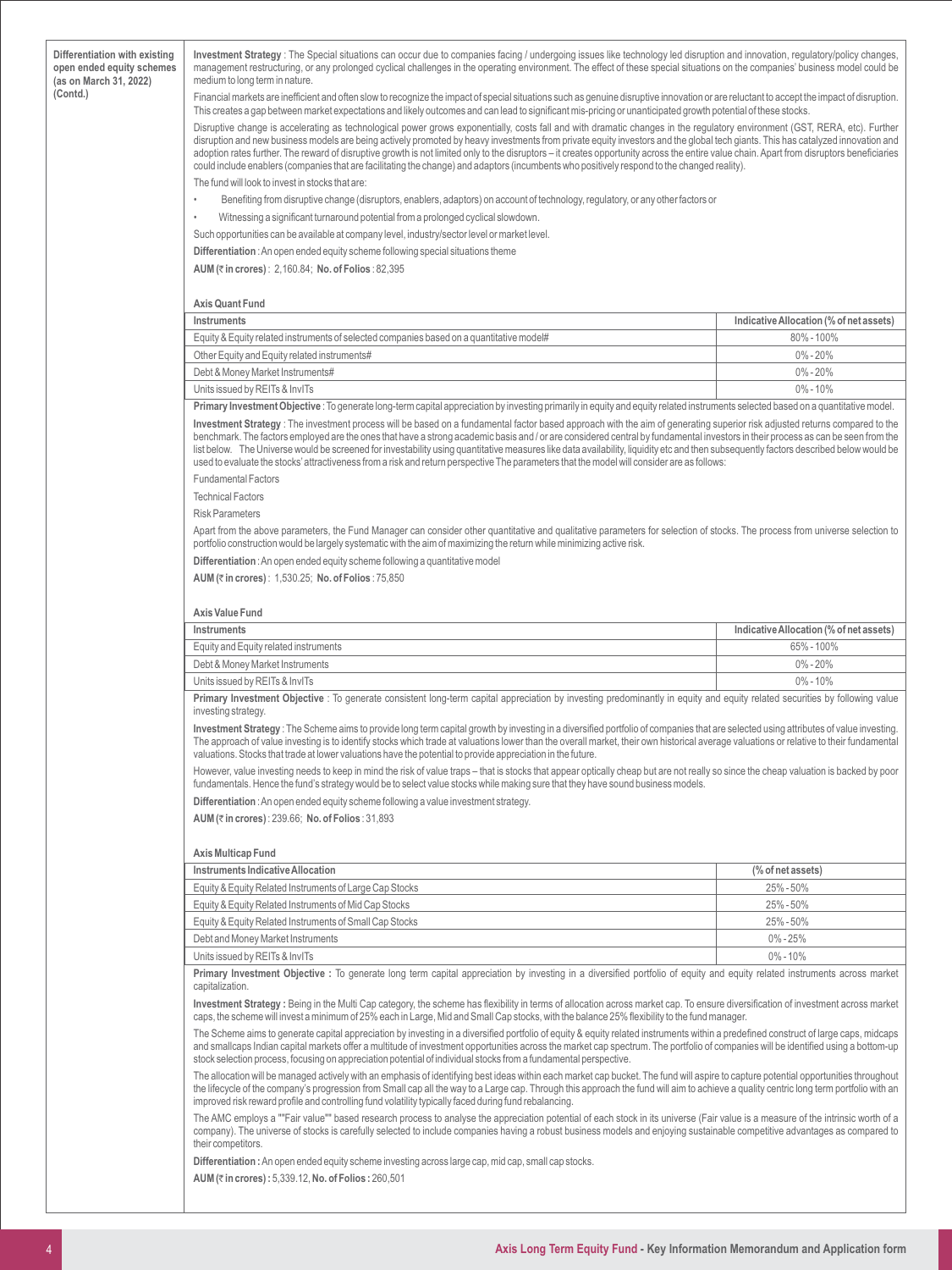| Investment strategy                            |                                                                                                                                                                                                                                                                                                                                      | companies) and across industries/ sectors.<br>sustainability of its competitive advantage and the credibility of its top management team. |                                          |  |                                                                                                                                                                | The Scheme will invest in a diversified portfolio of strong growth companies with sustainable business models. Though the benchmark is BSE-200, the investments will not be<br>limited to the companies constituting the benchmark. The Scheme will have the flexibility to invest across the market capitalization spectrum (i.e. large, mid and small cap<br>The companies would be individually researched and selected only when the fund management team has satisfied itself on robustness of the company's business model,                               |  |  |  |  |  |  |  |
|------------------------------------------------|--------------------------------------------------------------------------------------------------------------------------------------------------------------------------------------------------------------------------------------------------------------------------------------------------------------------------------------|-------------------------------------------------------------------------------------------------------------------------------------------|------------------------------------------|--|----------------------------------------------------------------------------------------------------------------------------------------------------------------|-----------------------------------------------------------------------------------------------------------------------------------------------------------------------------------------------------------------------------------------------------------------------------------------------------------------------------------------------------------------------------------------------------------------------------------------------------------------------------------------------------------------------------------------------------------------|--|--|--|--|--|--|--|
|                                                |                                                                                                                                                                                                                                                                                                                                      |                                                                                                                                           |                                          |  | The Scheme will endeavor that the corpus of the Scheme remains fully invested in equity and equity-related instruments at all times.                           |                                                                                                                                                                                                                                                                                                                                                                                                                                                                                                                                                                 |  |  |  |  |  |  |  |
| Risk profile of the scheme                     | investment.                                                                                                                                                                                                                                                                                                                          |                                                                                                                                           |                                          |  |                                                                                                                                                                | Mutual Fund units involve investment risks including the possible loss of principal. Please read the Scheme Information Document (SID) carefully for details on risk factors before                                                                                                                                                                                                                                                                                                                                                                             |  |  |  |  |  |  |  |
|                                                |                                                                                                                                                                                                                                                                                                                                      | Scheme specific Risk Factors are summarized below:                                                                                        |                                          |  |                                                                                                                                                                |                                                                                                                                                                                                                                                                                                                                                                                                                                                                                                                                                                 |  |  |  |  |  |  |  |
|                                                |                                                                                                                                                                                                                                                                                                                                      |                                                                                                                                           |                                          |  |                                                                                                                                                                | The scheme carries risks associated with investing in equity and equity related securities, derivatives, foreign securities, debt securities, securitized debt, debt instruments having                                                                                                                                                                                                                                                                                                                                                                         |  |  |  |  |  |  |  |
|                                                | credit enhancements, money market instruments, short selling and securities lending.<br>Investment in Mutual Fund units involves investment risks such as trading volumes, settlement risk, liquidity risk and default risk. Trading volume may restrict liquidity in equity and                                                     |                                                                                                                                           |                                          |  |                                                                                                                                                                |                                                                                                                                                                                                                                                                                                                                                                                                                                                                                                                                                                 |  |  |  |  |  |  |  |
|                                                | debt investments. The AMC may choose to invest in unlisted securities which may increase the risk on the portfolio. Also, the value of the Scheme investments may be affected by<br>interest rates, currency exchange rates, changes in law/policies of the government, taxation laws and political, economic or other developments. |                                                                                                                                           |                                          |  |                                                                                                                                                                |                                                                                                                                                                                                                                                                                                                                                                                                                                                                                                                                                                 |  |  |  |  |  |  |  |
|                                                |                                                                                                                                                                                                                                                                                                                                      |                                                                                                                                           |                                          |  |                                                                                                                                                                | Investments in debt and money market instruments are subject to interest rate risk, re-investment risk, basis risk, credit risk, spread risk, prepayment risk, etc. to the extent of the<br>Scheme's investments in such securities. Due to the lock-in requirements under ELSS Guidelines, the ability of investors to realize returns is restricted for the first three years.                                                                                                                                                                                |  |  |  |  |  |  |  |
|                                                |                                                                                                                                                                                                                                                                                                                                      | Please refer to the SID for further details.                                                                                              |                                          |  |                                                                                                                                                                |                                                                                                                                                                                                                                                                                                                                                                                                                                                                                                                                                                 |  |  |  |  |  |  |  |
| Risk management strategies                     |                                                                                                                                                                                                                                                                                                                                      | embedded in the investment process to manage such risks.                                                                                  |                                          |  |                                                                                                                                                                | The Fund, by utilizing a holistic risk management strategy, will endeavor to manage risks associated with investing in equity markets. The risk control process involves identifying &<br>measuring the risk through various risk measurement tools. The Fund has identified following risks of investing in equities and designed risk management strategies, which are                                                                                                                                                                                        |  |  |  |  |  |  |  |
|                                                |                                                                                                                                                                                                                                                                                                                                      | Risk & description specific to equities                                                                                                   |                                          |  | Risk mitigants/ Management strategy                                                                                                                            |                                                                                                                                                                                                                                                                                                                                                                                                                                                                                                                                                                 |  |  |  |  |  |  |  |
|                                                |                                                                                                                                                                                                                                                                                                                                      | Quality risk - Risk of investing in unsustainable/ weak companies                                                                         |                                          |  |                                                                                                                                                                | Investment universe carefully selected to only include high quality businesses                                                                                                                                                                                                                                                                                                                                                                                                                                                                                  |  |  |  |  |  |  |  |
|                                                |                                                                                                                                                                                                                                                                                                                                      | Price risk - Risk of overpaying for a company                                                                                             |                                          |  |                                                                                                                                                                | "Fair value" based investment approach supported by comprehensive research                                                                                                                                                                                                                                                                                                                                                                                                                                                                                      |  |  |  |  |  |  |  |
|                                                | Concentration risk                                                                                                                                                                                                                                                                                                                   |                                                                                                                                           |                                          |  | Invest across the market capitalization spectrum and industries/ sectors                                                                                       |                                                                                                                                                                                                                                                                                                                                                                                                                                                                                                                                                                 |  |  |  |  |  |  |  |
|                                                | Liquidity risk - High impact costs                                                                                                                                                                                                                                                                                                   | Volatility - Price volatility due to company or portfolio specific                                                                        |                                          |  | Control portfolio liquidity at portfolio construction stage                                                                                                    | Control risk class/ sector/ stock exposures to control overall factors portfolio volatility                                                                                                                                                                                                                                                                                                                                                                                                                                                                     |  |  |  |  |  |  |  |
|                                                |                                                                                                                                                                                                                                                                                                                                      | Event risk - Price risk due to company or sector specific event                                                                           |                                          |  |                                                                                                                                                                | Understand businesses to respond effectively and speedily to events Usage of derivatives:                                                                                                                                                                                                                                                                                                                                                                                                                                                                       |  |  |  |  |  |  |  |
| <b>Plans and Options</b>                       |                                                                                                                                                                                                                                                                                                                                      | Plans: Axis Long Term Equity Fund - Regular Plan & Axis Long Term Equity Fund - Direct Plan                                               |                                          |  |                                                                                                                                                                | Hedge portfolios, if required, in case of predictable events with uncertain outcomes                                                                                                                                                                                                                                                                                                                                                                                                                                                                            |  |  |  |  |  |  |  |
|                                                |                                                                                                                                                                                                                                                                                                                                      | Options: Growth and Income Distribution cum Capital Withdrawal (IDCW) Option*                                                             |                                          |  |                                                                                                                                                                |                                                                                                                                                                                                                                                                                                                                                                                                                                                                                                                                                                 |  |  |  |  |  |  |  |
|                                                |                                                                                                                                                                                                                                                                                                                                      |                                                                                                                                           |                                          |  | *The amounts can be distributed out of investors capital (Equalization Reserve), which is part of sale price that represents realized gains.                   |                                                                                                                                                                                                                                                                                                                                                                                                                                                                                                                                                                 |  |  |  |  |  |  |  |
|                                                | Default Plan:                                                                                                                                                                                                                                                                                                                        |                                                                                                                                           |                                          |  |                                                                                                                                                                |                                                                                                                                                                                                                                                                                                                                                                                                                                                                                                                                                                 |  |  |  |  |  |  |  |
|                                                | Plan under different scenario :-                                                                                                                                                                                                                                                                                                     |                                                                                                                                           |                                          |  |                                                                                                                                                                | The investor must clearly specify his choice of plan. Investors subscribing under Direct Plan of a Scheme will have to indicate "Direct Plan" against the Scheme name in the<br>application form. Investors should also indicate "Direct" in the ARN column of the application form. Further, If neither Distributor code is mentioned in the application form, nor Plan<br>is indicated against the Scheme name, the application will be processed under Direct Plan. The investors may refer to the following table for applicability of Direct Plan/ Regular |  |  |  |  |  |  |  |
|                                                | Scenario                                                                                                                                                                                                                                                                                                                             | Broker Code mentioned by the investor                                                                                                     |                                          |  | Plan mentioned by the investor                                                                                                                                 | Default Plan to be captured                                                                                                                                                                                                                                                                                                                                                                                                                                                                                                                                     |  |  |  |  |  |  |  |
|                                                | 1                                                                                                                                                                                                                                                                                                                                    | Not mentioned                                                                                                                             |                                          |  | Not mentioned                                                                                                                                                  | Direct Plan                                                                                                                                                                                                                                                                                                                                                                                                                                                                                                                                                     |  |  |  |  |  |  |  |
|                                                | $\overline{2}$                                                                                                                                                                                                                                                                                                                       | Not mentioned                                                                                                                             |                                          |  | <b>Direct</b>                                                                                                                                                  | Direct Plan                                                                                                                                                                                                                                                                                                                                                                                                                                                                                                                                                     |  |  |  |  |  |  |  |
|                                                | 3<br>4                                                                                                                                                                                                                                                                                                                               | Not mentioned                                                                                                                             |                                          |  | Regular                                                                                                                                                        | Direct Plan<br>Direct Plan                                                                                                                                                                                                                                                                                                                                                                                                                                                                                                                                      |  |  |  |  |  |  |  |
|                                                | 5                                                                                                                                                                                                                                                                                                                                    | Mentioned<br>Direct                                                                                                                       |                                          |  | Direct<br>Not mentioned                                                                                                                                        | Direct Plan                                                                                                                                                                                                                                                                                                                                                                                                                                                                                                                                                     |  |  |  |  |  |  |  |
|                                                | 6                                                                                                                                                                                                                                                                                                                                    | Direct                                                                                                                                    |                                          |  | Regular                                                                                                                                                        | Direct Plan                                                                                                                                                                                                                                                                                                                                                                                                                                                                                                                                                     |  |  |  |  |  |  |  |
|                                                | $\overline{7}$                                                                                                                                                                                                                                                                                                                       | Mentioned                                                                                                                                 |                                          |  | Regular                                                                                                                                                        | Regular Plan                                                                                                                                                                                                                                                                                                                                                                                                                                                                                                                                                    |  |  |  |  |  |  |  |
|                                                | 8                                                                                                                                                                                                                                                                                                                                    | Mentioned                                                                                                                                 |                                          |  | Not mentioned                                                                                                                                                  | Regular Plan                                                                                                                                                                                                                                                                                                                                                                                                                                                                                                                                                    |  |  |  |  |  |  |  |
|                                                |                                                                                                                                                                                                                                                                                                                                      | AMC shall reprocess the transaction under Direct Plan from the date of application without any exit load.                                 |                                          |  |                                                                                                                                                                | In cases of wrong/invalid/incomplete ARN codes mentioned on the application form, the application shall be processed under Regular Plan. The AMC shall contact and obtain the<br>correct ARN code within 30 calendar days of the receipt of the application form from the investor/ distributor. In case, the correct code is not received within 30 calendar days, the                                                                                                                                                                                         |  |  |  |  |  |  |  |
|                                                |                                                                                                                                                                                                                                                                                                                                      | Default Option: Growth; Default Facility: Payout                                                                                          |                                          |  |                                                                                                                                                                |                                                                                                                                                                                                                                                                                                                                                                                                                                                                                                                                                                 |  |  |  |  |  |  |  |
|                                                | the Direct Plan.                                                                                                                                                                                                                                                                                                                     |                                                                                                                                           |                                          |  |                                                                                                                                                                | Note: Direct Plan is for investors who purchase /subscribe units in a Scheme directly with the Fund and is not available for investors who route their investments through a<br>Distributor. Direct Plan shall have a lower expense ratio excluding distribution expenses, commission, etc and no commission for distribution of units will be paid / charged under                                                                                                                                                                                             |  |  |  |  |  |  |  |
| Applicable NAV                                 |                                                                                                                                                                                                                                                                                                                                      | Subscriptions/ Purchases including Switch- ins:                                                                                           |                                          |  |                                                                                                                                                                |                                                                                                                                                                                                                                                                                                                                                                                                                                                                                                                                                                 |  |  |  |  |  |  |  |
|                                                | applicable;                                                                                                                                                                                                                                                                                                                          |                                                                                                                                           |                                          |  |                                                                                                                                                                | The following cut-off timings shall be observed by the Mutual Fund in respect of purchase of units of the Scheme and the following NAVs shall be applied for such purchase:<br>1. Where the application is received upto 3.00 pm on a Business day and funds are available for utilization before the cut-off time - the closing NAV of the Business day shall be                                                                                                                                                                                               |  |  |  |  |  |  |  |
|                                                |                                                                                                                                                                                                                                                                                                                                      | the closing NAV of the next Business Day shall be applicable;                                                                             |                                          |  |                                                                                                                                                                | 2. Where the application is received after 3.00 pm on a Business day and funds are available for utilization on the same day or before the cut-off time of the next Business Day -                                                                                                                                                                                                                                                                                                                                                                              |  |  |  |  |  |  |  |
|                                                |                                                                                                                                                                                                                                                                                                                                      |                                                                                                                                           |                                          |  |                                                                                                                                                                | 3. Irrespective of the time of receipt of application, where the funds are not available for utilization before the cut-off time - the closing NAV of Business day on which the funds are                                                                                                                                                                                                                                                                                                                                                                       |  |  |  |  |  |  |  |
|                                                |                                                                                                                                                                                                                                                                                                                                      | available for utilization shall be applicable.                                                                                            |                                          |  | For determining the applicable NAV for allotment of units in respect of purchase / switch in the Scheme, it shall be ensured that:                             |                                                                                                                                                                                                                                                                                                                                                                                                                                                                                                                                                                 |  |  |  |  |  |  |  |
|                                                | i.                                                                                                                                                                                                                                                                                                                                   | Application is received before the applicable cut-off time                                                                                |                                          |  |                                                                                                                                                                |                                                                                                                                                                                                                                                                                                                                                                                                                                                                                                                                                                 |  |  |  |  |  |  |  |
|                                                | ii.                                                                                                                                                                                                                                                                                                                                  |                                                                                                                                           |                                          |  | Funds for the entire amount of subscription/purchase as per the application are credited to the bank account of the Scheme before the cutoff time.             |                                                                                                                                                                                                                                                                                                                                                                                                                                                                                                                                                                 |  |  |  |  |  |  |  |
|                                                | iii.                                                                                                                                                                                                                                                                                                                                 | The funds are available for utilization before the cut-off time.                                                                          |                                          |  |                                                                                                                                                                |                                                                                                                                                                                                                                                                                                                                                                                                                                                                                                                                                                 |  |  |  |  |  |  |  |
|                                                |                                                                                                                                                                                                                                                                                                                                      | Redemptions including Switch - outs:                                                                                                      |                                          |  | The aforesaid provisions shall also be applicable to systematic transactions like Systematic Investment Plan, Systematic Transfer Plan, etc offered by scheme. |                                                                                                                                                                                                                                                                                                                                                                                                                                                                                                                                                                 |  |  |  |  |  |  |  |
|                                                | 1.                                                                                                                                                                                                                                                                                                                                   | Where the application received upto 3.00 pm - closing NAV of the day of receipt of application.                                           |                                          |  |                                                                                                                                                                |                                                                                                                                                                                                                                                                                                                                                                                                                                                                                                                                                                 |  |  |  |  |  |  |  |
|                                                | 2.                                                                                                                                                                                                                                                                                                                                   | Where the application received after 3.00 pm - closing NAV of the next Business Day.                                                      |                                          |  |                                                                                                                                                                |                                                                                                                                                                                                                                                                                                                                                                                                                                                                                                                                                                 |  |  |  |  |  |  |  |
| Minimum application and                        | Purchase                                                                                                                                                                                                                                                                                                                             |                                                                                                                                           | <b>Additional Purchase</b>               |  |                                                                                                                                                                | Minimum redemption / switch out amount                                                                                                                                                                                                                                                                                                                                                                                                                                                                                                                          |  |  |  |  |  |  |  |
| redemption amount/number<br>of units           |                                                                                                                                                                                                                                                                                                                                      | ₹500 and in multiples of ₹500 thereafter<br>Minimum application amount through SIP - ₹ 500 per month                                      | ₹500 and in multiples of ₹500 thereafter |  |                                                                                                                                                                | There will be no minimum redemption criterion.                                                                                                                                                                                                                                                                                                                                                                                                                                                                                                                  |  |  |  |  |  |  |  |
|                                                |                                                                                                                                                                                                                                                                                                                                      | Minimum number of installments - 6 (Monthly)                                                                                              |                                          |  |                                                                                                                                                                |                                                                                                                                                                                                                                                                                                                                                                                                                                                                                                                                                                 |  |  |  |  |  |  |  |
|                                                |                                                                                                                                                                                                                                                                                                                                      |                                                                                                                                           |                                          |  | Redemption of units can be made only after 3 year of lock-in-period from the date of allotment of the units proposed to be redeemed.                           |                                                                                                                                                                                                                                                                                                                                                                                                                                                                                                                                                                 |  |  |  |  |  |  |  |
|                                                |                                                                                                                                                                                                                                                                                                                                      | For details of investment through SIP/SWP/STP facility please refer to the SID.                                                           |                                          |  |                                                                                                                                                                |                                                                                                                                                                                                                                                                                                                                                                                                                                                                                                                                                                 |  |  |  |  |  |  |  |
| Despatch of repurchase<br>(redemption) request |                                                                                                                                                                                                                                                                                                                                      | Within 10 working days from the receipt of the redemption request at the Authorized Centre of Axis Mutual Fund.                           |                                          |  |                                                                                                                                                                |                                                                                                                                                                                                                                                                                                                                                                                                                                                                                                                                                                 |  |  |  |  |  |  |  |
| <b>Benchmark index</b>                         | Nifty 500 TRI                                                                                                                                                                                                                                                                                                                        |                                                                                                                                           |                                          |  |                                                                                                                                                                |                                                                                                                                                                                                                                                                                                                                                                                                                                                                                                                                                                 |  |  |  |  |  |  |  |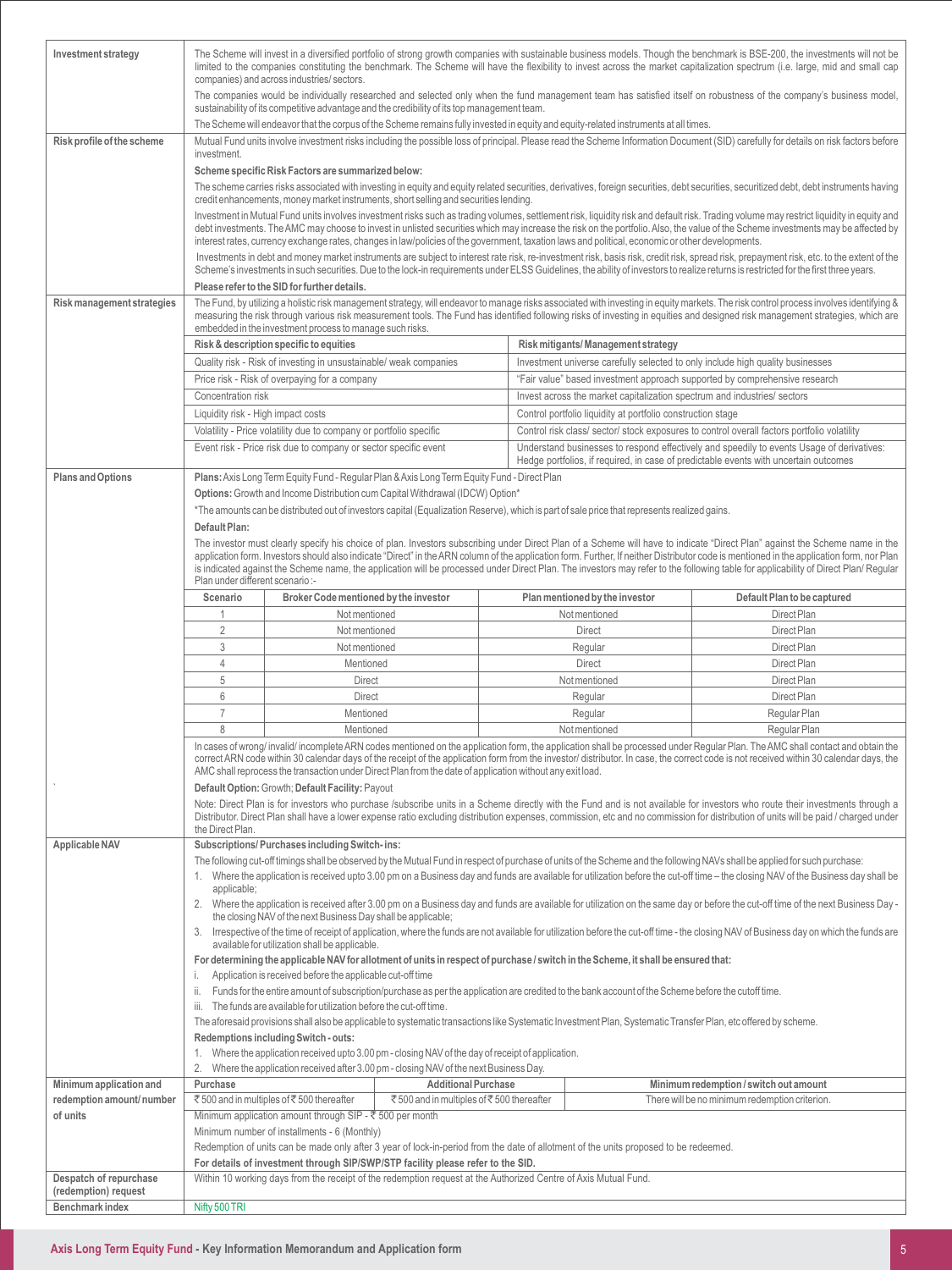| Dividend (IDCW) policy                              | regularly.                                                                     | The Trustee will have the discretion to declare the IDCW, subject to availability of distributable surplus calculated in accordance with the SEBI (Mutual Funds) Regulations 1996<br>('SEBI (MF) Regulations'). The actual declaration of IDCW and frequency will inter-alia, depend on availability of distributable surplus calculated in accordance with SEBI (MF)<br>Regulations and the decisions of the Trustee shall be final in this regard. There is no assurance or guarantee to the unit holders as to the rate of IDCW nor that it will be paid                                                                                                                                                                                                                                                                                                                                                                                                                                                                                                                                                                                                                                                                                                                                                                                                                                                                                                                                                                                                                                                                                                           |                                          |        |                                                     |                                                          |                                          |
|-----------------------------------------------------|--------------------------------------------------------------------------------|-----------------------------------------------------------------------------------------------------------------------------------------------------------------------------------------------------------------------------------------------------------------------------------------------------------------------------------------------------------------------------------------------------------------------------------------------------------------------------------------------------------------------------------------------------------------------------------------------------------------------------------------------------------------------------------------------------------------------------------------------------------------------------------------------------------------------------------------------------------------------------------------------------------------------------------------------------------------------------------------------------------------------------------------------------------------------------------------------------------------------------------------------------------------------------------------------------------------------------------------------------------------------------------------------------------------------------------------------------------------------------------------------------------------------------------------------------------------------------------------------------------------------------------------------------------------------------------------------------------------------------------------------------------------------|------------------------------------------|--------|-----------------------------------------------------|----------------------------------------------------------|------------------------------------------|
| Name of Fund Manager                                |                                                                                | Mr. Jinesh Gopani (Tenure as Fund Manager: 11 years)                                                                                                                                                                                                                                                                                                                                                                                                                                                                                                                                                                                                                                                                                                                                                                                                                                                                                                                                                                                                                                                                                                                                                                                                                                                                                                                                                                                                                                                                                                                                                                                                                  |                                          |        |                                                     |                                                          |                                          |
| Name of the Trustee                                 | Axis Mutual Fund Trustee Limited                                               |                                                                                                                                                                                                                                                                                                                                                                                                                                                                                                                                                                                                                                                                                                                                                                                                                                                                                                                                                                                                                                                                                                                                                                                                                                                                                                                                                                                                                                                                                                                                                                                                                                                                       |                                          |        |                                                     |                                                          |                                          |
| Performance of the scheme                           |                                                                                | Axis Long Term                                                                                                                                                                                                                                                                                                                                                                                                                                                                                                                                                                                                                                                                                                                                                                                                                                                                                                                                                                                                                                                                                                                                                                                                                                                                                                                                                                                                                                                                                                                                                                                                                                                        | Nifty 500 TRI                            |        |                                                     | <b>Axis Long Term Equity</b>                             | Nifty 500 TRI                            |
| (as on March 31, 2022)                              | Period                                                                         | Equity Fund <sup>^</sup> - Regular Plan                                                                                                                                                                                                                                                                                                                                                                                                                                                                                                                                                                                                                                                                                                                                                                                                                                                                                                                                                                                                                                                                                                                                                                                                                                                                                                                                                                                                                                                                                                                                                                                                                               | (Benchmark)                              |        | Period                                              | Fund - Direct Plan^                                      | (Benchmark)                              |
|                                                     | 1 Year returns                                                                 | 12.84%                                                                                                                                                                                                                                                                                                                                                                                                                                                                                                                                                                                                                                                                                                                                                                                                                                                                                                                                                                                                                                                                                                                                                                                                                                                                                                                                                                                                                                                                                                                                                                                                                                                                | 22.29%                                   |        | 1 Year returns                                      | 13.80%                                                   | 22.29%                                   |
|                                                     | 3 Year returns                                                                 | 16.10%                                                                                                                                                                                                                                                                                                                                                                                                                                                                                                                                                                                                                                                                                                                                                                                                                                                                                                                                                                                                                                                                                                                                                                                                                                                                                                                                                                                                                                                                                                                                                                                                                                                                | 16.75%                                   |        | 3 Year returns                                      | 17.08%                                                   | 16.75%                                   |
|                                                     | 5 Year returns                                                                 | 14.70%                                                                                                                                                                                                                                                                                                                                                                                                                                                                                                                                                                                                                                                                                                                                                                                                                                                                                                                                                                                                                                                                                                                                                                                                                                                                                                                                                                                                                                                                                                                                                                                                                                                                | 14.55%                                   |        | 5 Year returns                                      | 15.77%                                                   | 14.55%                                   |
|                                                     | Returns since Inception<br>(29-Dec-09)                                         | 17.00%                                                                                                                                                                                                                                                                                                                                                                                                                                                                                                                                                                                                                                                                                                                                                                                                                                                                                                                                                                                                                                                                                                                                                                                                                                                                                                                                                                                                                                                                                                                                                                                                                                                                | 11.90%                                   |        | Returns since Inception<br>$(01-Jan-13)$            | 19.17%                                                   | 14.35%                                   |
|                                                     |                                                                                | Absolute returns for the last 5 financial years.                                                                                                                                                                                                                                                                                                                                                                                                                                                                                                                                                                                                                                                                                                                                                                                                                                                                                                                                                                                                                                                                                                                                                                                                                                                                                                                                                                                                                                                                                                                                                                                                                      |                                          |        |                                                     | Absolute returns for the last 5 financial years.         | 77.58%                                   |
|                                                     | Returns<br>16.79% 12.87%<br>FY 17-18                                           | 57.63%<br>8.53% 9.73%<br>FY 19-20<br>FY 18-19<br>$-11.91%$<br>$-26.62%$                                                                                                                                                                                                                                                                                                                                                                                                                                                                                                                                                                                                                                                                                                                                                                                                                                                                                                                                                                                                                                                                                                                                                                                                                                                                                                                                                                                                                                                                                                                                                                                               | 77.58%<br>12.84%<br>FY 21-22<br>FY 20-21 | 22.29% | 18.07%<br>Returns<br>12.87% 9.62% 9.73%<br>FY 17-18 | 58.97%<br>FY 19-20<br>FY 18-19<br>$-11.16%$<br>$-26.62%$ | 22.29%<br>13.80%<br>FY 20-21<br>FY 21-22 |
|                                                     | Axis Long Term Equity<br>Fund - Regular Plan                                   | Nifty 500 TRI (Benchmark)                                                                                                                                                                                                                                                                                                                                                                                                                                                                                                                                                                                                                                                                                                                                                                                                                                                                                                                                                                                                                                                                                                                                                                                                                                                                                                                                                                                                                                                                                                                                                                                                                                             |                                          |        | Axis Long Term Equity<br>Fund - Direct Plan         | Nifty 500 TRI (Benchmark)                                |                                          |
|                                                     |                                                                                | A Past performance may or may not be sustained in future. Returns greater than 1 year are compounded annualized (CAGR). Calculations are based on Growth Option NAVs.<br>Different plans have different expense structure. Plan of the scheme for which performance is given is indicated above.                                                                                                                                                                                                                                                                                                                                                                                                                                                                                                                                                                                                                                                                                                                                                                                                                                                                                                                                                                                                                                                                                                                                                                                                                                                                                                                                                                      |                                          |        |                                                     |                                                          |                                          |
| Portfolio holding (as on                            | Top 10 holdings - Issuer Wise (Equity Shares)                                  |                                                                                                                                                                                                                                                                                                                                                                                                                                                                                                                                                                                                                                                                                                                                                                                                                                                                                                                                                                                                                                                                                                                                                                                                                                                                                                                                                                                                                                                                                                                                                                                                                                                                       |                                          |        |                                                     |                                                          |                                          |
| March 31, 2022)                                     | Name of issuer                                                                 |                                                                                                                                                                                                                                                                                                                                                                                                                                                                                                                                                                                                                                                                                                                                                                                                                                                                                                                                                                                                                                                                                                                                                                                                                                                                                                                                                                                                                                                                                                                                                                                                                                                                       | % of Net Assets                          |        |                                                     |                                                          |                                          |
|                                                     | Bajaj Finance Limited                                                          |                                                                                                                                                                                                                                                                                                                                                                                                                                                                                                                                                                                                                                                                                                                                                                                                                                                                                                                                                                                                                                                                                                                                                                                                                                                                                                                                                                                                                                                                                                                                                                                                                                                                       | 10.08%                                   |        |                                                     |                                                          |                                          |
|                                                     | <b>Tata Consultancy Services Limited</b>                                       |                                                                                                                                                                                                                                                                                                                                                                                                                                                                                                                                                                                                                                                                                                                                                                                                                                                                                                                                                                                                                                                                                                                                                                                                                                                                                                                                                                                                                                                                                                                                                                                                                                                                       | 8.93%                                    |        |                                                     |                                                          |                                          |
|                                                     | Avenue Supermarts Limited                                                      |                                                                                                                                                                                                                                                                                                                                                                                                                                                                                                                                                                                                                                                                                                                                                                                                                                                                                                                                                                                                                                                                                                                                                                                                                                                                                                                                                                                                                                                                                                                                                                                                                                                                       | 8.60%                                    |        |                                                     |                                                          |                                          |
|                                                     | Info Edge (India) Limited                                                      |                                                                                                                                                                                                                                                                                                                                                                                                                                                                                                                                                                                                                                                                                                                                                                                                                                                                                                                                                                                                                                                                                                                                                                                                                                                                                                                                                                                                                                                                                                                                                                                                                                                                       | 6.08%                                    |        |                                                     |                                                          |                                          |
|                                                     | Kotak Mahindra Bank Limited                                                    |                                                                                                                                                                                                                                                                                                                                                                                                                                                                                                                                                                                                                                                                                                                                                                                                                                                                                                                                                                                                                                                                                                                                                                                                                                                                                                                                                                                                                                                                                                                                                                                                                                                                       | 5.96%                                    |        |                                                     |                                                          |                                          |
|                                                     |                                                                                | Housing Development Finance Corporation Limited                                                                                                                                                                                                                                                                                                                                                                                                                                                                                                                                                                                                                                                                                                                                                                                                                                                                                                                                                                                                                                                                                                                                                                                                                                                                                                                                                                                                                                                                                                                                                                                                                       | 5.44%                                    |        |                                                     |                                                          |                                          |
|                                                     | Divi's Laboratories Limited                                                    |                                                                                                                                                                                                                                                                                                                                                                                                                                                                                                                                                                                                                                                                                                                                                                                                                                                                                                                                                                                                                                                                                                                                                                                                                                                                                                                                                                                                                                                                                                                                                                                                                                                                       | 4.91%                                    |        |                                                     |                                                          |                                          |
|                                                     | Nestle India Limited                                                           |                                                                                                                                                                                                                                                                                                                                                                                                                                                                                                                                                                                                                                                                                                                                                                                                                                                                                                                                                                                                                                                                                                                                                                                                                                                                                                                                                                                                                                                                                                                                                                                                                                                                       | 4.80%                                    |        |                                                     |                                                          |                                          |
|                                                     | Bajaj Finserv Limited                                                          |                                                                                                                                                                                                                                                                                                                                                                                                                                                                                                                                                                                                                                                                                                                                                                                                                                                                                                                                                                                                                                                                                                                                                                                                                                                                                                                                                                                                                                                                                                                                                                                                                                                                       | 4.71%                                    |        |                                                     |                                                          |                                          |
|                                                     | Pidilite Industries Limited                                                    |                                                                                                                                                                                                                                                                                                                                                                                                                                                                                                                                                                                                                                                                                                                                                                                                                                                                                                                                                                                                                                                                                                                                                                                                                                                                                                                                                                                                                                                                                                                                                                                                                                                                       | 4.71%                                    |        |                                                     |                                                          |                                          |
|                                                     | <b>Sector Allocation</b>                                                       |                                                                                                                                                                                                                                                                                                                                                                                                                                                                                                                                                                                                                                                                                                                                                                                                                                                                                                                                                                                                                                                                                                                                                                                                                                                                                                                                                                                                                                                                                                                                                                                                                                                                       | % of Net Assets                          |        |                                                     |                                                          |                                          |
|                                                     | <b>FINANCIAL SERVICES</b>                                                      |                                                                                                                                                                                                                                                                                                                                                                                                                                                                                                                                                                                                                                                                                                                                                                                                                                                                                                                                                                                                                                                                                                                                                                                                                                                                                                                                                                                                                                                                                                                                                                                                                                                                       | 33.54%                                   |        |                                                     |                                                          |                                          |
|                                                     | <b>CONSUMER SERVICES</b>                                                       |                                                                                                                                                                                                                                                                                                                                                                                                                                                                                                                                                                                                                                                                                                                                                                                                                                                                                                                                                                                                                                                                                                                                                                                                                                                                                                                                                                                                                                                                                                                                                                                                                                                                       | 15.28%                                   |        |                                                     |                                                          |                                          |
|                                                     | IT                                                                             |                                                                                                                                                                                                                                                                                                                                                                                                                                                                                                                                                                                                                                                                                                                                                                                                                                                                                                                                                                                                                                                                                                                                                                                                                                                                                                                                                                                                                                                                                                                                                                                                                                                                       | 12.63%                                   |        |                                                     |                                                          |                                          |
|                                                     | <b>PHARMA</b>                                                                  |                                                                                                                                                                                                                                                                                                                                                                                                                                                                                                                                                                                                                                                                                                                                                                                                                                                                                                                                                                                                                                                                                                                                                                                                                                                                                                                                                                                                                                                                                                                                                                                                                                                                       | 7.26%                                    |        |                                                     |                                                          |                                          |
|                                                     | CONSUMER GOODS                                                                 |                                                                                                                                                                                                                                                                                                                                                                                                                                                                                                                                                                                                                                                                                                                                                                                                                                                                                                                                                                                                                                                                                                                                                                                                                                                                                                                                                                                                                                                                                                                                                                                                                                                                       | 6.36%                                    |        |                                                     |                                                          |                                          |
|                                                     | <b>CHEMICALS</b>                                                               |                                                                                                                                                                                                                                                                                                                                                                                                                                                                                                                                                                                                                                                                                                                                                                                                                                                                                                                                                                                                                                                                                                                                                                                                                                                                                                                                                                                                                                                                                                                                                                                                                                                                       | 5.31%                                    |        |                                                     |                                                          |                                          |
|                                                     | <b>AUTOMOBILE</b>                                                              |                                                                                                                                                                                                                                                                                                                                                                                                                                                                                                                                                                                                                                                                                                                                                                                                                                                                                                                                                                                                                                                                                                                                                                                                                                                                                                                                                                                                                                                                                                                                                                                                                                                                       | 4.90%                                    |        |                                                     |                                                          |                                          |
|                                                     | <b>POWER</b>                                                                   |                                                                                                                                                                                                                                                                                                                                                                                                                                                                                                                                                                                                                                                                                                                                                                                                                                                                                                                                                                                                                                                                                                                                                                                                                                                                                                                                                                                                                                                                                                                                                                                                                                                                       | 4.17%                                    |        |                                                     |                                                          |                                          |
|                                                     | OTHERS <sup>^</sup>                                                            |                                                                                                                                                                                                                                                                                                                                                                                                                                                                                                                                                                                                                                                                                                                                                                                                                                                                                                                                                                                                                                                                                                                                                                                                                                                                                                                                                                                                                                                                                                                                                                                                                                                                       | 2.77%                                    |        |                                                     |                                                          |                                          |
|                                                     | <b>CEMENT &amp; CEMENT PRODUCTS</b>                                            |                                                                                                                                                                                                                                                                                                                                                                                                                                                                                                                                                                                                                                                                                                                                                                                                                                                                                                                                                                                                                                                                                                                                                                                                                                                                                                                                                                                                                                                                                                                                                                                                                                                                       | 2.69%                                    |        |                                                     |                                                          |                                          |
|                                                     | <b>FERTILISERS &amp; PESTICIDES</b>                                            |                                                                                                                                                                                                                                                                                                                                                                                                                                                                                                                                                                                                                                                                                                                                                                                                                                                                                                                                                                                                                                                                                                                                                                                                                                                                                                                                                                                                                                                                                                                                                                                                                                                                       | 2.51%                                    |        |                                                     |                                                          |                                          |
|                                                     | INDUSTRIAL MANUFACTURING                                                       |                                                                                                                                                                                                                                                                                                                                                                                                                                                                                                                                                                                                                                                                                                                                                                                                                                                                                                                                                                                                                                                                                                                                                                                                                                                                                                                                                                                                                                                                                                                                                                                                                                                                       | 1.81%                                    |        |                                                     |                                                          |                                          |
|                                                     | HEALTHCARE SERVICES                                                            |                                                                                                                                                                                                                                                                                                                                                                                                                                                                                                                                                                                                                                                                                                                                                                                                                                                                                                                                                                                                                                                                                                                                                                                                                                                                                                                                                                                                                                                                                                                                                                                                                                                                       | 0.63%                                    |        |                                                     |                                                          |                                          |
|                                                     | <b>TEXTILES</b>                                                                |                                                                                                                                                                                                                                                                                                                                                                                                                                                                                                                                                                                                                                                                                                                                                                                                                                                                                                                                                                                                                                                                                                                                                                                                                                                                                                                                                                                                                                                                                                                                                                                                                                                                       | 0.13%                                    |        |                                                     |                                                          |                                          |
|                                                     | <b>SERVICES</b>                                                                |                                                                                                                                                                                                                                                                                                                                                                                                                                                                                                                                                                                                                                                                                                                                                                                                                                                                                                                                                                                                                                                                                                                                                                                                                                                                                                                                                                                                                                                                                                                                                                                                                                                                       | 0.10%                                    |        |                                                     |                                                          |                                          |
|                                                     | Cash & Cash Equivalent                                                         |                                                                                                                                                                                                                                                                                                                                                                                                                                                                                                                                                                                                                                                                                                                                                                                                                                                                                                                                                                                                                                                                                                                                                                                                                                                                                                                                                                                                                                                                                                                                                                                                                                                                       | $-0.09%$                                 |        |                                                     |                                                          |                                          |
|                                                     | Total                                                                          |                                                                                                                                                                                                                                                                                                                                                                                                                                                                                                                                                                                                                                                                                                                                                                                                                                                                                                                                                                                                                                                                                                                                                                                                                                                                                                                                                                                                                                                                                                                                                                                                                                                                       | 100.0%                                   |        |                                                     |                                                          |                                          |
|                                                     |                                                                                | ^Triparty Repos/Mutual Fund Units/Repo Please visit www.axismf.com to obtain schemes latest monthly portfolio.                                                                                                                                                                                                                                                                                                                                                                                                                                                                                                                                                                                                                                                                                                                                                                                                                                                                                                                                                                                                                                                                                                                                                                                                                                                                                                                                                                                                                                                                                                                                                        |                                          |        |                                                     |                                                          |                                          |
| Portfolio turnover ratio*<br>(as on March 31, 2022) |                                                                                | 0.24 times (*Based on equity, equity derivatives and Fixed Income Securities transactions only. Triparty Repos/Repo/FD/Margin FD/MFU/SLB are not considered.)                                                                                                                                                                                                                                                                                                                                                                                                                                                                                                                                                                                                                                                                                                                                                                                                                                                                                                                                                                                                                                                                                                                                                                                                                                                                                                                                                                                                                                                                                                         |                                          |        |                                                     |                                                          |                                          |
| <b>Expenses of the scheme</b>                       | (i) Load structure<br>Entry load : Not Applicable<br><b>Exit load</b><br>: Nil | The above mentioned load structure shall be equally applicable to the special products such as SIP, STP, SWP etc. offered under the Scheme. No exit load will be charged for<br>switch between Regular Plan and Direct Plan where transaction is not routed through Distributor in Regular Plan. If the transaction in Regular Plan is routed through<br>Distributor, then applicable exit load will be charged for switch from Regular Plan to Direct Plan. Further for switches between the Growth and IDCW Option and on the units<br>allotted on reinvestment of IDCW no load will be charged by the Scheme. However, for switches between equity schemes, load will be charged by the AMC.<br>In case of Axis Long Term Equity Fund, An open ended equity linked saving scheme with a statutory lock in of 3 years and tax benefit, unit holders will not be able to switch from<br>Regular Plan to Direct Plan, their investments fully or in part for a period of 3 years from the date of allotment of units.<br>Entire exit load (net of Goods and Service Tax (GST)) charged, if any, shall be credited to the Scheme.<br>SEBI vide its circular no. SEBI/IMD/CIR No. 4/ 168230/09 dated June 30, 2009 has decided that there shall be no entry load for all Mutual Fund schemes. The upfront<br>commission on investment made by the investor, if any, shall be paid to the ARN Holder (AMFI registered Distributor) directly by the investor, based on the investor's<br>assessment of various factors including service rendered by the ARN Holder.<br>The Trustee / AMC reserve the right to change/ modify the Load Structure from a prospective date. |                                          |        |                                                     |                                                          |                                          |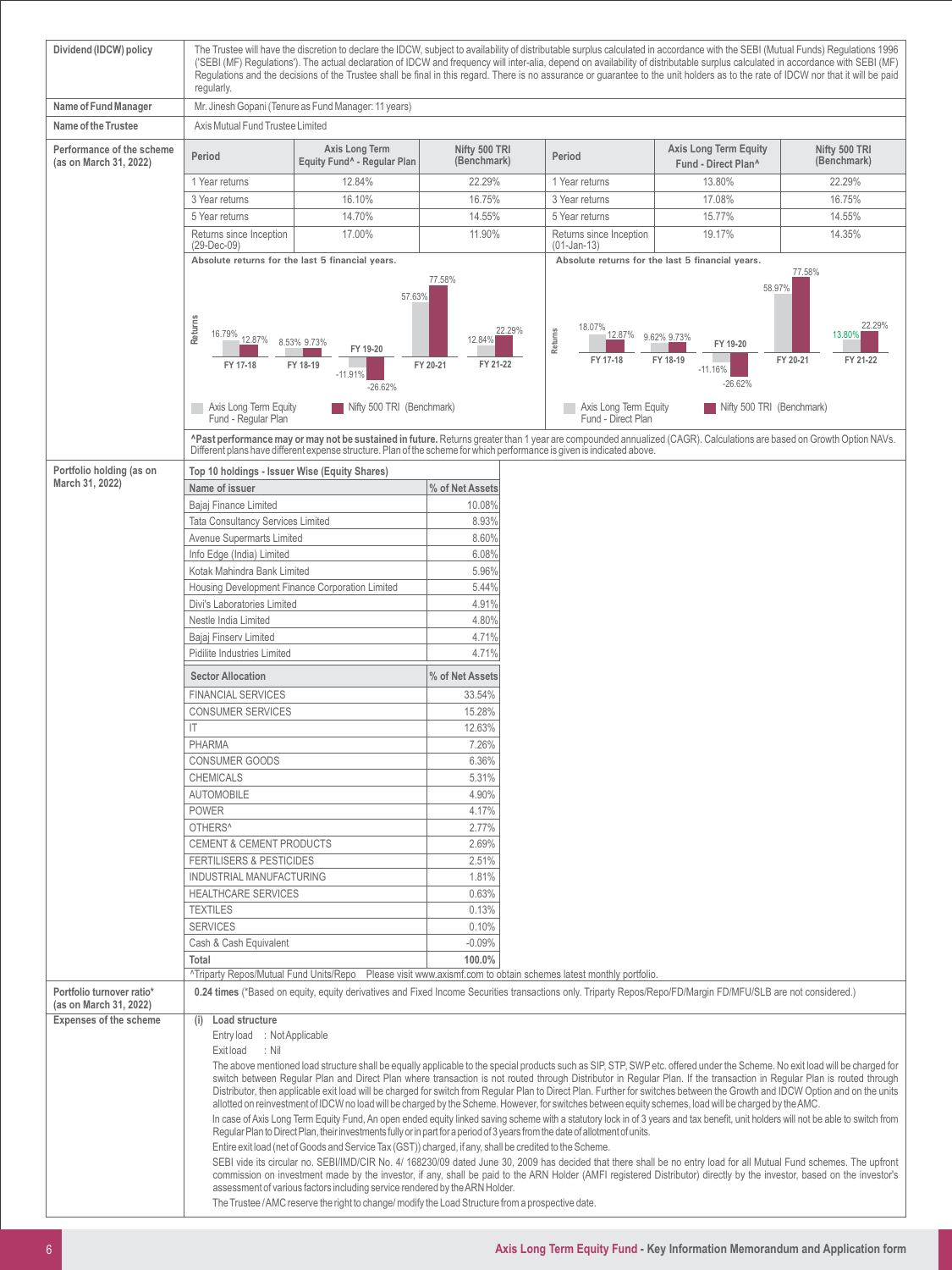|                                            | (ii) Recurring expenses<br>The recurring expenses as a % of daily net assets of the Scheme (including the Investment Management and Advisory Fees) shall be as per the limits prescribed under the<br>SEBI (MF) Regulations. These are as follows:                                                                                                                                                                                         |
|--------------------------------------------|--------------------------------------------------------------------------------------------------------------------------------------------------------------------------------------------------------------------------------------------------------------------------------------------------------------------------------------------------------------------------------------------------------------------------------------------|
|                                            | On the first ₹500 crores of the daily net assets: 2.25%,                                                                                                                                                                                                                                                                                                                                                                                   |
|                                            | On the next $\bar{\tau}$ 250 crores of the daily net assets: 2.00%,                                                                                                                                                                                                                                                                                                                                                                        |
|                                            | On the next $\bar{\tau}$ 1250 crores of the daily net assets: 1.75%,                                                                                                                                                                                                                                                                                                                                                                       |
|                                            | On the next $\overline{\xi}$ 3000 crores of the daily net assets: 1.60%,                                                                                                                                                                                                                                                                                                                                                                   |
|                                            | On the next $\bar{\tau}$ 5000 crores of the daily net assets: 1.50%,                                                                                                                                                                                                                                                                                                                                                                       |
|                                            | On the next $\bar{\tau}$ 40,000 crores of the daily net assets: Total expense ratio reduction of 0.05% for every increase of $\bar{\tau}$ 5,000 crores of daily net assets or part thereof, and<br>On the balance of the assets: 1.05%.                                                                                                                                                                                                    |
|                                            | All fees and expenses charged in a Direct Plan (in percentage terms) under various heads including the investment and advisory fee shall not exceed the fees and expenses                                                                                                                                                                                                                                                                  |
|                                            | charged under such heads in other than Direct Plan. Direct Plan shall have a lower expense ratio excluding distribution expenses, commission, etc. and no commission for<br>distribution of Units will be paid/charged under Direct Plan.                                                                                                                                                                                                  |
|                                            | The total expenses of the Scheme including the investment management and advisory fee shall not exceed the limit stated in Regulation 52(6) of the SEBI (MF) Regulations.<br>In addition to the limits as specified in Regulation 52(6) of SEBI (MF) Regulations or the Total Recurring Expenses (Total Expense Limit) as specified above, the following costs                                                                             |
|                                            | or expenses may be charged to the Scheme namely;<br>expenses not exceeding of 0.30 per cent of daily net assets, if the new inflows from such cities as specified by SEBI/AMFI from time to time are at least (i) 30 per cent of<br>(a)<br>gross new inflows in the scheme, or; (ii) 15 per cent of the average assets under management (year to date) of the scheme, whichever is higher.                                                 |
|                                            | Provided that if inflows from such cities is less than the higher of sub-clause (i) or sub clause (ii), such expenses on daily net assets of the scheme shall be charged on<br>proportionate basis.                                                                                                                                                                                                                                        |
|                                            | Provided further that amount incurred as expense on account of inflows from such cities shall be credited back to the scheme in case the said inflows are redeemed within<br>a period of one year from the date of investment.                                                                                                                                                                                                             |
|                                            | Provided further that, expenses charged under this clause shall be utilized for distribution expenses incurred for bringing inflows from such cities.                                                                                                                                                                                                                                                                                      |
|                                            | Provided further that, additional TER can be charged based on inflows only from retail investors from B30 cities in terms of SEBI circular no.<br>SEBI/HO/IMD/DF2/CIR/P/2018/137 dated October 22, 2018 read with SEBI/HO/IMD/DF2/CIR/P/2019/42 dated March 25, 2019. For this purpose inflows of amount<br>uptoRs. 2,00,000/- per transaction, by individual investors shall be considered as inflows from "retail investor.              |
|                                            | ^additional expenses, incurred towards different heads mentioned under Regulations 52(2) and 52(4), not exceeding 0.05 per cent of daily net assets of the scheme;<br>(b)                                                                                                                                                                                                                                                                  |
|                                            | GST payable on investment and advisory service fees ('AMC fees') charged by Axis Asset Management Company Limited ('Axis AMC');<br>(C)                                                                                                                                                                                                                                                                                                     |
|                                            | Further, brokerage and transaction costs which are incurred for the purpose of execution of trade and is included in the cost of investment shall not exceed 0.12 per cent<br>in case of cash market transactions and 0.05 per cent in case of derivatives transactions.                                                                                                                                                                   |
|                                            | Within the Total Expense Limit chargeable to the scheme, following will be charged to the Scheme:<br>А.                                                                                                                                                                                                                                                                                                                                    |
|                                            | (a) GST on other than investment and advisory fees, if any, (including on brokerage and transaction costs on execution of trades) shall be borne by the Scheme                                                                                                                                                                                                                                                                             |
|                                            | (b) Investor education and awareness initiative fees of at least 2 basis points on daily net assets of respective Scheme.<br>^The AMC shall not charge additional expenses under Regulation 52(6A) (c) in case exit load is not levied/not applicable.                                                                                                                                                                                     |
|                                            | AMC fees charged by Axis AMC to the Scheme will be within the Total Expense Limit as prescribed by SEBI Regulations, with no sub-limit on said AMC fees.<br>В.                                                                                                                                                                                                                                                                             |
|                                            | Expenses over and above the prescribed limit shall be charged / borne in accordance with the Regulations prevailing from time to time.                                                                                                                                                                                                                                                                                                     |
|                                            | The mutual fund would update the current expense ratios on its website (www.axismf.com) atleast three working days prior to the effective date of the change. Investors can<br>refer 'Total Expense Ratio of Mutual Fund Schemes' section on https://www.axismf.com/total-expense-ratio for Total Expense Ratio (TER) details.                                                                                                             |
|                                            | Actual expense for the financial year ended March 31, 2022 (unaudited): Regular Plan: 1.54%**, Direct Plan: 0.77%**                                                                                                                                                                                                                                                                                                                        |
| <b>Transaction charges</b>                 | As per SEBI circular dated August 22, 2011, Transaction Charge per subscription of ₹10,000/- and above shall be charged from the investors and shall be payable to the<br>distributors/brokers (who have not opted out of charging the transaction charge) in respect of applications routed through distributor/broker relating to Purchases / subscription /<br>new inflows only (lumpsum and SIP), subject to the following:            |
|                                            | For Existing / New investors: $\bar{\tau}$ 100/ $\bar{\tau}$ 150 as applicable per subscription of $\bar{\tau}$ 10,000/- and above.                                                                                                                                                                                                                                                                                                        |
|                                            | Transaction charge for SIP shall be applicable only if the total commitment through SIP amounts to ₹10,000/- and above. In such cases the transaction charge would be<br>recovered in maximum 4 successful installments.                                                                                                                                                                                                                   |
|                                            | There shall be no transaction charge on subscription below ₹10,000/-.                                                                                                                                                                                                                                                                                                                                                                      |
|                                            | There shall be no transaction charges on direct investments.<br>The requirement of minimum application amount shall not be applicable if the investment amount falls below the minimum requirement due to deduction of transaction charges                                                                                                                                                                                                 |
|                                            | from the subscription amount. However, the option to charge "transaction charges" is at the discretion of the distributors. Investors may note that distributors can opt to receive<br>transaction charges based on type of the Scheme. Accordingly, the transaction charges would be deducted from the subscription amounts, as applicable.                                                                                               |
| Waiver of load for<br>direct applications  | Not applicable                                                                                                                                                                                                                                                                                                                                                                                                                             |
| Tax treatment for unit holders             | Investors are advised to refer to the paragraph on Taxation in the "Statement of Additional Information" and to consult their own tax advisors with respect to the specific amount of<br>tax and other implications arising out of their participation in the Scheme.                                                                                                                                                                      |
| Daily Net Asset Value (NAV)<br>publication | The NAV will be declared on all business days. NAV can also be viewed on www.axismf.com and www.amfiindia.com [You can also telephone us at 81086 22211]                                                                                                                                                                                                                                                                                   |
| For investor grievances                    | Registrar and Transfer Agent: KFin Technologies Private Limited, Unit: Axis Mutual Fund, Selenium, Tower B, Plot number 31 & 32, Financial District, Gachibowli,                                                                                                                                                                                                                                                                           |
| please contact                             | Nanakramguda, Serilingampally Mandal, Hyderabad - 500032. Tel No. (040) 79615121/ (040) 79615123/ (040) 67162222.<br>Name, address, telephone number, fax number, e-mail ID of the Mutual Fund, Mr. Milind Vengurlekar, Axis Asset Management Co. Ltd. "Axis House", 1st Floor, C-2,<br>Wadia International Centre, Pandurang Budhkar Marg, Worli, Mumbai - 400025. Tel. No.: 022 4325 4123, Fax No: 022 4325 5199. Toll Free: 1800 221322 |
|                                            | Additional Contact Number: 8108622211 E-mail: customerservice@axismf.com                                                                                                                                                                                                                                                                                                                                                                   |
| Unit holder's information                  | <b>Account Statement</b>                                                                                                                                                                                                                                                                                                                                                                                                                   |
|                                            | On acceptance of the application for subscription, an allotment confirmation specifying the number of units allotted by way of e-mail and/or SMS within 5 business days from the<br>date of receipt of transaction request/allotment will be sent to the unit holders registered e-mail address and/or mobile number.                                                                                                                      |
|                                            | <b>Consolidated Account Statement</b>                                                                                                                                                                                                                                                                                                                                                                                                      |
|                                            | CAS is an account statement detailing all the transactions and holding at the end of the month including transaction charges paid to the distributor, across all schemes of all mutual<br>funds. CAS issued to investors shall also provide the total purchase value/cost of investment in each scheme.                                                                                                                                    |
|                                            | Further, CAS issued for the half-year (September/ March) shall also provide<br>The amount of actual commission paid by AMC/Mutual Fund to distributors (in absolute terms) during the half-year period against the concerned investor's total investments in                                                                                                                                                                               |
|                                            | each scheme.                                                                                                                                                                                                                                                                                                                                                                                                                               |
|                                            | The scheme's average Total Expense Ratio (in percentage terms) along with the break up between Investment and Advisory fees, Commission paid to the distributor and<br>b.<br>Other expenses for the period for each scheme's applicable plan (regular or direct or both) where the concerned investor has actually invested in.                                                                                                            |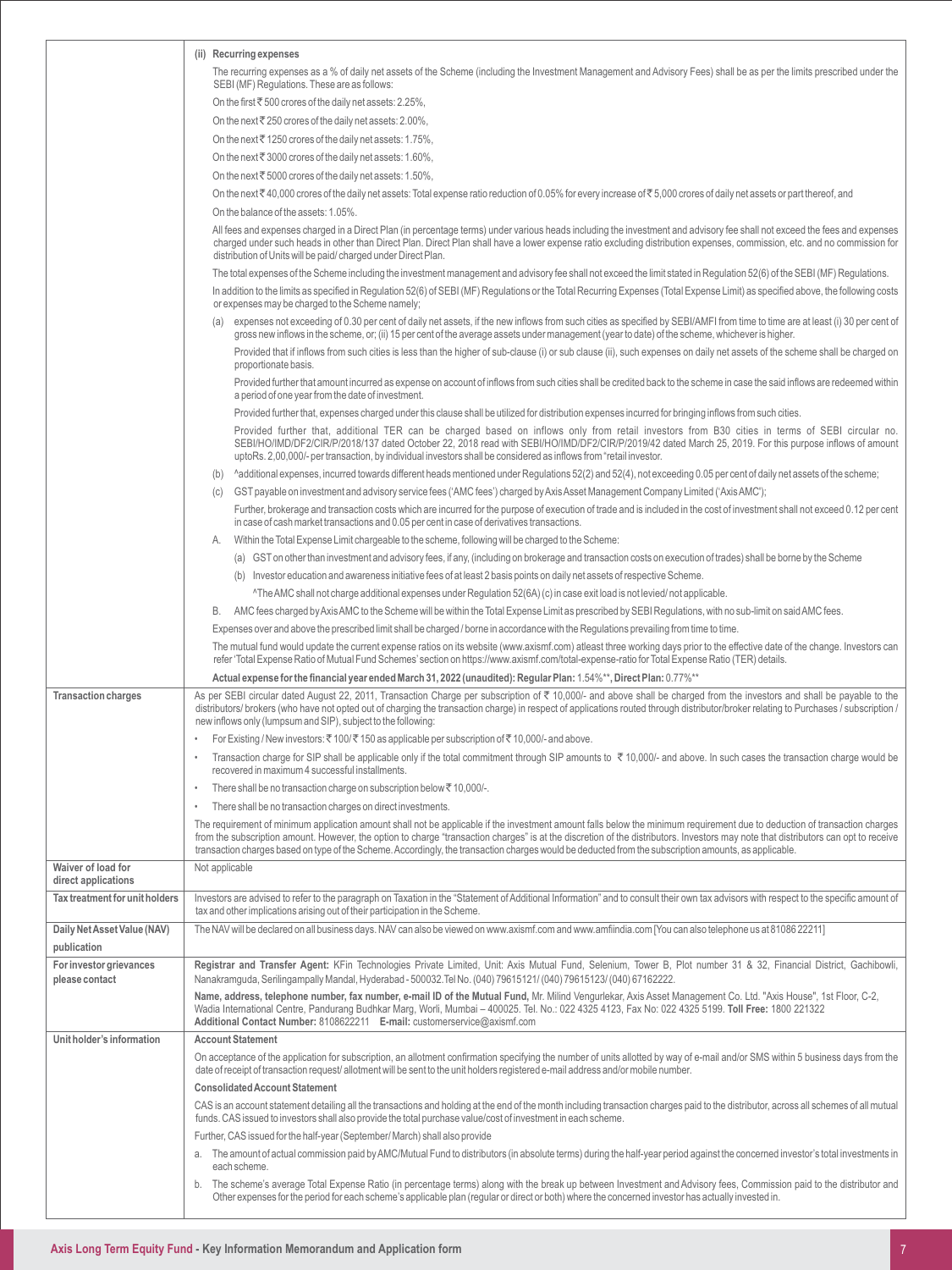|  | Further, whenever distributable surplus is distributed, a clear segregation between income distribution (appreciation on NAV) and capital distribution (Equalization Reserve) shall<br>be suitably disclosed in the CAS.                                                                                                                                                                                                                                                                                                                                                                                                                                                                                                                                     |
|--|--------------------------------------------------------------------------------------------------------------------------------------------------------------------------------------------------------------------------------------------------------------------------------------------------------------------------------------------------------------------------------------------------------------------------------------------------------------------------------------------------------------------------------------------------------------------------------------------------------------------------------------------------------------------------------------------------------------------------------------------------------------|
|  | a) For Unitholders not holding Demat Account:                                                                                                                                                                                                                                                                                                                                                                                                                                                                                                                                                                                                                                                                                                                |
|  | CAS for each calendar month shall be issued, on or before 15th day of succeeding month by the AMC.                                                                                                                                                                                                                                                                                                                                                                                                                                                                                                                                                                                                                                                           |
|  | The AMC shall ensure that a CAS for every half yearly (September/ March) is issued, on or before 21st day of succeeding month, detailing holding at the end of the six month,<br>across all schemes of all mutual funds, to all such investors in whose folios no transaction has taken place during that period.                                                                                                                                                                                                                                                                                                                                                                                                                                            |
|  | The AMC shall identify common investors across fund houses by their Permanent Account Number(PAN) for the purposes of sending CAS. In the event the account has more<br>than one registered holder, the first named Unit Holder shall receive the Account Statement.                                                                                                                                                                                                                                                                                                                                                                                                                                                                                         |
|  | The AMC will send statement of accounts by e-mail where the Investor has provided the e-mail id. Additionally, the AMC may at its discretion send Account Statements<br>individually to the investors.                                                                                                                                                                                                                                                                                                                                                                                                                                                                                                                                                       |
|  | b) For Unitholders holding Demat Account:                                                                                                                                                                                                                                                                                                                                                                                                                                                                                                                                                                                                                                                                                                                    |
|  | SEBI vide its Circular no. CIR /MRD /DP /31/2014 dated November 12, 2014 read with other applicable circulars issued by SEBI from time to time, to enable a single<br>consolidated view of all the investments of an investor in Mutual Fund and securities held in demat form with Depositories, has required Depositories to generate and dispatch<br>a single CAS for investors having mutual fund investments and holding demat accounts.                                                                                                                                                                                                                                                                                                                |
|  | In view of the aforesaid requirement, for investors who hold demat account, for transactions in the schemes of Axis Mutual Fund on or after February 1, 2015, a CAS, based on<br>PAN of the holders, will be sent by Depositories to Investors holding demat account for each calendar month within 15th day of the succeeding month to the investors in whose<br>folios transactions have taken place during that month.                                                                                                                                                                                                                                                                                                                                    |
|  | CAS will be sent by Depositories every half yearly (September/March), on or before 21st day of succeeding month, detailing holding at the end of the six month, to all such<br>investors in whose folios and demat accounts there have been no transactions during that period.                                                                                                                                                                                                                                                                                                                                                                                                                                                                              |
|  | CAS sent by Depositories is a statement containing details relating to all financial transactions made by an investor across all mutual funds viz. purchase, redemption, switch,<br>IDCW payout, IDCW reinvestment, systematic investment plan, systematic withdrawal plan, systematic transfer plan (including transaction charges paid to the distributor)<br>and transaction in dematerialized securities across demat accounts of the investors and holding at the end of the month.                                                                                                                                                                                                                                                                     |
|  | In case of demat accounts with nil balance and no transactions in securities and in mutual fund folios, the depository shall send account statement in terms of regulations<br>applicable to the depositories. Investors whose folio(s)/demat account(s) are not updated with PAN shall not receive CAS.                                                                                                                                                                                                                                                                                                                                                                                                                                                     |
|  | Consolidation of account statement is done on the basis of PAN. Investors are therefore requested to ensure that their folio(s)/demat account(s) are updated with PAN. In case<br>of multiple holding, it shall be PAN of the first holder and pattern of holding.                                                                                                                                                                                                                                                                                                                                                                                                                                                                                           |
|  | For Unit Holders who have provided an e-mail address to the Mutual Fund or in KYC records, the CAS is sent by e-mail. However, where an investor does not wish to receive<br>CAS through email, option is given to the investor to receive the CAS in physical form at the address registered in the Depository system.                                                                                                                                                                                                                                                                                                                                                                                                                                      |
|  | Investors who do not wish to receive CAS sent by depositories have an option to indicate their negative consent. Such investors may contact the depositories to opt out.<br>Investors who do not hold demat account continue to receive CAS sent by RTA/AMC, based on the PAN, covering transactions across all mutual funds as per the current<br>practice.                                                                                                                                                                                                                                                                                                                                                                                                 |
|  | In case an investor has multiple accounts across two depositories; the depository with whom the account has been opened earlier will be the default depository.                                                                                                                                                                                                                                                                                                                                                                                                                                                                                                                                                                                              |
|  | The dispatches of CAS by the depositories constitute compliance by the AMC/ the Fund with the requirement under Regulation 36(4) of SEBI (Mutual Funds) Regulations.<br>However, the AMC reserves the right to furnish the account statement in addition to the CAS, if deemed fit in the interest of investor(s).                                                                                                                                                                                                                                                                                                                                                                                                                                           |
|  | Investors whose folio(s)/demat account(s) are not updated with PAN shall not receive CAS. Investors are therefore requested to ensure that their folio(s)/demat account(s) are<br>updated with PAN.                                                                                                                                                                                                                                                                                                                                                                                                                                                                                                                                                          |
|  | For folios not included in the CAS (due to non-availability of PAN), the AMC shall issue monthly account statement to such Unit holder(s), for any financial transaction<br>undertaken during the month on or before 15th of succeeding month by mail or email.                                                                                                                                                                                                                                                                                                                                                                                                                                                                                              |
|  | For folios not eligible to receive CAS (due to non-availability of PAN), the AMC shall issue an account statement detailing holding across all schemes at the end of every six<br>months (i.e. September/March), on or before 21st day of succeeding month, to all such Unit holders in hose folios no transaction has taken place during that period shall be<br>sent by mail/e-mail.                                                                                                                                                                                                                                                                                                                                                                       |
|  | Annual Report:                                                                                                                                                                                                                                                                                                                                                                                                                                                                                                                                                                                                                                                                                                                                               |
|  | Scheme/Plan-wise Annual Report or an abridged summary thereof shall be mailed (email id where e mail id is provided unless otherwise required) to all Unit Holders within four<br>months (or such other period as may be specified by SEBI from time to time) from the date of closure of the relevant accounting year i.e. 31st March each year, and full annual report<br>shall be available for inspection at the Head Office of the Mutual Fund and a copy shall be made available to the Unit holders on request on payment of nominal fees, if any. Scheme<br>wise annual report shall also be displayed on the website of the Mutual Fund (www.axismf.com) and on the website of Association of Mutual Funds in India (www.amfiindia.com).            |
|  | Unitholders whose email addresses are not registered with the Mutual Fund may 'opt-in' to receive a physical copy of the annual report or an abridged summary thereof.                                                                                                                                                                                                                                                                                                                                                                                                                                                                                                                                                                                       |
|  | Further, AMC shall provide a physical copy of the abridged summary of the Annual Report, without charging any cost, on a specific request received from a unitholder.                                                                                                                                                                                                                                                                                                                                                                                                                                                                                                                                                                                        |
|  | AMC shall also publish an advertisement every year, in an all India edition of one national English daily newspaper and in one Hindi newspaper, disclosing the hosting of the<br>scheme wise annual report on the website of the Mutual Fund and AMFI and the modes through which a unitholder can submit a request for a physical or electronic copy of the<br>annual report or abridged summary thereof.                                                                                                                                                                                                                                                                                                                                                   |
|  | Monthly/Half yearly disclosures                                                                                                                                                                                                                                                                                                                                                                                                                                                                                                                                                                                                                                                                                                                              |
|  | The AMC will disclose the portfolio of the Scheme (alongwith ISIN) as on the last day of the month / half year on the website of the Mutual Fund and AMFI within 10 days from the<br>close of each month/ half year (i.e. 31st March and 30th September) respectively in a user-friendly and downloadable spreadsheet format. Further, AMC shall publish an<br>advertisement in an all India edition of one national English daily newspaper and one Hindi newspaper, every half year, disclosing the hosting of the half-yearly statement of its<br>schemes' portfolio on the website of the Mutual Fund and AMFI and the modes through which unitholder(s) can submit a request for a physical or electronic copy of the statement of<br>scheme portfolio. |
|  | The AMC will also provide a dashboard, in a comparable, downloadable (spreadsheet) and machine readable format, providing performance and key disclosures like Scheme's<br>AUM, investment objective, expense ratios, portfolio details, scheme's past performance etc. on website.                                                                                                                                                                                                                                                                                                                                                                                                                                                                          |

<sup>\*\*</sup>Includes Total Expense Ratio permissible under regulation 52(6)(c), Additional expenses under Regulation 52(6A)(c) and Additional expenses for gross new inflows from specified cities under Regulation 52(6A)(b)<br>(wherever

#### **Please refer Axis AMC website www.axismf.com for list of Official Point of Acceptance of Transactions for submission of transaction requests.**

**Statutory Details:** Axis Mutual Fund has been established as a Trust under the Indian Trusts Act, 1882, sponsored by Axis Bank Ltd. (liability restricted to ₹ 1 Lakh). **Trustee**: Axis Mutual Fund Trustee Ltd.<br>Inve**stmen** 

Email ID & Mobile Number: Investors should provide their own email address and mobile number to enable Axis AMC for speed and ease of communication in a convenient and cost-effective manner, and to help<br>prevent fraudulent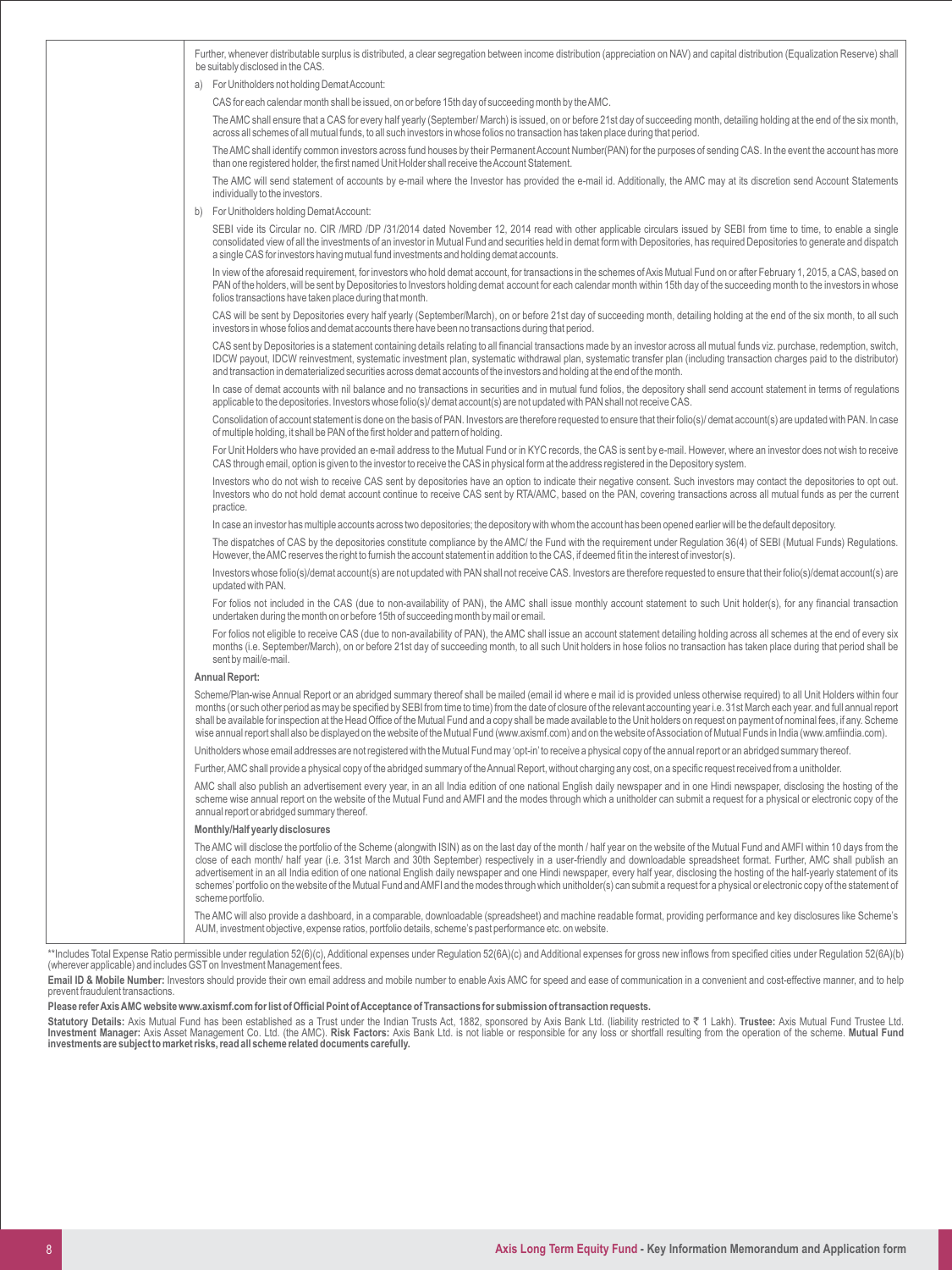#### Please read the SID carefully before signing the application form and tendering payment. **INSTRUCTIONS FOR COMPLETING THE APPLICATION FORM**

#### **1. GENERAL INSTRUCTIONS**

- a. The application form should be completed in ENGLISH and in BLOCK LETTERS.
- b. All cheques, demand drafts and pay orders should be crossed "Account Payee only" and made in favour of "Scheme Name A/c First Investor Name" or "Scheme Name A/c Permanent Account No.".
- c. If the Scheme name on the application form and on the payment instrument are different, the application may be processed and units allotted at applicable NAV of the scheme mentioned in the application / transaction slip duly signed by investor(s).
- d. Any over-writing / changes made while filling the form must be authenticated by canceling the original entry, re-entering correct details and ensuring that all applicants counter-sign against each correction.
- e. Application forms along with supporting documents can be submitted to ISCs / OPAs, contact details of which are available on www.axismf.com.
- f. Investors must write the application form number / folio number on the reverse of the cheque / demand draft.
- g. Investors are requested to check contents of the account statement on receipt. Any discrepancy should be reported to the AMC / Registrar within 7 calendar days of the receipt of the statement; else contents of the statement would be presumed to be correct and binding. The AMC may modify any discrepancy at its discretion.
- h. Units will be allotted subject to realization of payment proceeds.
- i. Unitholder / Guardian name should be same as per PAN / KYC records. Please note that AMC at discretion may replace the name as per KRA.
- j. FATCA Declaration: Individual investors, please fill in FATCA / CRS annexure and attach along with Application form. Non-Individual investors, please fill in UBO form along with FATCA / CRS annexure and attach along with Application form available on our website www.axismf.com

#### **2. DIRECT INVESTMENTS**

Investors subscribing under Direct Plan of the scheme will have to indicate "Direct Plan" against the scheme name in the application form e.g. **"Axis Arbitrage Fund - Direct Plan"**. Investors should also indicate "Direct" in the ARN column of the application form. However, in case Distributor code is mentioned in the application<br>form, but"Direct Plan" is indicated against the scheme name, the application will be<br>processed under Direct Plan. Further, where applicati without Distributor code or "Direct" mentioned in the ARN Column, the application will be processed under Direct Plan.

#### **Note: Direct Plan investment not applicable for ETF schemes. 3. EMPLOYEE UNIQUE IDENTIFICATION NUMBER (EUIN)**

Investor investing through distributor shall mention EUIN on the application form, if he/she has been advised by Sales Person/ Employee/ Relationship Manager of the distributor this would assist in addressing any instance of mis-selling. If left blank, applicant(s) need to tick and sign the following declaration "I/We hereby confirm<br>that the EUIN box has been intentionally left blank by me/us as this transaction is<br>executed without any interaction or advice by the employ **advice of in-appropriateness, if any, provided by the employee/relationship manager/sales person of the distributor/sub broker."** on the form. SEBI has made it mandatory to obtain EUIN no. for every employee/ relationship manager/ sales person of the distributor for selling mutual fund products.

#### **4. DECLARATION AND SIGNATURES**

- a. Thumb impressions must be attested by a Magistrate / Notary Public under his / her official seal.
- b. In case of HUF, the Karta needs to sign on behalf of the HUF.
- c. Applications by minors should be signed by their guardian.
- d. For Corporates, signature of the Authorised Signatory (from the Authorised Signatory List (ASL)) is required.

#### **5. PAYMENTS**

- a. The AMC intends using electronic payment services (NEFT, RTGS, ECS (Credit), Direct Credit, etc.) to the extent possible for dividends / redemptions for faster realization of proceeds to investors. In case an investor wishes to receive payments vide cheques / demand drafts to be sent using a postal / courier service, please provide appropriate written instructions to the AMC / Registrar for the same.
- b. Please enclose a cancelled cheque leaf (or copy thereof) in case your investment instrument (pay-in) is not from the same bank account as mentioned under bank account details.
- c. Any communication, dispatch of redemption / dividend payments / account statements etc. would be made by the Registrar / AMC as per reasonable standards of servicing.
- d. The Debit Mandate is an additional facility available to Axis Bank account holders only.

#### **6. BANK DETAILS**

It is mandatory for investors to mention bank account details on the form as per directives issued by SEBI. Applications without this information are liable to be rejected. The Mutual Fund / AMC reserve the right to hold redemption proceeds in case requisite bank details are not submitted.

#### **Option to register multiple bank accounts:**

The AMC / Mutual Fund has also provided a facility to investors to register multiple bank accounts. By registering multiple bank accounts, investors can use any of their registered bank accounts to receive redemption / dividend proceeds. Any request for a change in bank mandate requires 10 days for validation and verification. Further, these account details will be used by the AMC / Mutual Fund / R&T for verification of instruments (like cheques/DDs/POs) received at the time of subscription / purchase applications to ensure that subscription payments are<br>received only from one of the registered bank accounts. Payments from non-<br>registered bank accounts (called third party payments) will not be ac facility by filling in the application form for registration of multiple bank accounts available at any of our ISCs / OPAs or on our website www.axismf.com.

Cheques submitted at the time of purchase should be from the beneficiary investors account or from an account mentioned in your Multiple Bank Accounts Registration form (except for minors for amounts less than ₹ 50,000 and Corporates / nonindividuals).

Demand drafts submitted at the time of subscription should be accompanied by a banker's certificate clearly stating the investor's name and PAN as well as mentioning that the demand draft has been issued by debiting the investor's own bank account. Pre-funded instruments issued by the bank against cash shall not be<br>accepted for investments of ₹ 50,000 or more. This pre-funded instrument should<br>also be accompanied by a certificate from the banker giving address and PAN.

Payments made through RTGS/NEFT/NECS should be accompanied by a banker's certificate stating that the RTGS/NEFT/NECS payment has been made by debiting the investor's own bank account along with mention of the investor's name and PAN.

#### **7. THIRD PARTY PAYMENTS**

When payment is made through instruments issued from a bank account other than that of the investor, the same is referred to as a Third Party payment. Where an investor has opted to register multiple bank accounts (using the 'Multiple Bank Accounts Registration Form'), and purchase payment is made from an account different from what is registered, any one of the following documents need to be provided as proof along with the payment instrument.

Banker's certificate stating that the investment is from the investor's own bank account along with mention of his name and PAN

• Bank account passbook or statement mentioning the investor's name / PAN Restriction on acceptance of Third Party payments for subscriptions, and exceptions thereto

- a. In case of payments from a joint bank account, one of the joint holders of the bank account must be the first account holder under the investment application.
- b. The Asset Management Company shall not accept subscriptions with Third Party payments except in the following situations:
	- 1. Where payment is made by parents/grand parents/related persons on behalf of a minor in consideration of natural love and affection or as gift for a value not exceeding ₹50,000

(each regular purchase or per SIP installment). However this restriction will not be applicable for payment made by a guardian whose name is registered in the records of Mutual Fund in that folio.

- Where payment is made by an employer on behalf of an employee under Systematic Investment Plans through payroll deductions.
- 3. Custodian on behalf of an FII or a client.
- Documents to be submitted for exceptional cases
- 1. KYC is mandatory for all investors (guardian in case of minor) and the person making the payment i.e. the third party. Investors and the person making the payment should attach their valid KYC acknowledgement letter to application form.
- Submission of a separate, complete and valid 'Third Party Payment Declaration Form' from the investors (guardian in case of minor) and the person making the payment i.e. third party. The said Declaration Form shall, inter-alia, contain the details of the bank account from which the payment is made and the relationship with the investor(s). Please contact the nearest OPA/ISC of Axis Mutual Fund or visit our website www.axismf.com for the declaration form.

#### **8. KYC**

All Applicants (including POAs and Guardians) are required to be KYC compliant irrespective of the amount of investment. In case you are not KYC certified, please fill in the KYC form (individual or Non-Individual). A KYC acknowledgement letter should be submitted along with application for opening a folio or making an investment. Each holder in the folio must be KYC compliant.

Investors may kindly note that new SEBI Circular issued regarding uniformity in the KYC process was effective from January 1, 2012.

- 1. SEBI has introduced a common KYC Application Form for all the SEBI registered intermediaries, new Investors are therefore requested to use the common KYC Application Form and carry out the KYC process including In-Person Verification (IPV) with any SEBI registered intermediaries including mutual funds. The KYC Application Forms are available on our website www.axismf.com.
- 2. The Mutual Fund shall perform the initial KYC of its new investors and shall also accept the details change form for investors who have done their KYC prior to 31st Dec11.
- 3. It is mandatory to carry out In-Person Verification(IPV) for processing the KYC of its new / existing investors from January 1, 2012.
- 4. Once the KYC and IPV-In Person Verification has been done with any SEBI registered intermediary, the investor need not undergo the same process again with any another intermediary including mutual funds. However, the Mutual Fund reserves the right to carry out fresh KYC/additional KYC of the investor.
- 5. Existing KYC compliant investors of the Mutual Fund can continue to invest as per the current practice.
- 6. Non-individual investors will have to do a fresh KYC due to significant changes in KYC requirements.
- 7. In accordance with SEBI Circular No. CIR/MIRSD/13/2013 dated December 26, 2013, the additional details viz. Occupation details, Gross Annual Income/networth and Politically Exposed Person (PEP)\* status mentioned under section 2 & 3 which was forming part of uniform KYC form will now be captured in the application form of the Fund. Also, the detail of nature of services viz.<br>Foreign Exchange/Gaming/Money Lending, etc.,(applicable for first/sole<br>applicant) is required to be provided as part of Client Due Diligence Process of the Fund.

The said details are mandatory for both Individual and Non Individual applicants. \*PEP are defined as individuals who are or have been entrusted with prominent public functions in a foreign country, e.g., Heads of States or of Governments, senior politicians, senior Government/judicial/ military officers, senior executives of state owned corporations, important political party officials, etc.

Subsequently, SEBI, vide its circular no. MIRSD/Cir-5/2012 dated April 13, 2012 advised various intermediaries to upload KYC data of its existing customers into the KRA system. While uploading KYC data into the KRA system, intermediaries were also required to highlight such 'Missing/Not Available' KYC information of a customer, which was either not required or not taken previously, but was mandatory as per uniform KYC guidelines issued by SEBI.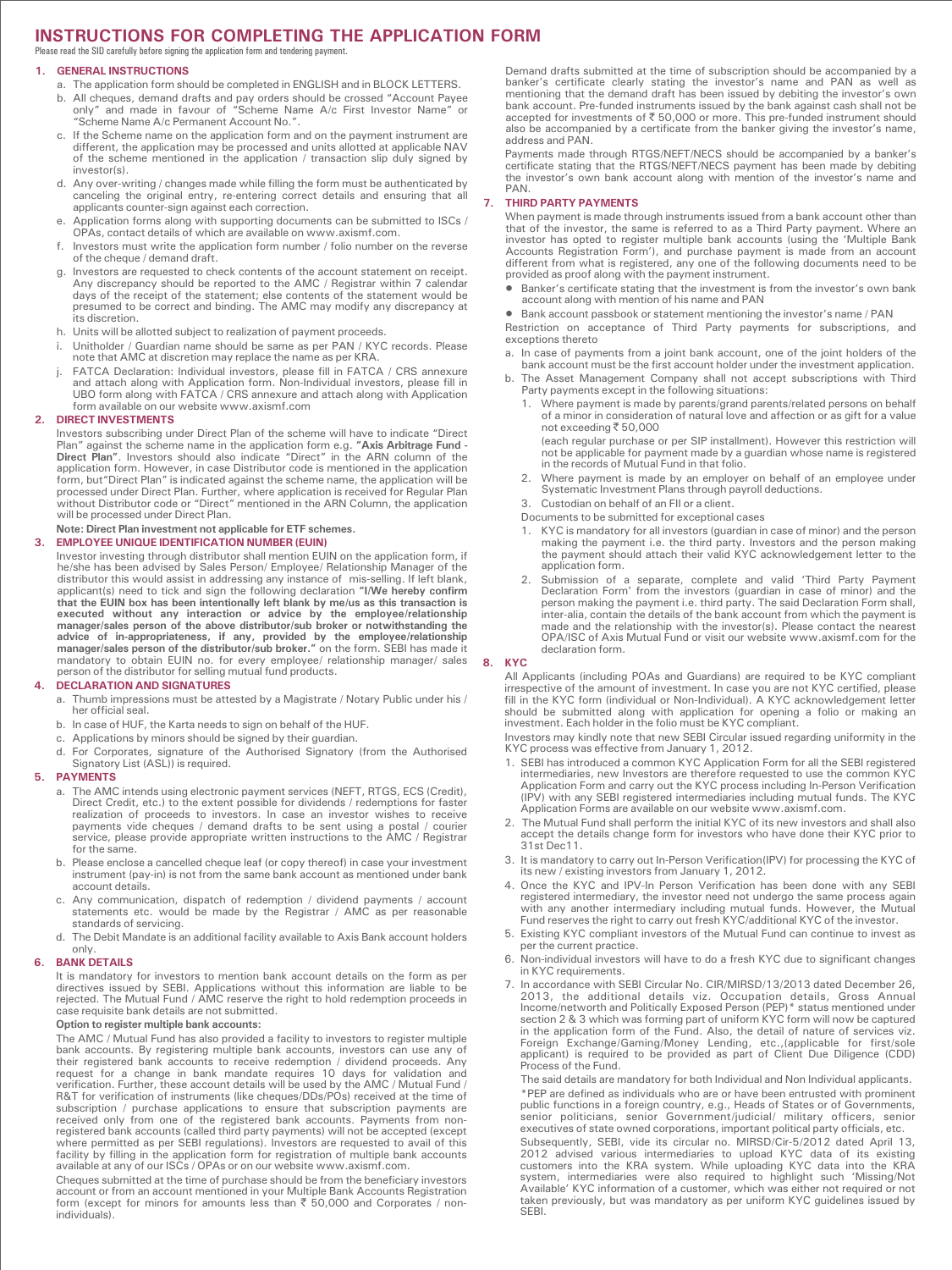## **INSTRUCTIONS FOR COMPLETING THE APPLICATION FORM (Contd.)**

Please read the SID carefully before signing the application form and tendering payme

8. In accordance with AMFI circular - 35P/MEM-COR/54/2019-20 dated February 28, 2020, it is mandatory, KYC to be verified by KYC Registration Agency before processing redemption. Further, investor requested to complete KYC process before placing redemption request.

In accordance with AMFI Best practices guidelines circular no. 62/2015-16 dated September 18, 2015, investors may note the following:

It is mandatory for all new/existing investors to provide additional KYC information such as Income details, Occupation, association with politically exposed person, net worth etc. as mentioned in the application form. Subscription requests, without providing these details, are liable to be rejected. No subscriptions (whether fresh or additional) and switches pertaining to 'KYC on-hold' cases are accepted, unless the investor / unitholder also submits relevant KYC missing / updated information, which is appropriately updated on the KRA - KYC.

Further, it is mandatory for existing customers to complete In-Person Verification process and provide the missing KYC information failing which their applications / transaction requests for additional subscription (including switches) is liable to be rejected.

#### **8A Operationalisation of Central KYC Records Registry (CKYCR)**

Central Registry of Securitisation and Asset Reconstruction and Security interest of India ('CERSAI') has been authorised by Government of India to act as Central KYC Records Registry under Prevention of Money-Laundering (Maintenance of Records) Rules, 2005 ('PMLA Rules').

SEBI vide its circular ref. no. CIR/MIRSD/66/2016 dated July 21, 2016 and circular ref. no. CIR/MIRSD/120/2016 dated November 10, 2016 has prescribed that the Mutual Fund/ AMC should capture KYC information for sharing with CKYCR as per the KYC template prescribed by CERSAI for uniform and smooth implementation of CKYC norms for onboarding of new investors in mutual funds.

In accordance with the aforesaid SEBI circulars and AMFI best practice guidelines for implementation of CKYC norms with effect from February 1, 2017:

- a) Individual investors who have never done KYC process under KRA regime i.e. a new investor who is new to KRA system and whose KYC is not registered or verified in the KRA system shall be required to provide KYC details in the CKYC Form to the Mutual Fund/ AMC.
- b) Individual investor who fills old KRA KYC Form, should provide additional / missing information using Supplementary KYC Form or fill CKYC Form.
- c) Details of investors shall be uploaded on the system of CKYCR and a 14 digit unique KYC identifier ('KIN') will be generated for such customer.
- d) New investors, who have completed CKYC process & have obtained KIN may quote their KIN in the application form instead of submitting CKYC Form/ Supplementary KYC Form.
- e) AMC/ Mutual Fund shall use the KIN of the investor to download the KYC information from CKYCR system and update its records.
- f) If the PAN of investor is not updated on CKYCR system, the investor should submit self-certified copy of PAN card to the Mutual Fund/ AMC.

The CKYC Form and Supplementary KYC Form are available at Investor Service Centre (ISC) of Axis Mutual Fund and on website www.axismf.com.

The AMC reserves the right to reject transaction application in case the investor(s) fails to submit information and/or documentation as mentioned above. In the event of non compliance of KYC requirements, the Trustee / AMC reserves the right to freeze the folio of the investor(s).

#### **9. ULTIMATE BENEFICIAL OWNERS(S)**

SEBI vide its circular no. CIR/MIRSD/2/2013 dated January 24, 2013 further read with AMFI Best practices guidelines circular no. 62/2015-16 dated September 18, 2015 and other applicable regulations and guidelines, for identification of Beneficial Ownership to be followed by the intermediaries for determination of beneficial<br>owners. A 'Beneficial owner' is defined as a natural person or persons who<br>ultimately own, control or influence a client and/or persons on whos transaction is being conducted and includes a person who exercises ultimate effective control over a legal person or arrangement. In this regard, all categories of investors (including all new / existing investors / unitholders) (except individuals, companies listed on a stock exchange or majority-owned subsidiary of such companies) are mandatorily required to provide beneficial ownership details for all investments. Failing which, fund reserves the right to reject applications / subscription requests / additional subscription requests (including switches) / restrict further investments or seek additional information from investors who have not provided the requisite information on beneficial ownership. In the event of change in beneficial ownership, investors are requested to immediately update the details with the Fund/Registrar.

#### **10. PERMANENT ACCOUNT NUMBER (PAN)**

Each applicant is required to submit self attested PAN Card Copy (Including<br>Guardian in case of Minor and POA holders).However PAN is not mandatory in case<br>of Investors residing in the State of Sikkim, Central & State Gove and officials appointed by the Courts e.g. Official Liquidator, Court receiver etc. (under the category of Government) subject to Axis AMC confirming the above mentioned status.

#### **PAN Exempt Investments**

SEBI vide its circular dated 24th July 2012, conveyed that the investments aggregating  $\bar{\tau}$  50,000 in a rolling 12 month period or in a financial year i.e. April to March, in all the schemes of Mutual Funds are exempt from the PAN requirement.

Where the aggregate of the Lumpsum Investment (Fresh Purchase & Additional Purchase) and Micro SIP installments by an investor based on the rolling 12 month period/ in a financial year i.e. April to March does not exceed  $\bar{\tau}$  50,000/-, it shall be exempt from the requirement of PAN, (hereafter referred to as "Micro Investments").

PAN requirement exemption will be available only to Micro Investments made by the individuals being Indian Citizens (Including NRIs, Joint Holders\*, Minor acting<br>through Guardian and Sole proprietory firms not having PAN). Person of Indian<br>Origin, Hindu Undivided Family,(HUF),Qualified Foreign Inves categories of investors will not be eligible for this exemption. However the eligible investors are required to submit PAN exempt KYC issued by SEBI registered KRA (KYC Registration Authority). \* In case of joint holders, first holder must not possess a PAN.

#### **11. APPLICATIONS ON BEHALF OF MINORS**

Where the investment is on behalf of a Minor by the Guardian:

a. The Minor shall be the first and sole holder in the account.

- b. No Joint holders are allowed. In case an investor provides joint holder details, these shall be ignored.
- Guardian should be either a natural guardian (i.e. father or mother) or a court appointed legal guardian.
- d. Guardian should mention the relationship with Minor and date of birth of the Minor on the application form.
- e. A document evidencing the relationship and date of birth of the Minor should be<br>submitted along with the application form. Photo copy of any one of the<br>following documents can be submitted a) Birth certificate of the mi school leaving certificate / mark sheet of Higher Secondary board of respective states, ICSE, CBSE etc. c) Passport of the minor d) Any other suitable proof evidencing the relationship.
- f. Where the guardian is not a natural guardian (father or mother) and is a court appointed legal guardian, suitable supporting documentary evidence should be provided.
- g. If the mandatory details and/or documents are not provided, the application is liable to be rejected without any information to the applicant.

#### **12. APPLICATIONS UNDER POWER OF ATTORNEY**

An applicant wanting to transact through a power of attorney must lodge the<br>photocopy of the Power of Attorney (PoA) attested by a Notary Public or the<br>original PoA (which will be returned after verification) within 30 day the Purchase Application Form / Transaction Slip at a Designated ISC / Official Point of Acceptance, or along with the application in case of application submitted duly signed by POA holder. Applications are liable to be rejected if the power of attorney is not submitted within the aforesaid period.

#### **13. SIP matlab SLEEP IN PEACE (SYSTEMATIC INVESTMENT PLAN)**

- a. A minimum gap of 15 days and not more than 90 days needs to be maintained between date of Application & SIP start date.
- b. Investor shall have the option of choosing any date of the month as the SIP date except the dates 29th, 30th and 31st. If SIP debit date is not mentioned default date would be considered as 7th of every month. If selected 29th, 30th or 31st, default SIP date would be considered as 28th of every month.
- c. All SIP installment cheques/payment instructions must be of the same amount and the same monthly debit date (excluding first cheque).
- d. The SIP will be discontinued automatically if payment is not received for three successive installments.
- e. Investors can discontinue a SIP at any time by sending a written request to any Official Point of Acceptance or to the registrar KFin Technologies Private Limited. Notice of such discontinuance should be received at least 20 days prior to the next due date of the installment / debit.
- f. In case payment is made using "At Par" cheques, investors must mention the MICR number of his bank branch. Where he hold's the bank account.
- g. An Investor will not hold Axis Mutual Fund, its registrars and / or service providers responsible if a transaction is delayed or not effected, or the investor bank account is debited in advance or after the specific SIP date because of the various clearing cycles of RBI's Electronic Clearing Facility (ECS) / Bank holiday. Axis Mutual Fund, its registrars and other service providers shall not be held responsible or liable for damages / compensation / loss incurred by the investor as a result of using the SIP or ECS / Auto debt facility.

| Scheme                                                                                                                                          | <b>Monthly</b>               |                                      | Yearly  |                                |  |  |  |
|-------------------------------------------------------------------------------------------------------------------------------------------------|------------------------------|--------------------------------------|---------|--------------------------------|--|--|--|
|                                                                                                                                                 | <b>Minimum</b><br>Amount (₹) | Minimum<br>Installments   Amount (₹) | Minimum | <b>Minimum</b><br>Installments |  |  |  |
| All Schemes except<br>below schemes.<br>Axis Overnight Fund &<br>Axis Liguid Fund                                                               | 1000                         | 6                                    | 12000   | 3                              |  |  |  |
| Axis Bluechip Fund,<br>Axis Midcap Fund,<br>Axis Flexi Cap Fund,<br>Axis Smallcap Fund and<br>Axis Focused 25 Fund<br>Axis Nifty 100 Index Fund | 500                          | 6                                    |         |                                |  |  |  |
| Axis Long Term<br>Equity Fund*                                                                                                                  | 500                          | 6                                    | 6000    | 3                              |  |  |  |

h. Please refer below table for minimum monthly/yearly installments:

multiple of  $\bar{z}$  1. For Long Term Equity Fund Minimum amount is as per above table and thereafter in multiple of  $\bar{z}$  500\*.

- i. If the period is not specified by the unit holder on the SIP section then the SIP enrollment will be consider from the upcoming month (Gap of 21 days) till perpetuity (December 2099).
- If no amount is mentioned minimum scheme amount would be considered. Please refer KIM & SID of the respective scheme.
- Change of Debit Bank Details (SIP Auto Debit Form)
- a. Investor can change debit bank details mentioned on SIP Auto Debit form by ticking the check box provided on the form and attaching signed cancelled cheque of the new bank along with the mandate.
- b. The cheque copy should have the investor's name printed on it.
- c. A minimum gap of 15 days is required for incorporation of new bank details.
- d. In case of change of debit bank details the investor needs to provide the new bank details on mandate and SIP start date should be in continuation with the SIP cycle and end date will remain the same.
- e. Except new debit bank details rest of the details i.e. SIP period, amount etc. will remain same as the original SIP investment.

#### **14. NATIONAL AUTOMATED CLEARING HOUSE (NACH)**

**NACH** is a funds clearing platform set up by NPCI similar to the existing ECS of RBI. NPCI has implemented NACH for Banks, Financial Institutions, Corporates and Government a web based solution to facilitate interbank, high volume, electronic transactions which are repetitive and periodic in nature.

### **National Payments Corporation of India (NPCI)**

NPCI was set up by Indian Banks Association under a mandate from the Reserve Bank of India in 2008. It is the umbrella organization for all retail payment systems. NCPI would provide robust payment solutions to banks and financial institutions across India.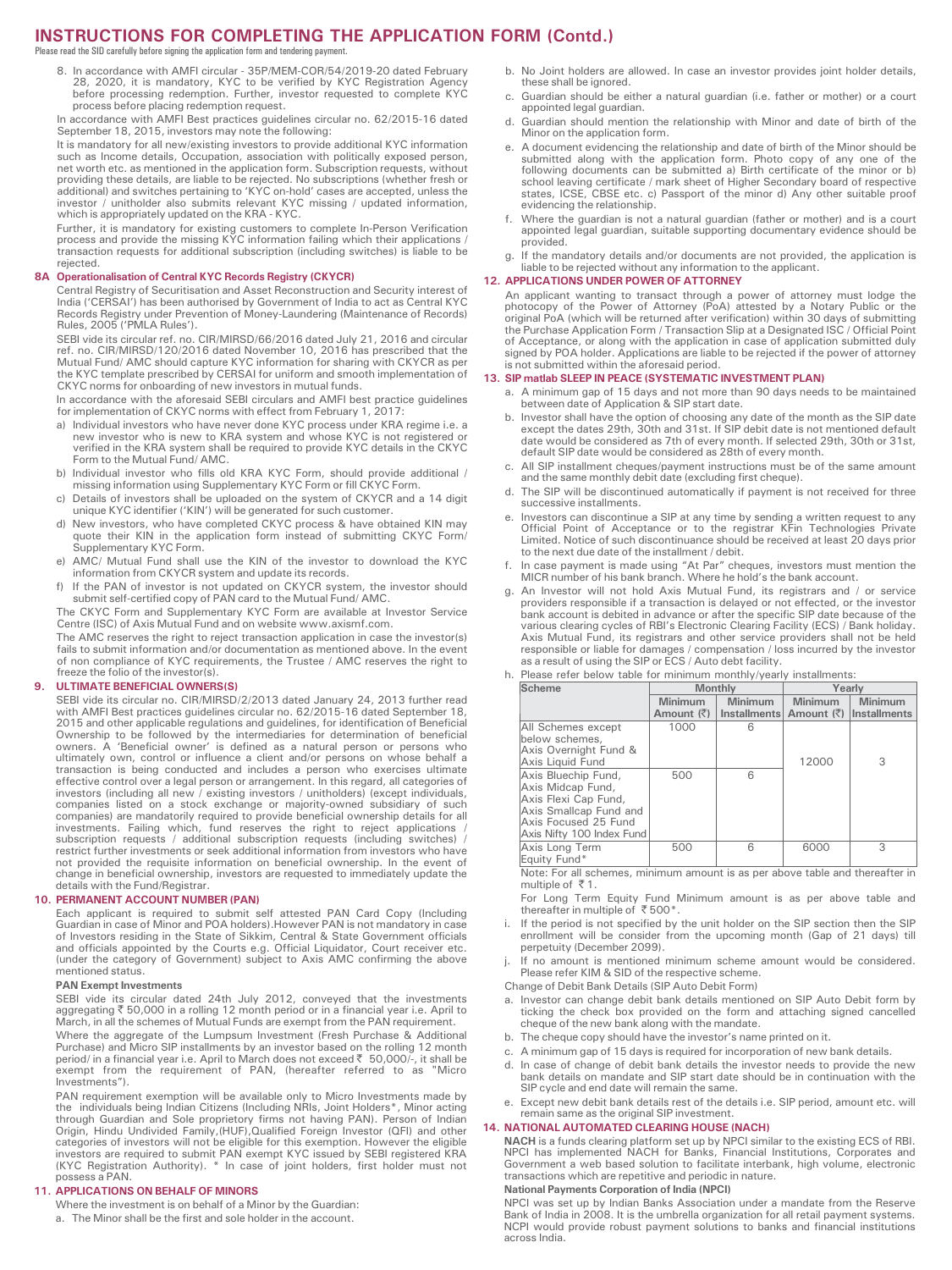#### Please read the SID carefully before signing the application form and tendering payment. **INSTRUCTIONS FOR COMPLETING THE APPLICATION FORM (Contd.)**

#### **15. AUTO DEBIT PARTNERING BANKS**

**Partnering Banks:** Axis Bank, Federal Bank, HDFC Bank, ICICI Bank, Punjab National Bank, State Bank of India & Union Bank Of India.

#### **16. NRIs, FIIs**

- a. Repatriation basis
	- I. NRIs: Payment may be made either by inward remittance through normal banking channels, or from funds held in a Non-Resident (External) Rupee Account (NRE) / Foreign Currency (Non-Resident) Account (FCNR). In case Indian rupee drafts are purchased abroad or from Foreign Currency Accounts or Non-resident Rupee Accounts, an account debit certificate from the bank issuing the draft confirming the debit will need to be enclosed.
	- II. FIIs can pay their subscription either by inward remittance through normal banking channels or from funds held in Foreign Currency Account or Non-Resident Rupee Account maintained by the FII with a designated branch of an authorised dealer.
	- III. Axis Mutual Fund has decided to restrict subscriptions from U.S. Persons (including NRIs and all persons residing in U.S, U.S Corporations or other entities organized under the laws of U.S) and Residents of Canada in the Schemes of Axis Mutual Fund.
- b. Non-repatriation basis
	- In the case of NRIs, payment may be made either by inward remittance through normal banking channels or out of funds held in a NRE / FCNR / Non-Resident Ordinary Rupee Account (NRO). In case Indian rupee drafts are purchased abroad or from Foreign Currency Accounts or Non-resident Rupee Accounts, an account debit certificate from the bank issuing the draft confirming the debit will need to be enclosed.
- c. TDS where ever applicable would be rounded off to the Rupee.

#### **17. ELECTRONIC SERVICES**

The AMC provides electronic transaction services through its website and over the phone.

- **a. KFINKART:** Transactions through electronic platform(s) of M/s. KFin Technologies Private Limited (effective from January 2, 2017): Investors will be allowed to transact through https://mfs.kfintech.com/investor/, an electronic platform provided by M/s. KFin Technologies Private Limited, Registrar & Transfer Agent, in Schemes of Axis Mutual Fund ('Fund') (except Axis Gold ETF and Axis Nifty ETF). The facility will also be available through mobile application i.e. 'KFINKART'.
- b. **Online Schedule Transaction Facility ('the OST facility'/ 'the Facility'):**

The OST facility shall enable Investors to schedule subscription / redemption / switch transaction(s) on specified date for specified amount/ units by giving online instruction.

- The terms and conditions of the OST facility shall be as under:
- The Facility is available to the existing Investors of open ended schemes of Axis Mutual Fund (except Axis Gold ETF and Axis Nifty ETF), subject to completion of lock-in, if any.
- 2. The Facility is available only to Individual (including sole proprietor) Investors for units held in / subscription in physical mode.
- 3. The Facility for subscription transaction would be available to Investors after completion of OTM Mandate / Easycall mandate/ equivalent mandate registration process.
- 4. Under the Facility the transaction can be scheduled to be executed on a specified date which shall be within 30 calendar days from the date of the instruction. Such specified date shall be a business day. In case the scheduled transaction date falls on a nonbusiness day, the transaction will be executed on the immediately following business day.
- 5. The Facility shall be available on online transaction platform(s) viz website of Axis AMC i.e. www.axismf.com. Axis AMC may extend the Facility to other transaction platforms from time to time, at its discretion.
- 6. The scheduled transaction may be cancelled by giving suitable instruction atleast one calendar day prior to the scheduled transaction date.
- 7. The triggered transaction on the scheduled date shall be considered as time stamped and will be executed on the specified date at the applicable NAV of the relevant scheme.
- 8. The scheduled transaction(s) shall be subjected to exit load, minimum subscription/ additional subscription application and other terms and conditions of the relevant scheme as per SID applicable on the specified date.
- 9. The scheduled transaction shall be liable to be rejected if sufficient amount is not available for subscription or sufficient number of units / amount is not available for redemption.
- 10. Redemption transactions will not be executed in case units are pledged or where lien is marked on units, at the time of online instruction / on specified date;
- 11. Investors availing this facility shall acquaint themselves with the features of the relevant scheme(s), including any modification / amendments carried out before the specified date.

The above is an additionally provided facility to the Investors to plan their transactions in schemes using online platforms.

- c. Email facility Applicants who provide their email address will receive communication by email. In case an investor wishes to receive a hard copy of an account statement or other document, he/she is requested to submit a request at customerservice@axismf.com or call us on Toll Free: 1800 3000 3300 or 1800 221322 Additional Contact Number: 8108622211 From Monday to Friday - 8 AM to 8 PM On Saturday & Sunday - 9 AM to 6 PM.
- d. SMS alerts facility Applicants who wish to receive transaction alerts on their mobile phone need to provide their mobile no.
- e. Online investment facility New or existing investors can invest with us online at www.axismf.com. To avail of this facility, applicants are requested to provide both their mobile no. and email address in the spaces provided.
- f. EasyCall Facility-New or existing investors can buy or sell units of schemes over the phone without having to remember PINs and Passwords. To do so an investor must register for our unique Easy Call facility. By filling in the registration form available on www.axismf.com.
- g. In case mobile no. & email ID is not provided on the application form then it will be capture as per KYC record.
- h. Investors should provide their own email address and mobile number to enable Axis AMC for speed and ease of communication in a convenient and costeffective manner, and to help prevent fraudulent transactions.

#### **18. NOMINATION**

- a. Nomination is mandatory for all the folios/accounts, where the mode of holding is single or the folio/account is opened by an individual without any joint holding. New subscriptions received from individuals without nomination will be rejected.
- b. The nomination can be made only by individuals holding units on their own behalf singly or jointly. Non-Individuals including Society, Trust, Body Corporate, Partnership Firm, Karta of Hindu Undivided Family, holder of Power of Attorney cannot nominate. If the units are held jointly, all joint holders must sign against the nomination.
- c. Nomination is not allowed for folios/accounts opened in the name of minors.
- d. A minor can be nominated against a folio/account. In such a case, the name and address of the Guardian of the minor nominee must be provided. If no Guardian name is provided, the nomination of the minor will be invalid. The Guardian of the minor nominee should be a person other than the holder of that folio/account. Nomination can also be in favour of the Central Govt, State Govt, a local authority, any person designated by virtue of his office or a religious charitable trust.
- e. The Nominee cannot be a trust (other than a religious or charitable trust), society, body corporate, partnership firm, Karta of HUF or a Power of Attorney holder. A non-resident Indian can be a Nominee subject to the exchange controls in force, from time to time.
- f. Nomination stands rescinded upon transfer of units or cancellation of nomination.
- g. The nomination facility extended under the Scheme is subject to existing laws. The AMC shall, subject to production of such evidence which in their opinion is sufficient, proceed to effect the payment / transfer to the Nominee(s) in the<br>event of demise of the unit holder. Transfer of units / payment to the nominee(s)<br>of the sums shall discharge Axis Mutual Fund / Axis AMC of all the estate of the deceased unit holder and his / her / their successors / legal heirs.
- h. Cancellation of nomination can only be made only by those individuals who hold units on their own behalf singly or jointly and who made the original nomination. (Please note that if one of the Joint Holders die, the other surviving holders cannot cancel or change the nomination.)
- i. Nomination shall be registered only if the form is filled in completely.
- j. Nomination will be updated at folio/account level and not at scheme level.
- k. Nomination can be made for maximum of 3 nominees. In case of multiple nominees, the percentage of allocation / share in favour of each of the nominees should be indicated against their name and such allocation / share should be in whole numbers without any decimals making a total of 100 percent. In the event of unit holders not indicating the percentage of allocation / share for each of the nominees, the Mutual Fund / the AMC, by invoking default option shall settle the claim equally amongst all the nominees.
- l. The investor(s) who nominate is / are deemed to have read and understood the provisions of Regulation 29 A of SEBI (Mutual Funds) Regulations, 1996, read with SEBI circular dated Feb. 16, 2004 and / or any amendments thereto or any rules / regulations framed in pursuance thereof governing the nomination facility and agree/s to be bound by the same.
- m. Fresh nominee registrations will override older nominations under the folio.
- n. In case an investor does not wish to nominate for a specific folio / account, he/she should strike off the nomination fields and mention "Nomination not required".
- o. Even those investors who do not wish to nominate must sign separately confirming their non-intention to nominate.

#### **19. DEMAT ACCOUNT DETAILS**

If you wish to invest in the scheme through Demat you need to have a beneficiary account with a Depositary Participant (DP) of the NSDL/CDSL and specify the same in this Application Form.You must ensure that the sequence of names with other details like address, PAN, etc mentioned under Demat details should match with DP records. Only those applications where the details are matched with the depository data, will be treated as valid application. If the details mentioned in the application are incomplete /incorrect, or does not match with the depository data, the applicant shall be treated as invalid and shall be liable to be rejected and would be allotted in Physical form. Demat option will be applicable for the applications along with SIP option.

Please attach Client Master List along with application form.

#### **20. TRANSACTION CHARGE**

As per SEBI circular dated August 22, 2011, Transaction Charge on subscription of  $\bar{\tau}$  10,000/- and above shall be charged from the investors and shall be payable to the distributors/ brokers (who have not opted out of charging the transaction charge) in respect of applications routed through distributor/broker relating to Purchases / subscription / new inflows only (lumpsum and SIP), subject to the following:

- For Existing / New investors:  $\overline{5}100$  /  $\overline{5}$  150 as applicable per subscription of ₹10,000/– and above.
- Transaction charge for SIP shall be applicable only if the total commitment through SIP amounts to  $\bar{\tau}$  10,000/- and above. In such cases the transaction charge would be recovered in maximum 4 successful installments.
- There shall be no transaction charge on subscription below  $\bar{z}$  10,000/-.
- There shall be no transaction charges on direct investments.
- There shall be no transaction charges for transaction other than purchases/subscriptions relating to new inflows such as Switches, etc.
- Transactions carried out through the Stock Exchange platforms for mutual funds shall not be subject to transaction charges.

The requirement of minimum application amount shall not be applicable if the investment amount falls below the minimum requirement due to deduction of transaction charges from the subscription amount.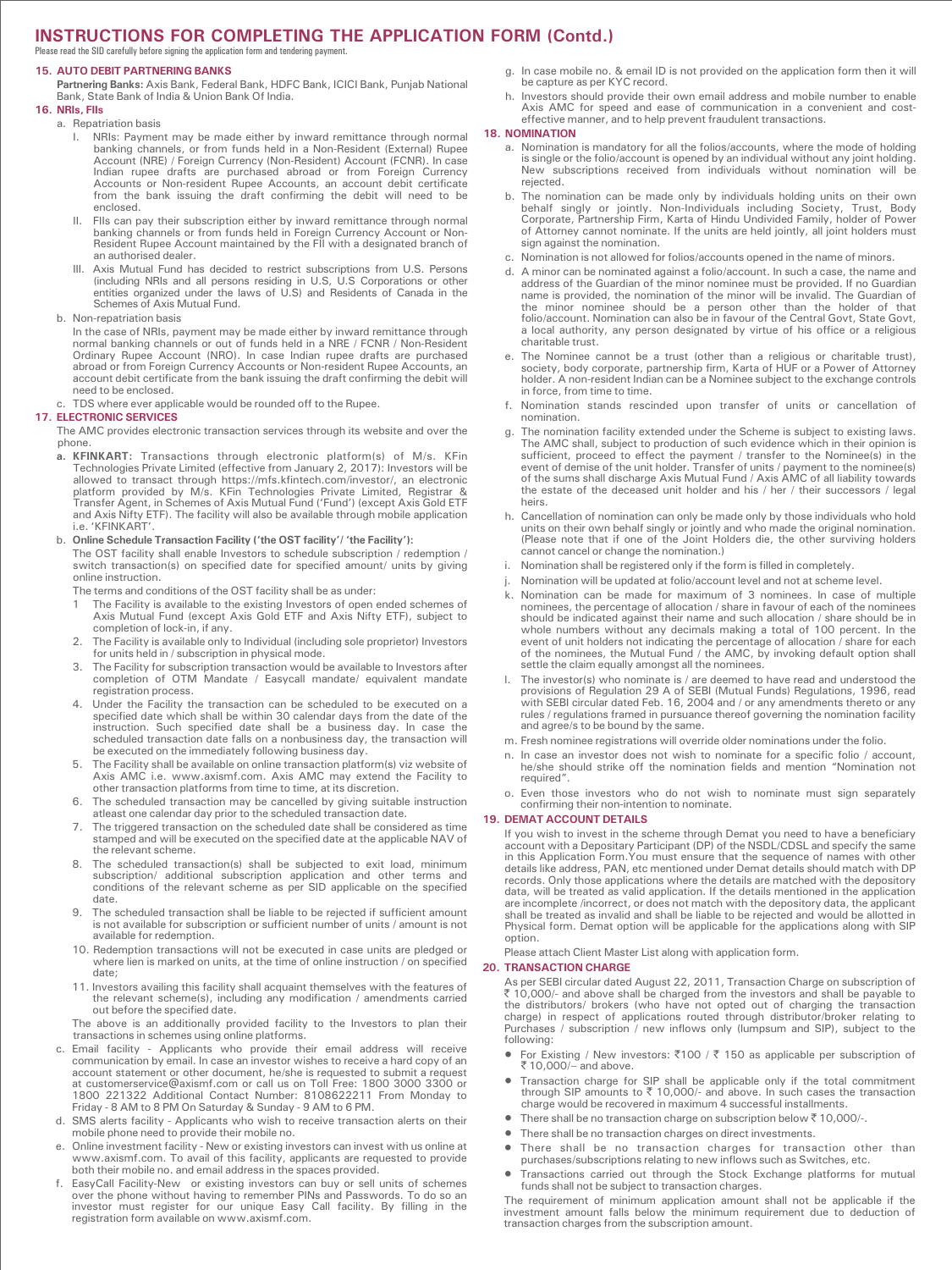## **INSTRUCTIONS FOR COMPLETING THE APPLICATION FORM (Contd.)**

Please read the SID carefully before signing the application form and tendering payment.

However, the option to charge "transaction charges" is at the discretion of the distributors. Investors may note that distributors can opt to receive transaction charges based on type of the Scheme. Accordingly, the transaction charges would be deducted from the subscription amounts, as applicable.

**21.** A non-profit organization means any entity or organization that is registered as a Trust or a society under the Societies Registration Act, 1860 or any similar State legislation or a company registered under section 25 of the companies act, 1956 or under Section 8 of the Companies Act, 2013. NPOs are requested to submit a copy of certificate of registration under applicable laws (example Bombay Public Trust Act) and/ or certificate from Charity Commissioner (as applicable) and/ or copy of appropriate registration certificate under Income Tax Act.

#### **22. MULTIPLE INVESTMENTS**

- 1. Investor can make purchases in up to three schemes within the same Folio by making a single consolidated payment for the investments.
- 2. Multiple Investments facility is not available for Axis Children's Gift Fund, Axis Liquid Fund, Axis Overnight Fund, Axis Gold ETF, Axis Nifty ETF, any closed ended schemes, and during NFO period.
- 3. Cheque/ DD/ Debit mandate should be drawn for Total Amount of investment in all three schemes.
- 4. The Cheque/ DD should be drawn favouring "Axis MF Multiple Schemes".
- 5. In case of payment through a Debit Mandate, please tick "Axis MF Multiple Schemes" only.
- 6. If the total amount of investments mentioned on the application is different from the amount mentioned on the accompanying Cheque / Demand Draft / Debit mandate, then the application is liable to be rejected.
- 7. Please mention all scheme/ plan/ option details in the table in section 7A of the form. If the scheme details are provided in any other format, the application is liable to be rejected.
- 8. Investments will be accepted subject to minimum investment criteria applicable for the schemes opted for investment. Even if one of the schemes specified for investment does not satisfy the minimum investment criteria, the application will be liable to be rejected for all schemes.
- 9. This facility is only available for lumpsum purchases.

#### **23. FOREIGN ACCOUNT TAX COMPLIANCE (FATCA)**

**FATCA & CRS TERMS & CONDITIONS :** Details under FATCA & CRS: The Central Board of Direct Taxes has notified Rules 114F to 114H, as part of the Income- tax Rules, 1962, which Rules require Indian financial institutions such as Axis MF to seek additional personal details, tax and beneficial owner information and certain certifications and documentation from all our investors and counter parties. In relevant cases, information will have to be reported to tax authorities / appointed agencies.

Towards compliance, we may also be required to provide information to any institutions such as withholding agents for the purpose of ensuring appropriate withholding from the account or any proceeds in relation thereto.

The onus to provide accurate, adequate and timely inputs in this regard would be that of the investor or counterparty. Should there be any change in any information provided by you, please ensure you advise us promptly, i.e., within 30 days.

Please note that Axis MF will be unable to provide advice to you about any tax status or FATCA/CRS classification relevant to your account. It is your responsibility to ensure that you record your correct tax status / FATCA/ CRS classification. You may seek advice from your tax advisor in this regard.

Please note that you may receive more than one request for information if you have multiple relationships with Axis MF or its group entities. Therefore, it is important that you respond to our request, even if you believe you have already supplied any previously requested information.

#### **FATCA & CRS INSTRUCTIONS:**

If you have any questions about your tax residency, please contact your tax advisor. If you are a US citizen or resident or green card holder, please include United States in the foreign country information field along with your US Tax Identification Number. It is mandatory to supply a TIN or functional equivalent if the country in which you are tax resident issues such identifiers. If no TIN is yet available or has not yet been issued, please provide an explanation and attach this to the form.

Investors are requested to provide all the necessary information / declarations to facilitate compliance, considering India's commitment to implement FATCA and CRS under the relevant international treaties.

Please consult your professional tax advisor for further guidance on your tax residency, if required.

In case customer has the following Indicia pertaining to a foreign country and yet declares self to be non-tax resident in the respective country, customer to provide relevant Curing Documents as mentioned below:

| <b>FATCA &amp; CRS Indicia observed (ticked)</b>           | Documentation required for Cure of FATCA/ CRS Indicia                                                                                                                                                                                                                                                                                                                                                                                                                                                                                                                   |
|------------------------------------------------------------|-------------------------------------------------------------------------------------------------------------------------------------------------------------------------------------------------------------------------------------------------------------------------------------------------------------------------------------------------------------------------------------------------------------------------------------------------------------------------------------------------------------------------------------------------------------------------|
| U.S. place of birth                                        | 1. Self-certification that the account holder is neither a citizen of United States of America nor a resident for tax purposes;<br>2. Non-US passport or any non-US government issued document evidencing nationality or citizenship (refer list below); AND<br>3. Any one of the following documents:<br>Certified Copy of "Certificate of Loss of Nationality<br>or Reasonable explanation of why the customer does not have such a certificate despite renouncing US citizenship;<br>or Reason the customer did not obtain U.S. citizenship at birth                 |
| Residence/mailing address in a country<br>other than India | 1. Self-certification that the account holder is neither a citizen of United States of America nor a tax resident of any country other than India;<br>and<br>2. Documentary evidence (refer list below)                                                                                                                                                                                                                                                                                                                                                                 |
| Telephone number in a country other than<br>India          | If no Indian telephone number is provided<br>1. Self-certification that the account holder is neither a citizen of United States of America nor a tax resident of any country other than India;<br>and<br>2. Documentary evidence (refer list below)<br>If Indian telephone number is provided along with a foreign country telephone number<br>1. Self-certification that the account holder is neither a citizen of United States of America nor a tax resident for tax purposes of any country<br>other than India; OR<br>2. Documentary evidence (refer list below) |
| Telephone number in a country other than<br>India          | 1. Self-certification that the account holder is neither a citizen of United States of America nor a tax resident of any country other than India;<br>and<br>2. Documentary evidence (refer list below)                                                                                                                                                                                                                                                                                                                                                                 |

**List of acceptable documentary evidence needed to establish the residence(s) for tax purposes:**<br>1. Certificate of residence issued by an authorized government body\*

Certificate of residence issued by an authorized government body\*

2. Valid identification issued by an authorized government body\* (e.g. Passport, National Identity card, etc.)

\* Government or agency thereof or a municipality of the country or territory in which the payee claims to be a resident.

#### **24. Submission of Aadhar Number**

Pursuant to requirement under Prevention of Money Laundering (Maintenance of Records) Rules, 2005 as amended from time to time, proof of possession of Aadhar can be accepted as a valid document for proof of address or proof of identity of investors, provided the investor redact or blackout his Aadhar number while submitting the applications for investments. The aforesaid guidelines will be subject to change as per the directives issued by the concerned regulatory/ government authority from time to time. For further details refer to SAI.

#### **25. E-mail / Mobile no. Communication**

Investors should ensure that the email id/ mobile no. provided is that of First /Sole holder or of their Family member. Family means spouse, dependent children or dependent parents. This email id/ mobile no. provided shall be registered in the folio for all communications. In case, this section is left blank, the email id/ mobile no. of the First / Sole Holder available in the KYC records shall be registered in the folio.

#### **26. Declaration for Creating New Folio**

If Name of the holders, Pan Proof, Bank Mandate, Address, Mode of holding & Nominee are in the same order the transaction will process under existing folio.

#### **27. Legal Entity Identifier no updation**

RBI vide circular dated January 2021 on "Introduction of Legal Entity Identifier for Large Value Transactions in Centralized Payment Systems" decided to introduce the LEI system for all payment transactions of value INR 50 crore and above for Real Time Gross Settlement (RTGS) and National Electronic Funds Transfer (NEFT) from April 1, 2021. In view of the same it will be mandatory to include 20-digit Legal Entity Identifier (LEI) information while initiating any transaction of value INR 50 crore and above by entities (non-Individual) for purchase and redemption transaction.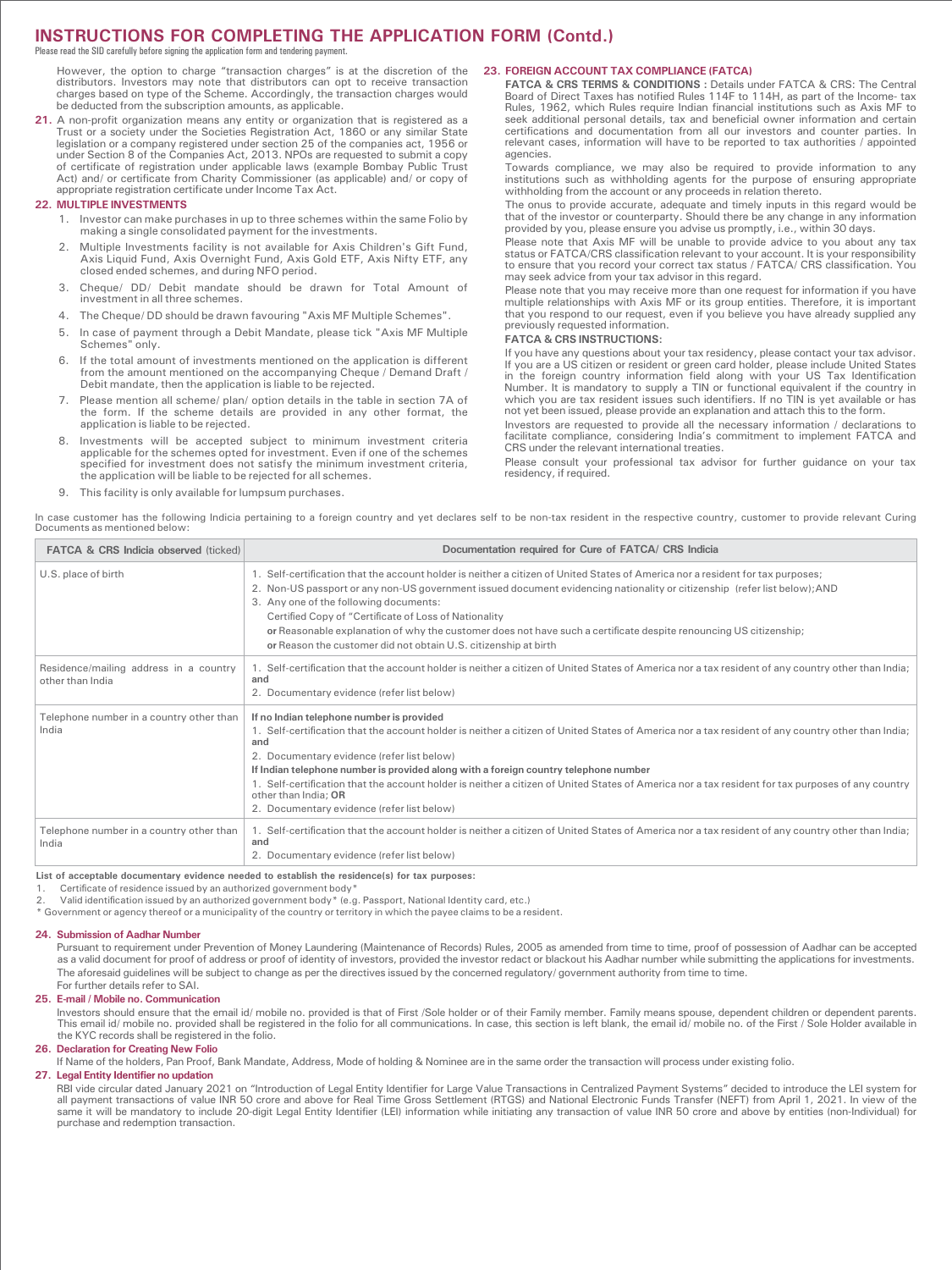

# **APPLICATION FORM FOR AXIS LONG TERM EQUITY FUND**

**(An open ended equity linked saving scheme with a statutory lock in of 3 years and tax benefit)** 

| <b>Fund Name &amp; Benchmark</b>                                                                                                                                                                                                                                                                                                                                                                                                                                                                                                                                                                                                                                                                                                                                                                                                                                                                                                                                                                                                                                                                                                 |                                                                                                                                                                 | <b>Product Labelling</b>                                                                                                                                                                                      | <b>Product Riskometer</b>                                                                                                                                                    | <b>Benchmark Riskometer</b>                                                                                                                                    |  |  |  |  |  |  |
|----------------------------------------------------------------------------------------------------------------------------------------------------------------------------------------------------------------------------------------------------------------------------------------------------------------------------------------------------------------------------------------------------------------------------------------------------------------------------------------------------------------------------------------------------------------------------------------------------------------------------------------------------------------------------------------------------------------------------------------------------------------------------------------------------------------------------------------------------------------------------------------------------------------------------------------------------------------------------------------------------------------------------------------------------------------------------------------------------------------------------------|-----------------------------------------------------------------------------------------------------------------------------------------------------------------|---------------------------------------------------------------------------------------------------------------------------------------------------------------------------------------------------------------|------------------------------------------------------------------------------------------------------------------------------------------------------------------------------|----------------------------------------------------------------------------------------------------------------------------------------------------------------|--|--|--|--|--|--|
| <b>AXIS LONG TERM EQUITY</b><br>FUND (An open ended equity linked saving<br>scheme with a statutory lock in of 3 years and<br>tax benefit)<br>Benchmark: Nifty 500 TRI                                                                                                                                                                                                                                                                                                                                                                                                                                                                                                                                                                                                                                                                                                                                                                                                                                                                                                                                                           | This product is suitable for investors who are<br>seeking <sup>*</sup> :<br>long term<br>related instruments<br>about whether the product is suitable for them. | • Capital appreciation & generating income over<br>• Investment in a diversified portfolio<br>predominantly consisting of equity and equity<br>*Investors should consult their financial advisers if in doubt | Moderatel<br>Moderate<br>High<br>Low to<br>Modera<br>High<br>Low<br>Very High<br><b>RISKOMETER</b><br>Investors understand that their principal<br>will be at very high risk | Moderately<br>Moderate<br>High<br>Low to<br>Moderat<br>High<br>Low<br>Very High<br><b>RISKOMETER</b><br>Nifty 500 TRI                                          |  |  |  |  |  |  |
| (PLEASE READ THE INSTRUCTIONS BEFORE FILLING UP THE FORM. ALL SECTIONS TO BE COMPLETED IN ENGLISH IN BLACK/BLUE COLOURED INK AND IN BLOCK LETTERS)<br><b>Distributor</b><br><b>ARN</b>                                                                                                                                                                                                                                                                                                                                                                                                                                                                                                                                                                                                                                                                                                                                                                                                                                                                                                                                           | Sub-Distributor<br><b>ARN</b>                                                                                                                                   | Sol ID                                                                                                                                                                                                        | Internal Sub-Broker/                                                                                                                                                         |                                                                                                                                                                |  |  |  |  |  |  |
| <b>EUIN</b>                                                                                                                                                                                                                                                                                                                                                                                                                                                                                                                                                                                                                                                                                                                                                                                                                                                                                                                                                                                                                                                                                                                      | Employee<br>Code                                                                                                                                                |                                                                                                                                                                                                               | RIA CODE ^                                                                                                                                                                   |                                                                                                                                                                |  |  |  |  |  |  |
| PMR (Portfolio Manager's Registration) Number ^ ^<br>Upfront commission shall be paid directly by the investor to the AMFI registered distributor based on the investor's assessment of various factors including the service rendered by the<br>distributor. ^I/We, have invested in the scheme(s) of Axis Mutual Fund under Direct Plan. I/We hereby give my/our consent to share/provide the transactions data feed/portfolio holdings/<br>NAV etc. in respect of my/our investments under Direct Plan of all schemes of Axis Mutual Fund, to the above mentioned SEBI Registered Investment Adviser. ^ ^ I/We, have invested in the<br>scheme(s) of Axis Mutual Fund under Direct Plan. I/We hereby give my/our consent to share/provide the transactions data feed/portfolio holdings/ NAV etc. in respect of my/our<br>investments under Direct Plan of all schemes of Axis Mutual Fund, to the above mentioned SEBI Registered Portfolio Manager.<br>"I/We hereby confirm that the EUIN box has been intentionally left blank by me/us as this transaction is executed without any interaction or advice by the employee/ |                                                                                                                                                                 |                                                                                                                                                                                                               | Serial No., Date & Time Stamp                                                                                                                                                |                                                                                                                                                                |  |  |  |  |  |  |
| relationship manager/sales person of the above distributor/sub broker or notwithstanding the advice of in-appropriateness, if any, provided by the<br>employee/relationship manager/sales person of the distributor/sub broker."                                                                                                                                                                                                                                                                                                                                                                                                                                                                                                                                                                                                                                                                                                                                                                                                                                                                                                 |                                                                                                                                                                 |                                                                                                                                                                                                               |                                                                                                                                                                              |                                                                                                                                                                |  |  |  |  |  |  |
| You/ Sole Applicant / Guardian<br>TRANSACTION CHARGES FOR APPLICATIONS THROUGH DISTRIBUTORS ONLY (Refer Instruction No. 20)                                                                                                                                                                                                                                                                                                                                                                                                                                                                                                                                                                                                                                                                                                                                                                                                                                                                                                                                                                                                      | Second Applicant                                                                                                                                                |                                                                                                                                                                                                               | Third Applicant                                                                                                                                                              | Power of Attorney Holder                                                                                                                                       |  |  |  |  |  |  |
| I confirm that I am a first time investor across Mutual Funds.<br>In case the subscription amount is ₹ 10,000 or more and your Distributor has opted to receive Transaction Charges, the same are deductible as applicable from the<br>purchase/subscription amount and payable to the Distributor. Units will be issued against the balance amount invested.<br><b>EXISTING INVESTOR'S FOLIO NUMBER</b> (If you have an existing<br>folio with KYC validated, please mention here and skip to section 4)<br>Folio number<br>I/ We want to create new Folio (Instruction No. 26)<br>1. YOUR PERSONAL DETAILS (MANDATORY) (In case of investment "On behalf of minor", Please refer instruction No. 11)                                                                                                                                                                                                                                                                                                                                                                                                                           |                                                                                                                                                                 | <b>OR</b><br><b>MODE OF HOLDING</b> (in case of Demat Purchase<br>Mode of Holding should be same as in Demat Account)<br>Joint (Default)<br>Single<br>Anyone or Survivor                                      | I confirm that I am an existing investor across Mutual Funds.                                                                                                                | <b>Unit Holding Option</b><br><b>Physical Mode</b><br>Demat Mode<br>(in case of Demat, please fill sec 6)                                                      |  |  |  |  |  |  |
| Mr.   Ms.   M/s.<br><b>First Applicant</b>                                                                                                                                                                                                                                                                                                                                                                                                                                                                                                                                                                                                                                                                                                                                                                                                                                                                                                                                                                                                                                                                                       |                                                                                                                                                                 | FIRST APPLICANT                                                                                                                                                                                               |                                                                                                                                                                              | $\circ$<br>F<br>Gender<br>M                                                                                                                                    |  |  |  |  |  |  |
| <b>PAN</b><br>(Mandatory)                                                                                                                                                                                                                                                                                                                                                                                                                                                                                                                                                                                                                                                                                                                                                                                                                                                                                                                                                                                                                                                                                                        |                                                                                                                                                                 |                                                                                                                                                                                                               |                                                                                                                                                                              |                                                                                                                                                                |  |  |  |  |  |  |
| Υ<br>Y<br><b>DOB</b><br>D<br>D<br>M<br>M                                                                                                                                                                                                                                                                                                                                                                                                                                                                                                                                                                                                                                                                                                                                                                                                                                                                                                                                                                                                                                                                                         | CKYC No.<br>Y<br>Υ<br>(Optional)                                                                                                                                |                                                                                                                                                                                                               | 4 d<br>n C K Y C N u mh b el<br>g i                                                                                                                                          |                                                                                                                                                                |  |  |  |  |  |  |
| <b>Address</b>                                                                                                                                                                                                                                                                                                                                                                                                                                                                                                                                                                                                                                                                                                                                                                                                                                                                                                                                                                                                                                                                                                                   |                                                                                                                                                                 |                                                                                                                                                                                                               |                                                                                                                                                                              |                                                                                                                                                                |  |  |  |  |  |  |
|                                                                                                                                                                                                                                                                                                                                                                                                                                                                                                                                                                                                                                                                                                                                                                                                                                                                                                                                                                                                                                                                                                                                  |                                                                                                                                                                 |                                                                                                                                                                                                               |                                                                                                                                                                              |                                                                                                                                                                |  |  |  |  |  |  |
| City                                                                                                                                                                                                                                                                                                                                                                                                                                                                                                                                                                                                                                                                                                                                                                                                                                                                                                                                                                                                                                                                                                                             | State                                                                                                                                                           |                                                                                                                                                                                                               |                                                                                                                                                                              | Pincode                                                                                                                                                        |  |  |  |  |  |  |
| Mobile                                                                                                                                                                                                                                                                                                                                                                                                                                                                                                                                                                                                                                                                                                                                                                                                                                                                                                                                                                                                                                                                                                                           | Email ID*                                                                                                                                                       |                                                                                                                                                                                                               |                                                                                                                                                                              |                                                                                                                                                                |  |  |  |  |  |  |
| Pvt. Sector Service<br>Occupation<br>Details                                                                                                                                                                                                                                                                                                                                                                                                                                                                                                                                                                                                                                                                                                                                                                                                                                                                                                                                                                                                                                                                                     | <b>Public Sector Service</b>                                                                                                                                    | Govt. Service                                                                                                                                                                                                 | <b>Business</b><br>Professional                                                                                                                                              | Agriculturist                                                                                                                                                  |  |  |  |  |  |  |
| Retired                                                                                                                                                                                                                                                                                                                                                                                                                                                                                                                                                                                                                                                                                                                                                                                                                                                                                                                                                                                                                                                                                                                          | Housewife                                                                                                                                                       | <b>Forex Dealer</b>                                                                                                                                                                                           | Student<br>Others                                                                                                                                                            | Specify                                                                                                                                                        |  |  |  |  |  |  |
| Below 1 Lac<br><b>Gross Annual</b><br>Income $(\bar{z})$                                                                                                                                                                                                                                                                                                                                                                                                                                                                                                                                                                                                                                                                                                                                                                                                                                                                                                                                                                                                                                                                         | $1-5$ Lacs<br>Net worth (Mandatory for Non - Individuals) ₹                                                                                                     | 5-10 Lacs<br>10-25 Lacs                                                                                                                                                                                       | 25 Lacs - 1 Crore<br>as on                                                                                                                                                   | $> 1$ Crore<br>M<br>M<br>Y<br>D                                                                                                                                |  |  |  |  |  |  |
| Email ID provided pertains to<br>Self                                                                                                                                                                                                                                                                                                                                                                                                                                                                                                                                                                                                                                                                                                                                                                                                                                                                                                                                                                                                                                                                                            | Family Member*                                                                                                                                                  | Spouse<br><b>Dependent Parents</b>                                                                                                                                                                            | Dependent Children                                                                                                                                                           | *(Note: If Email/Mobile<br>Siblings<br>no. pertains to Family                                                                                                  |  |  |  |  |  |  |
| Mobile No. provided pertains to<br>Self<br>I / we hereby prefer to 'OPT-IN' to receive physical copies of scheme Annual Report or Abridged summary.                                                                                                                                                                                                                                                                                                                                                                                                                                                                                                                                                                                                                                                                                                                                                                                                                                                                                                                                                                              | Family Member*                                                                                                                                                  | Spouse<br><b>Dependent Parents</b>                                                                                                                                                                            | Dependent Children                                                                                                                                                           | Member please select<br>Siblings<br>any one)<br>(Refer Instruction No. 25)                                                                                     |  |  |  |  |  |  |
| BANK ACCOUNT DETAILS FOR PAYOUT (Please note that as per SEBI Regulations it is mandatory for investors to provide their bank account details. Refer Instruction No. 6)                                                                                                                                                                                                                                                                                                                                                                                                                                                                                                                                                                                                                                                                                                                                                                                                                                                                                                                                                          |                                                                                                                                                                 |                                                                                                                                                                                                               |                                                                                                                                                                              |                                                                                                                                                                |  |  |  |  |  |  |
| Name of the bank                                                                                                                                                                                                                                                                                                                                                                                                                                                                                                                                                                                                                                                                                                                                                                                                                                                                                                                                                                                                                                                                                                                 |                                                                                                                                                                 |                                                                                                                                                                                                               |                                                                                                                                                                              |                                                                                                                                                                |  |  |  |  |  |  |
| <b>Branch Address</b>                                                                                                                                                                                                                                                                                                                                                                                                                                                                                                                                                                                                                                                                                                                                                                                                                                                                                                                                                                                                                                                                                                            |                                                                                                                                                                 |                                                                                                                                                                                                               |                                                                                                                                                                              |                                                                                                                                                                |  |  |  |  |  |  |
|                                                                                                                                                                                                                                                                                                                                                                                                                                                                                                                                                                                                                                                                                                                                                                                                                                                                                                                                                                                                                                                                                                                                  |                                                                                                                                                                 |                                                                                                                                                                                                               |                                                                                                                                                                              |                                                                                                                                                                |  |  |  |  |  |  |
| City                                                                                                                                                                                                                                                                                                                                                                                                                                                                                                                                                                                                                                                                                                                                                                                                                                                                                                                                                                                                                                                                                                                             | State                                                                                                                                                           |                                                                                                                                                                                                               |                                                                                                                                                                              | Pincode                                                                                                                                                        |  |  |  |  |  |  |
| Account No.                                                                                                                                                                                                                                                                                                                                                                                                                                                                                                                                                                                                                                                                                                                                                                                                                                                                                                                                                                                                                                                                                                                      |                                                                                                                                                                 |                                                                                                                                                                                                               |                                                                                                                                                                              |                                                                                                                                                                |  |  |  |  |  |  |
| Savings<br>Account type<br>Current                                                                                                                                                                                                                                                                                                                                                                                                                                                                                                                                                                                                                                                                                                                                                                                                                                                                                                                                                                                                                                                                                               | nre<br><b>NRO</b>                                                                                                                                               | <b>FCNR</b><br>Others                                                                                                                                                                                         |                                                                                                                                                                              | Specify                                                                                                                                                        |  |  |  |  |  |  |
| IFSC Code (11 digit)                                                                                                                                                                                                                                                                                                                                                                                                                                                                                                                                                                                                                                                                                                                                                                                                                                                                                                                                                                                                                                                                                                             |                                                                                                                                                                 | MICR Code (9 digit)                                                                                                                                                                                           |                                                                                                                                                                              |                                                                                                                                                                |  |  |  |  |  |  |
| LEI Code                                                                                                                                                                                                                                                                                                                                                                                                                                                                                                                                                                                                                                                                                                                                                                                                                                                                                                                                                                                                                                                                                                                         |                                                                                                                                                                 | D<br>М<br>Valid up to<br>D                                                                                                                                                                                    | Υ<br>Υ<br>M                                                                                                                                                                  | Note: Legal Entity Identifier Number is Mandatory<br>for Transaction value of INR 50 crore and above for<br>Non-Individual investors. refer Instruction No. 27 |  |  |  |  |  |  |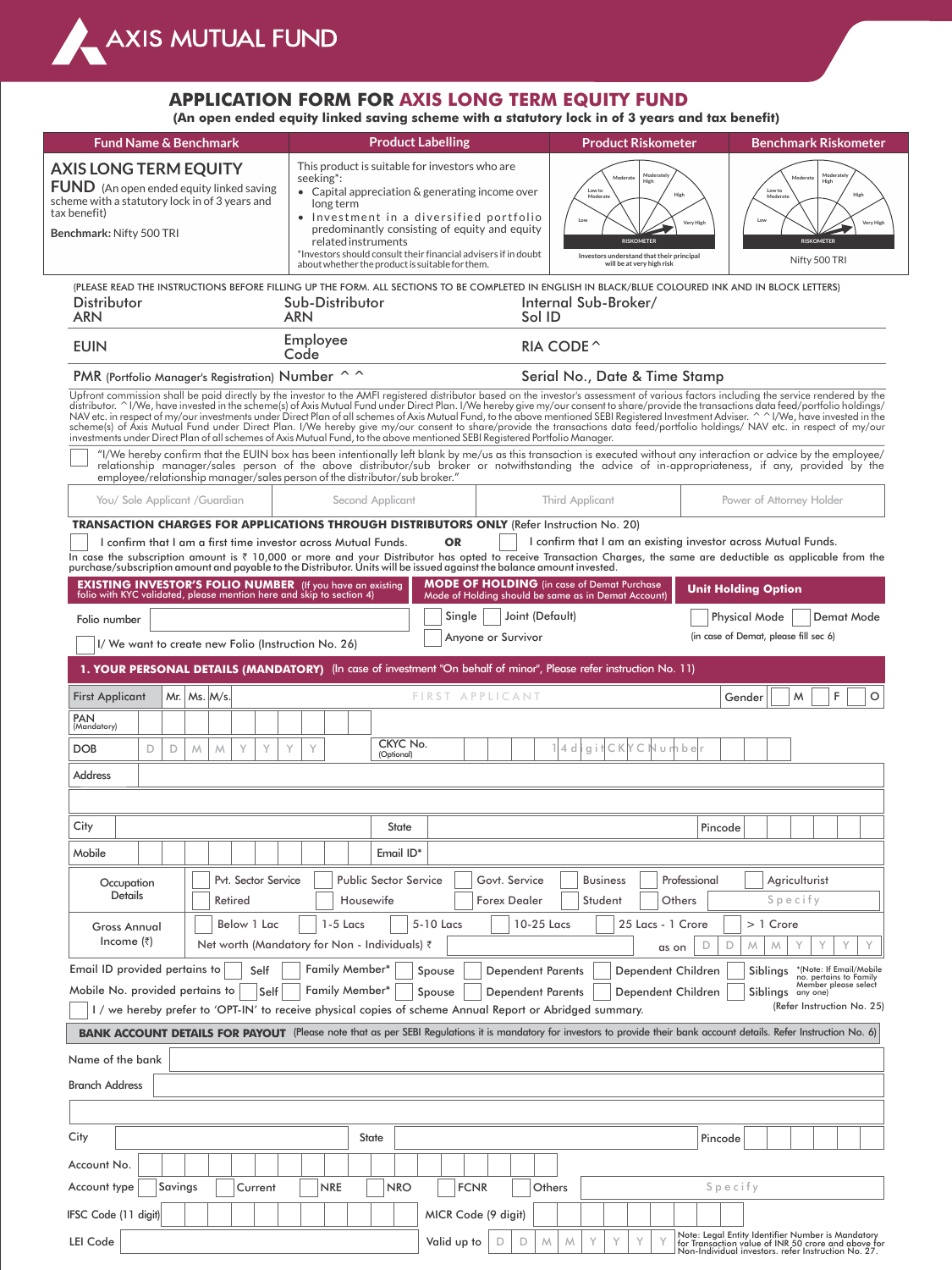| Second Applicant   Mr.   Ms. M/s.                                                                                                                   |        |                  |                        |                                |       |   |                          |              |                                                                                                                                                        | SECOND APPLICANT                                                  |                                      |                |            |                                 |    |                   |              | Gender  |         |             | Μ                      | F                     | O        |
|-----------------------------------------------------------------------------------------------------------------------------------------------------|--------|------------------|------------------------|--------------------------------|-------|---|--------------------------|--------------|--------------------------------------------------------------------------------------------------------------------------------------------------------|-------------------------------------------------------------------|--------------------------------------|----------------|------------|---------------------------------|----|-------------------|--------------|---------|---------|-------------|------------------------|-----------------------|----------|
| PAN<br>(Mandatory)                                                                                                                                  |        |                  |                        |                                |       |   |                          |              |                                                                                                                                                        |                                                                   |                                      |                |            |                                 |    |                   |              |         |         |             |                        |                       |          |
| <b>DOB</b>                                                                                                                                          | D<br>D | M                | M                      | Y<br>Υ                         | Y     | Υ |                          |              | CKYC No.<br>(Optional)                                                                                                                                 |                                                                   |                                      |                | $4$ d      | git                             |    | CKYCNumber        |              |         |         |             |                        |                       |          |
| <b>Address</b>                                                                                                                                      |        |                  |                        |                                |       |   |                          |              |                                                                                                                                                        |                                                                   |                                      |                |            |                                 |    |                   |              |         |         |             |                        |                       |          |
| City                                                                                                                                                |        |                  |                        |                                |       |   |                          | <b>State</b> |                                                                                                                                                        |                                                                   |                                      |                |            |                                 |    |                   |              | Pincode |         |             |                        |                       |          |
|                                                                                                                                                     |        |                  |                        | Pvt. Sector Service            |       |   |                          |              | <b>Public Sector Service</b>                                                                                                                           |                                                                   | Govt. Service                        |                |            | <b>Business</b>                 |    |                   | Professional |         |         |             | Agriculturist          |                       |          |
| <b>Occupation Details</b>                                                                                                                           |        |                  | Retired                |                                |       |   |                          | Housewife    |                                                                                                                                                        |                                                                   | <b>Forex Dealer</b>                  |                |            | Student                         |    | Others            |              |         |         |             | Specify                |                       |          |
| <b>Gross Annual</b><br>Income $(\bar{z})$                                                                                                           |        |                  |                        | Below 1 Lac                    |       |   | $1-5$ Lacs               |              |                                                                                                                                                        | 5-10 Lacs                                                         |                                      | 10-25 Lacs     |            |                                 |    | 25 Lacs - 1 Crore |              |         |         | $> 1$ Crore |                        |                       |          |
| <b>Third Applicant</b>                                                                                                                              |        | Mr.   Ms.   M/s. |                        |                                |       |   |                          |              |                                                                                                                                                        | THIRD APPLICANT                                                   |                                      |                |            |                                 |    |                   |              | Gender  |         |             | M                      | F                     | O        |
| PAN<br>(Mandatory)                                                                                                                                  |        |                  |                        |                                |       |   |                          |              |                                                                                                                                                        |                                                                   |                                      |                |            |                                 |    |                   |              |         |         |             |                        |                       |          |
| <b>DOB</b>                                                                                                                                          | D<br>D | М                | M                      | Y<br>Υ                         | Υ     | Υ |                          |              | CKYC No.<br>(Optional)                                                                                                                                 |                                                                   |                                      |                | 4 d        | СK<br>g i t                     | YС | Numbe             |              |         |         |             |                        |                       |          |
| <b>Address</b>                                                                                                                                      |        |                  |                        |                                |       |   |                          |              |                                                                                                                                                        |                                                                   |                                      |                |            |                                 |    |                   |              |         |         |             |                        |                       |          |
| City                                                                                                                                                |        |                  |                        |                                |       |   |                          | State        |                                                                                                                                                        |                                                                   |                                      |                |            |                                 |    |                   |              | Pincode |         |             |                        |                       |          |
|                                                                                                                                                     |        |                  |                        | Pvt. Sector Service            |       |   |                          |              | <b>Public Sector Service</b>                                                                                                                           |                                                                   | Govt. Service                        |                |            | <b>Business</b>                 |    |                   | Professional |         |         |             | Agriculturist          |                       |          |
| <b>Occupation Details</b>                                                                                                                           |        |                  | Retired                |                                |       |   |                          | Housewife    |                                                                                                                                                        |                                                                   | <b>Forex Dealer</b>                  |                |            | Student                         |    | Others            |              |         |         |             | Specify                |                       |          |
| <b>Gross Annual</b><br>Income $(\bar{z})$                                                                                                           |        |                  |                        | Below 1 Lac                    |       |   |                          | $1-5$ Lacs   |                                                                                                                                                        | 5-10 Lacs                                                         |                                      |                | 10-25 Lacs |                                 |    | 25 Lacs - 1 Crore |              |         |         | $> 1$ Crore |                        |                       |          |
| <b>GUARDIAN DETAILS</b> (In case First / Sole Applicant is minor) / CONTACT PERSON - DESIGNATION / PoA HOLDER (In case of Non-individual Investors) |        |                  |                        |                                |       |   |                          |              |                                                                                                                                                        |                                                                   |                                      |                |            |                                 |    |                   |              |         |         |             |                        |                       |          |
|                                                                                                                                                     |        |                  |                        |                                |       |   |                          |              |                                                                                                                                                        |                                                                   |                                      |                |            |                                 |    |                   |              |         |         |             |                        |                       |          |
| Mr.   Ms.   M/s.                                                                                                                                    |        |                  |                        |                                |       |   |                          |              | GUARDIAN                                                                                                                                               |                                                                   |                                      |                |            |                                 |    |                   |              | Gender  |         |             | Μ                      | F                     | O        |
| PAN<br>(Mandatory)                                                                                                                                  |        |                  |                        |                                |       |   |                          |              |                                                                                                                                                        |                                                                   |                                      |                |            |                                 |    |                   |              |         |         |             |                        |                       |          |
| <b>DOB</b>                                                                                                                                          | D<br>D | M                | M                      | Y<br>Υ                         | Y     | Υ |                          |              | CKYC No.<br>(Optional)                                                                                                                                 |                                                                   |                                      |                | $4$ d      | git                             |    | CKYCNumber        |              |         |         |             |                        |                       |          |
| <b>Address</b>                                                                                                                                      |        |                  |                        |                                |       |   |                          |              |                                                                                                                                                        |                                                                   |                                      |                |            |                                 |    |                   |              |         |         |             |                        |                       |          |
| City                                                                                                                                                |        |                  |                        |                                |       |   |                          | State        |                                                                                                                                                        |                                                                   |                                      |                |            |                                 |    |                   |              | Pincode |         |             |                        |                       |          |
| Occupation Details                                                                                                                                  |        |                  |                        | Pvt. Sector Service<br>Retired |       |   |                          |              | Public Sector<br>Housewife                                                                                                                             |                                                                   | Govt. Service<br><b>Forex Dealer</b> |                |            | <b>Business</b><br>Student      |    | Others            | Professional |         |         |             | Agriculture<br>Specify |                       |          |
| <b>Gross Annual</b>                                                                                                                                 |        |                  |                        | Below 1 Lac                    |       |   |                          | $1-5$ Lacs   |                                                                                                                                                        | 5-10 Lacs                                                         |                                      |                | 10-25 Lacs |                                 |    | 25 Lacs - 1 Crore |              |         |         | $> 1$ Crore |                        |                       |          |
| Income(')<br>Relationship Of Guardian (Refer Instruction No. 11)                                                                                    |        |                  |                        |                                |       |   |                          |              | Mother                                                                                                                                                 | Father                                                            |                                      |                |            |                                 |    |                   |              |         |         |             |                        |                       |          |
| <b>Email ID</b>                                                                                                                                     |        |                  |                        |                                |       |   |                          |              |                                                                                                                                                        |                                                                   |                                      |                |            | <b>Court Appointed Guardian</b> |    |                   |              |         |         |             |                        |                       |          |
| Proof of the Relationship with Minor                                                                                                                |        |                  |                        |                                |       |   | <b>Birth Certificate</b> |              |                                                                                                                                                        | <b>School Certificate</b>                                         |                                      | Passport       |            | Others                          |    |                   |              |         | Specify |             |                        |                       |          |
| <b>TAX STATUS</b> (Applicable for First / Sole Applicant)                                                                                           |        |                  |                        |                                |       |   |                          |              | Resident Individual                                                                                                                                    | Flls                                                              |                                      | <b>NRI-NRO</b> |            | <b>HUF</b>                      |    | Club / Society    |              |         | PIO     |             |                        | <b>Body Corporate</b> |          |
| Minor                                                                                                                                               |        |                  | Government Body        |                                | Trust |   |                          | NRI - NRE    | Bank & FI                                                                                                                                              |                                                                   | Sole Proprietor                      |                |            | Partnership Firm                |    |                   | QFI          |         |         |             | Provident Fund         |                       |          |
| Others                                                                                                                                              |        |                  |                        | Specify                        |       |   |                          |              |                                                                                                                                                        |                                                                   |                                      |                |            |                                 |    |                   |              |         |         |             |                        |                       |          |
|                                                                                                                                                     |        |                  | <b>For Individuals</b> |                                |       |   |                          |              |                                                                                                                                                        | For Non-Individual Investors (Companies, Trust, Partnership etc.) |                                      |                |            |                                 |    |                   |              |         |         |             |                        |                       |          |
| am a Politically Exposed Person                                                                                                                     |        |                  |                        |                                |       |   |                          |              | Is the company a Listed Company or Subsidiary of Listed Company or Controlled by a<br>Listed Company: (If No, please attach mandatory UBO Declaration) |                                                                   |                                      |                |            |                                 |    |                   |              |         |         |             | Yes                    |                       | No       |
| I am related to a Politically Exposed Person                                                                                                        |        |                  |                        |                                |       |   |                          |              | Foreign Exchange / Money Charger Services                                                                                                              |                                                                   |                                      |                |            |                                 |    |                   |              |         |         |             | Yes                    |                       | No       |
| I am not related to Politically Exposed Person                                                                                                      |        |                  |                        |                                |       |   |                          |              | Gaming / Gambling / Lottery / Casino Services<br>Money Lending / Pawning                                                                               |                                                                   |                                      |                |            |                                 |    |                   |              |         |         |             | Yes<br>Yes             |                       | No<br>No |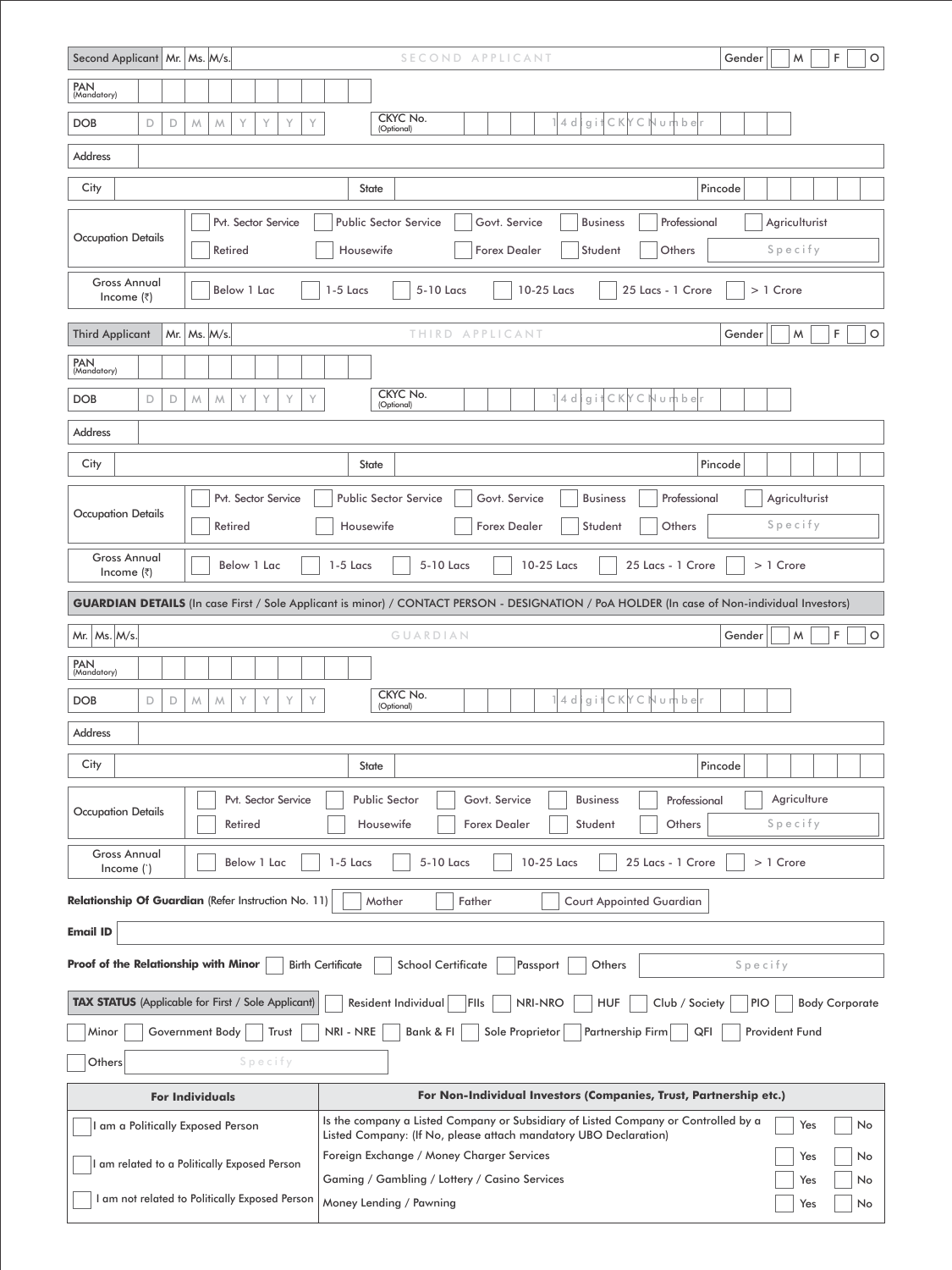|                |                                                 | The below information is required for all applicants/guardian.                                                                                                                                                                                                                                                  |                              |                                                                     |                                                |                                                                                                                                 |                                                      |                                     |
|----------------|-------------------------------------------------|-----------------------------------------------------------------------------------------------------------------------------------------------------------------------------------------------------------------------------------------------------------------------------------------------------------------|------------------------------|---------------------------------------------------------------------|------------------------------------------------|---------------------------------------------------------------------------------------------------------------------------------|------------------------------------------------------|-------------------------------------|
|                |                                                 |                                                                                                                                                                                                                                                                                                                 | <b>Place / City of Birth</b> | <b>Country of Birth</b>                                             |                                                |                                                                                                                                 | <b>Country of Citizenship / Nationality</b>          |                                     |
|                | First Applicant / Guardian                      |                                                                                                                                                                                                                                                                                                                 |                              |                                                                     |                                                | Indian                                                                                                                          | U.S.<br>Others                                       |                                     |
|                |                                                 |                                                                                                                                                                                                                                                                                                                 |                              |                                                                     |                                                |                                                                                                                                 |                                                      |                                     |
|                | Second Applicant                                |                                                                                                                                                                                                                                                                                                                 |                              |                                                                     |                                                | Indian                                                                                                                          | U.S.<br>Others                                       |                                     |
|                | <b>Third Applicant</b>                          |                                                                                                                                                                                                                                                                                                                 |                              |                                                                     |                                                | Indian                                                                                                                          | U.S.<br>Others                                       |                                     |
|                |                                                 | Are you a tax resident (i.e., are you assessed for tax) in any other country outside India?<br>If 'YES' please fill for ALL countries (other than India) in which you are a Resident for tax purpose<br>i.e. where you are a Citizen / Resident / Green Card Holder / Tax Resident in the respective countries. |                              |                                                                     |                                                |                                                                                                                                 | No<br>Yes                                            |                                     |
|                |                                                 | Country of<br><b>Tax Residency</b>                                                                                                                                                                                                                                                                              |                              | <b>Tax Identification Number or</b><br><b>Functional Equivalent</b> |                                                | <b>Identification Type</b><br>(TIN or other please specify)                                                                     | <b>Address Type</b>                                  |                                     |
|                | First Applicant / Guardian                      |                                                                                                                                                                                                                                                                                                                 |                              |                                                                     |                                                |                                                                                                                                 | Resi                                                 | Regd. Office<br><b>Business</b>     |
|                | <b>Second Applicant</b>                         |                                                                                                                                                                                                                                                                                                                 |                              |                                                                     |                                                |                                                                                                                                 | Resi                                                 | Regd. Office<br><b>Business</b>     |
|                | <b>Third Applicant</b>                          |                                                                                                                                                                                                                                                                                                                 |                              |                                                                     |                                                |                                                                                                                                 | Regd. Office<br>Resi                                 | <b>Business</b>                     |
|                | <b>Overseas Address</b>                         |                                                                                                                                                                                                                                                                                                                 |                              |                                                                     |                                                |                                                                                                                                 |                                                      |                                     |
|                |                                                 |                                                                                                                                                                                                                                                                                                                 |                              |                                                                     |                                                | City                                                                                                                            |                                                      |                                     |
| State          |                                                 |                                                                                                                                                                                                                                                                                                                 |                              | Country                                                             |                                                |                                                                                                                                 | Zipcode                                              |                                     |
| Sr.<br>No.     | <b>Nominee Name</b>                             |                                                                                                                                                                                                                                                                                                                 |                              |                                                                     |                                                |                                                                                                                                 |                                                      |                                     |
|                |                                                 |                                                                                                                                                                                                                                                                                                                 | <b>PAN</b>                   | <b>Allocation</b><br>(%)                                            | <b>Relationship</b><br>with<br><b>Investor</b> | Nominee date<br>of birth                                                                                                        | <b>Guardian</b><br><b>Name</b><br>(in case of Minor) | <b>Guardian</b><br><b>Signature</b> |
| $\mathbf{1}$   |                                                 |                                                                                                                                                                                                                                                                                                                 |                              |                                                                     | D                                              | Y<br>Y<br>$\mathsf D$<br>М<br>М                                                                                                 |                                                      |                                     |
| $\overline{2}$ |                                                 |                                                                                                                                                                                                                                                                                                                 |                              |                                                                     | $\mathsf D$                                    | Y<br>$\mathsf D$<br>М<br>Y<br>M                                                                                                 |                                                      |                                     |
| 3              |                                                 |                                                                                                                                                                                                                                                                                                                 |                              |                                                                     | D                                              | $\mathsf D$<br>Y<br>М<br>${\mathcal M}$<br>Y                                                                                    |                                                      |                                     |
|                | I/We DO NOT wish to nominate and sign here      |                                                                                                                                                                                                                                                                                                                 |                              | You/ Sole Applicant                                                 |                                                | Second Applicant                                                                                                                |                                                      | <b>Third Applicant</b>              |
|                |                                                 |                                                                                                                                                                                                                                                                                                                 |                              |                                                                     |                                                | 4. INVESTMENT DETAILS (Investors applying under Direct Plan must select "DIRECT" against scheme name, Refer Instruction No. 2.) |                                                      |                                     |
|                | Sr.<br>No.                                      |                                                                                                                                                                                                                                                                                                                 | <b>Scheme</b>                |                                                                     |                                                | Plan                                                                                                                            | Option                                               | Amount                              |
|                | 1                                               |                                                                                                                                                                                                                                                                                                                 |                              |                                                                     |                                                | Regular<br>Direct                                                                                                               |                                                      |                                     |
|                |                                                 |                                                                                                                                                                                                                                                                                                                 |                              |                                                                     |                                                |                                                                                                                                 |                                                      |                                     |
|                | <b>5. PAYMENT DETAILS</b>                       |                                                                                                                                                                                                                                                                                                                 |                              |                                                                     |                                                |                                                                                                                                 |                                                      |                                     |
|                | Non-Third Party Payment                         |                                                                                                                                                                                                                                                                                                                 |                              |                                                                     |                                                | Third Party Payment (Please attach 'Third Party Payment Declaration Form')                                                      |                                                      |                                     |
| Mode           | <b>DD</b><br>Cheque                             | (Please fill section 9.)                                                                                                                                                                                                                                                                                        | Axis Bank Debit Mandate      | D<br>Date<br>D                                                      | M<br>М                                         | Y<br>Υ<br>Υ<br>Y                                                                                                                | Cheque / DD No.                                      |                                     |
| Amount         | (in figures)                                    |                                                                                                                                                                                                                                                                                                                 | (in words)                   |                                                                     |                                                |                                                                                                                                 |                                                      |                                     |
|                | Pay-in A/c No.                                  |                                                                                                                                                                                                                                                                                                                 |                              |                                                                     |                                                |                                                                                                                                 |                                                      |                                     |
|                | Account type<br>Savings<br>IFSC code (11 digit) | Current                                                                                                                                                                                                                                                                                                         | <b>NRE</b>                   | <b>NRO</b><br><b>FCNR</b><br>MICR Code (9 digit)                    | Others                                         |                                                                                                                                 | Specify                                              |                                     |

| Drawn on bank / branch name & address |
|---------------------------------------|
|---------------------------------------|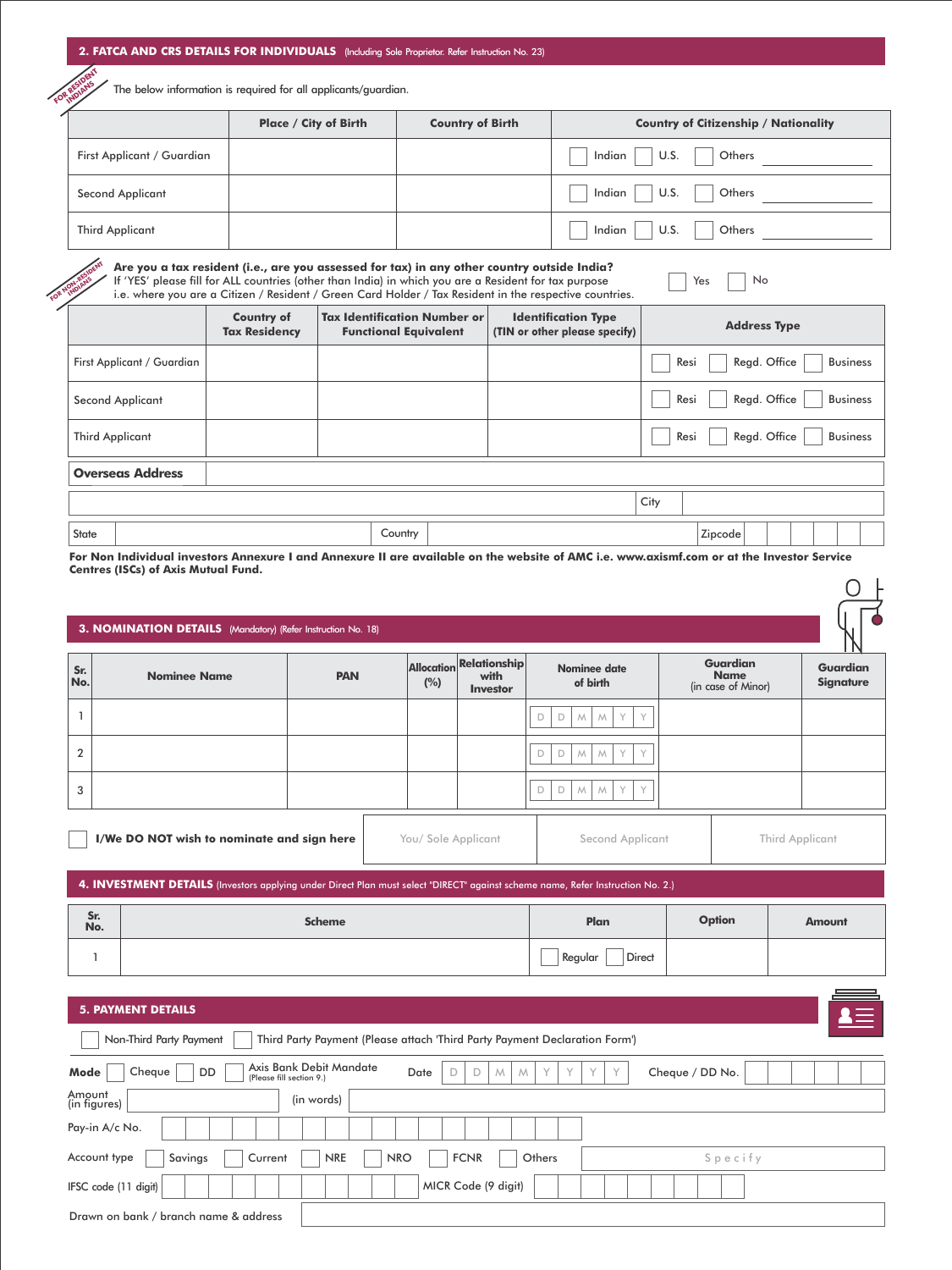#### **6. DEMAT ACCOUNT DETAILS (OPTIONAL)**

(Please ensure that the sequence of names as mentioned in the application form matches with that of the A/c held with the depository participant) Refer Instruction No. 19.

|                 | <b>Depository Participant Name</b> | DP ID:<br>N                             |
|-----------------|------------------------------------|-----------------------------------------|
| <b>NSDL:</b>    | Beneficiary A/c No.                |                                         |
|                 |                                    |                                         |
| <b>CDSL:</b>    | <b>Depository Participant Name</b> |                                         |
|                 | Beneficiary A/c No.                |                                         |
| <b>Enclosed</b> | <b>Client Master</b>               | Transaction / Statement Copy / DIS Copy |

#### **7. DECLARATION AND SIGNATURE**

Having read and understood the content of the SID / KIM of the scheme and SAI of the Axis Mutual Fund (The Fund), I/we hereby apply for units of the scheme. I have read and understood the terms, conditions, details, rules and regulations governing the scheme. I/We hereby declare that the amount invested in the scheme is through legitimate source only and does not involve designed for the purpose of the contravention of any Act, Rules, Regulations, Notifications or Directives of the provisions of the Income Tax Act, Anti Money Laundering Laws, Anti Corruption Laws or any other applicable laws enacted by the Government of India from time to time. I/we have not received nor have been induced by any rebate or gifts, directly or indirectly in making this investment. I/We confirm that the funds invested in the Scheme, legally belongs to me/us. In event "Know Your Customer" process is not completed by me/us to the satisfaction of the Mutual Fund, (I/we hereby authorize the Mutual Fund, to redeem the funds invested in the Scheme, in favour of the applicant, at the applicable NAV prevailing on the date of such redemption and undertake such other action with such funds that may be required by the law.) The ARN holder has disclosed to me/us all the commissions (trail commission or any other mode), payable to him for the different competing Schemes of various Mutual Funds amongst which the Scheme is being recommended to me/ us. I / we give my / our consent to collect personal data or information as prescribed in the privacy policy which is available on the website of the AMC / Fund. I/We hereby give consent to the Company or its Authorized Agents and third party service providers to use information/data provided by me to contact me through any channel of communication including but not limited to email, telephone, sms, etc. and further authorise the disclosure of the information contained herein to its affiliates/group companies or their Authorized Agents or Third Party Service Providers in order to provide information and updates to me on various financial and investment products and offering of other services. I/We agree that all personal or transactional related information collected/provided by me can be shared/transferred and disclosed with the above mentioned parties including with any regulatory, statutory or judicial authorities for compliance with any law or regulation in accordance with privacy policy as available at the website of the Company.

I/We confirm that I/We do not have any existing Micro SIP/Lumpsum investments which together with the current application will result in aggregate investments exceeding ` 50,000 in a year (Applicable for Micro investment only.) with your fund house. For NRIs only - I / We confirm that I am/ we are Non Residents of Indian nationality/origin and that I/We have remitted funds from abroad through approved banking channels or from funds in my/ our Non Resident External / Non Resident Ordinary / FCNR account. I/We confirm that details provided by me/us are true and correct.

I/ We give my consent to Axis Asset Management Company Limited and its agents to contact me over phone, SMS, email or any other mode to address my investment related queries and/or receive communication pertaining to transactions/ non-commercial transactions/ promotional/ potential investments and other communication/ material irrespective of my blocking preferences with the Customer Preference Registration Facility.

I/ We hereby provide my/our consent in accordance with Aadhaar Act, 2016 and regulations made thereunder, for (i) collecting, storing and usage (ii) validating/authenticating and (ii) updating my/ our Aadhaar number(s) (if provided) in accordance with the Aadhaar Act, 2016 (and regulations made thereunder) and PMLA. I/ We hereby provide my/our consent for sharing/disclosing of the Aadhaar number(s) including demographic information with the asset management companies of SEBI registered mutual fund (s)and their Registrar and Transfer Agent (RTA) for the purpose of updating the same in my/our folios with my PAN.

CERTIFICATION: I / We have understood the information requirements of this Form (read along with the FATCA & CRS Instructions) and hereby confirm that the information provided by me/us on this Form is true, correct, and complete. I / We also confirm that I / We have read and understood the FATCA & CRS Terms and Conditions below and hereby accept the same.

| You/ Sole Applicant / Guardian |                          | Second Applicant | Third Applicant | Power of Attorney Holder |
|--------------------------------|--------------------------|------------------|-----------------|--------------------------|
| Date                           | MMYY<br>Y<br>$\vee$<br>D | Place            |                 |                          |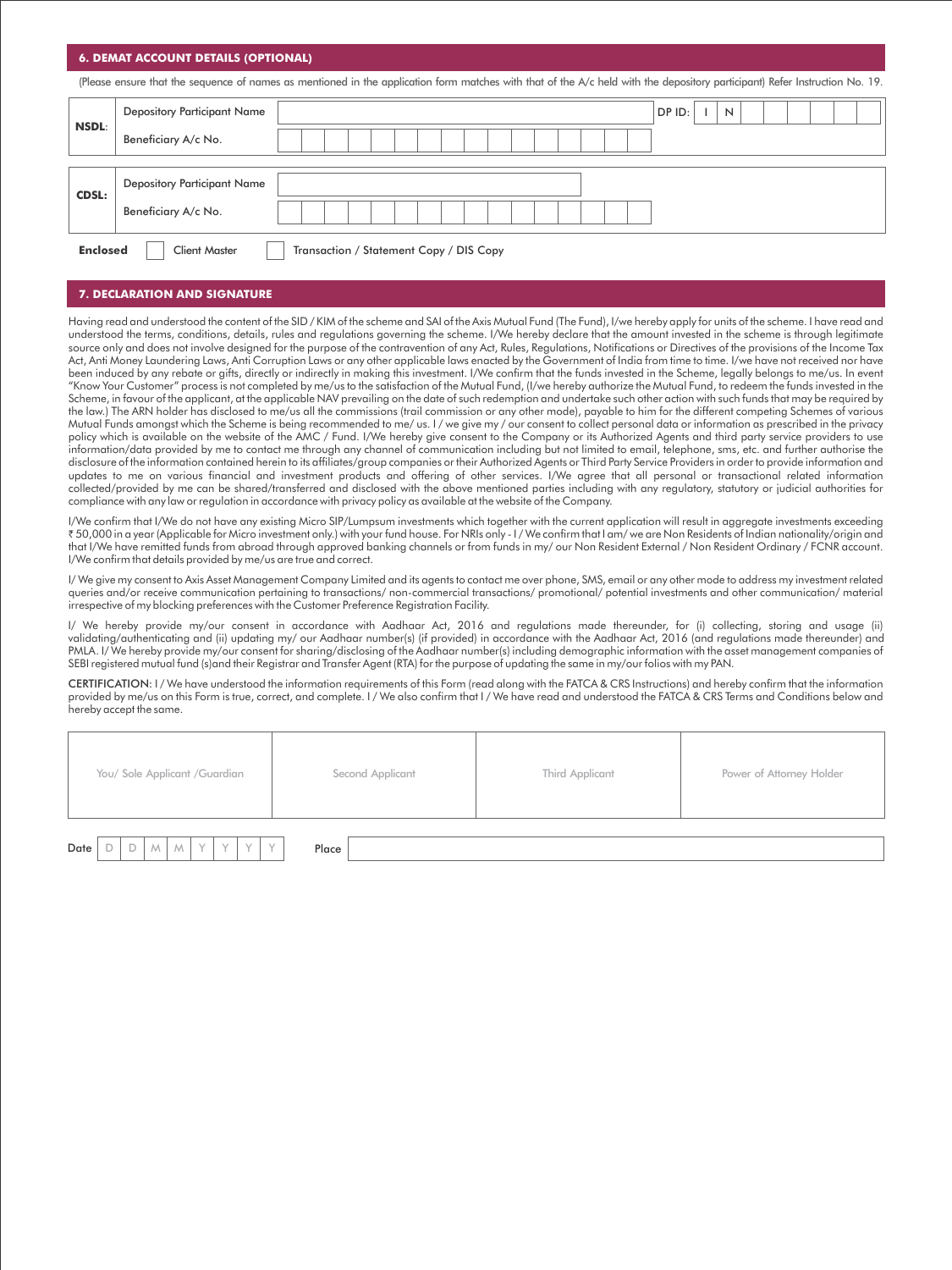#### **8. QUICK CHECKLIST**

| KYC acknowledgement letter (Compulsory for MICRO Investments)                                                                                             |
|-----------------------------------------------------------------------------------------------------------------------------------------------------------|
| Self attested PAN card copy                                                                                                                               |
| Plan / Option / Sub Option name mentioned in addition to scheme name                                                                                      |
| Multiple Bank Accounts Registration form (if you want to register multiple bank accounts so that<br>future payments can be made from any of the accounts) |
| Email id and mobile number provided for online transaction facility                                                                                       |
| SIP Registration Form for SIP investments                                                                                                                 |
| Relationship proof between guardian and minor (if application is in the name of a minor)                                                                  |
| <b>FATCA Declaration</b>                                                                                                                                  |
| Additional documents attached for Third Party payments. Refer instruction No. 7.                                                                          |



| I/We                                      |              | Name of the account holder(s)         |         | <b>Application No.</b>       |
|-------------------------------------------|--------------|---------------------------------------|---------|------------------------------|
| authorise you to debit my/our account no. |              |                                       |         |                              |
| Account type<br>Savings<br><b>NRO</b>     | <b>NRE</b>   | <b>FCNR</b><br>Others<br>Current      | Specify | to pay for the purchase of   |
| AXIS LONG TERM EQUITY FUND                |              |                                       |         |                              |
| Amount<br>(in words)                      | (in Figures) |                                       |         |                              |
|                                           |              |                                       |         |                              |
| Signature of<br>First Account Holder      |              | Signature of<br>Second Account Holder |         | Signature of<br>Third Holder |
|                                           |              |                                       |         |                              |

# WE ACKNOWLEDGE YOUR APPLICATION Received subject to realisation, verification and conditions, an application for purchase of Units as mentioned in the application form.

|   | ۰,           | ۹ |  |
|---|--------------|---|--|
| × | ۰.<br>$\sim$ |   |  |

| Cheque No. | <b>Date</b> | Amount | <b>Scheme</b> | <b>Stamp &amp; Signature</b> |
|------------|-------------|--------|---------------|------------------------------|
|            |             |        |               |                              |
|            |             |        |               |                              |
|            |             |        |               |                              |

**Application No.**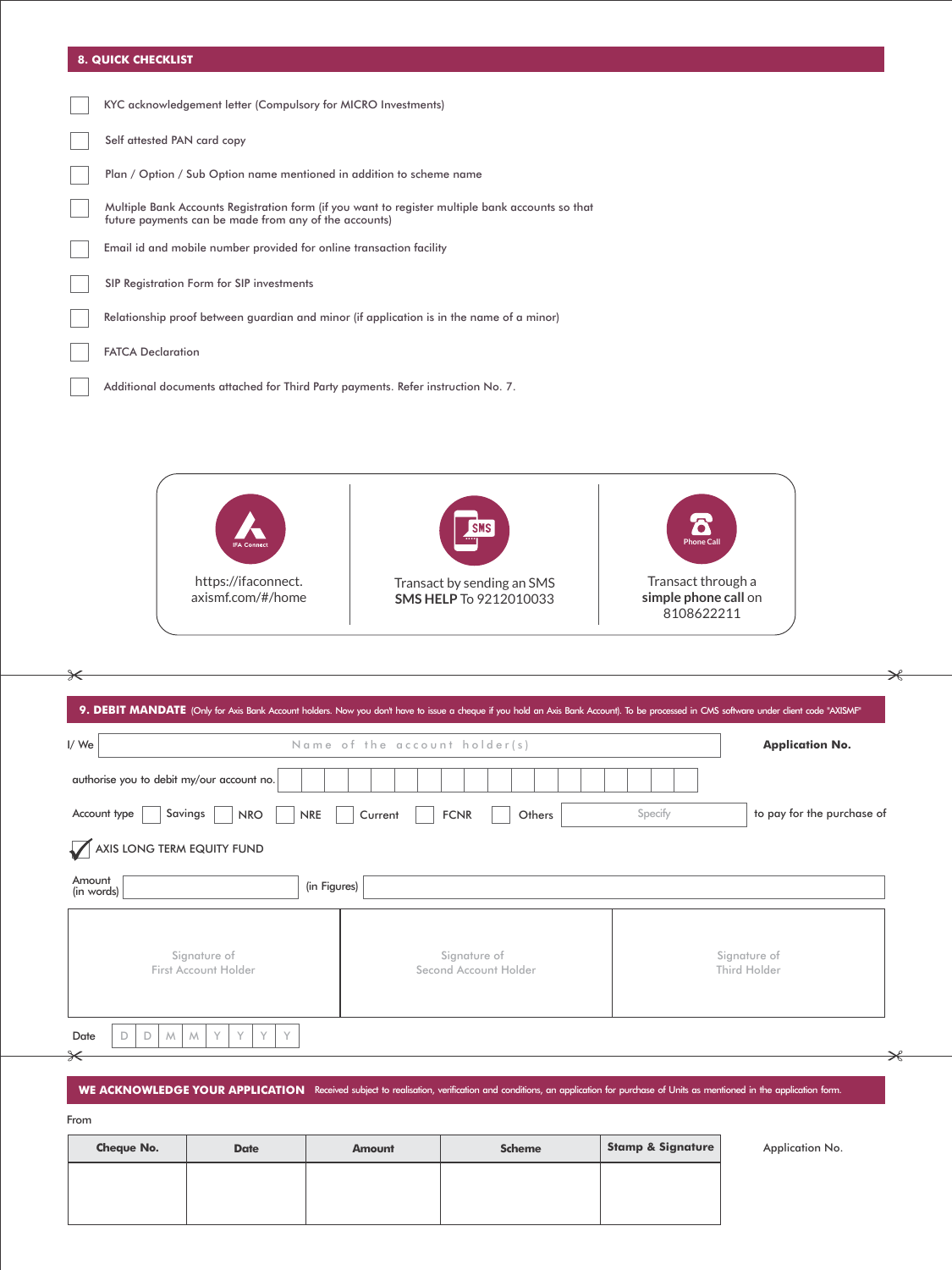Triso as a casa da cintamigraphy eft yant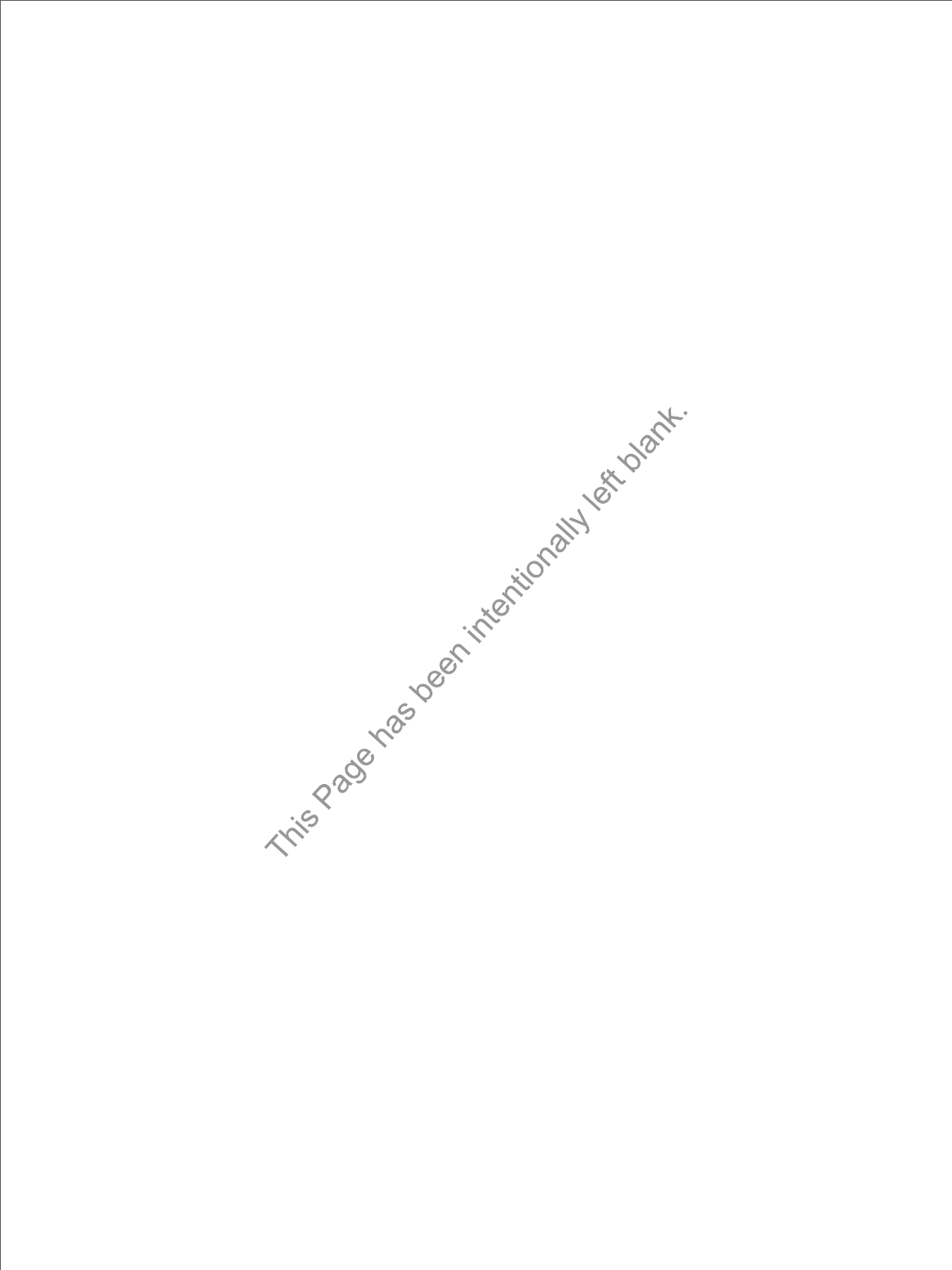

| SIP Scheme 2 | lop-up | Yes | No |
|--------------|--------|-----|----|
| SIP Scheme 3 | Top-up | Yes | No |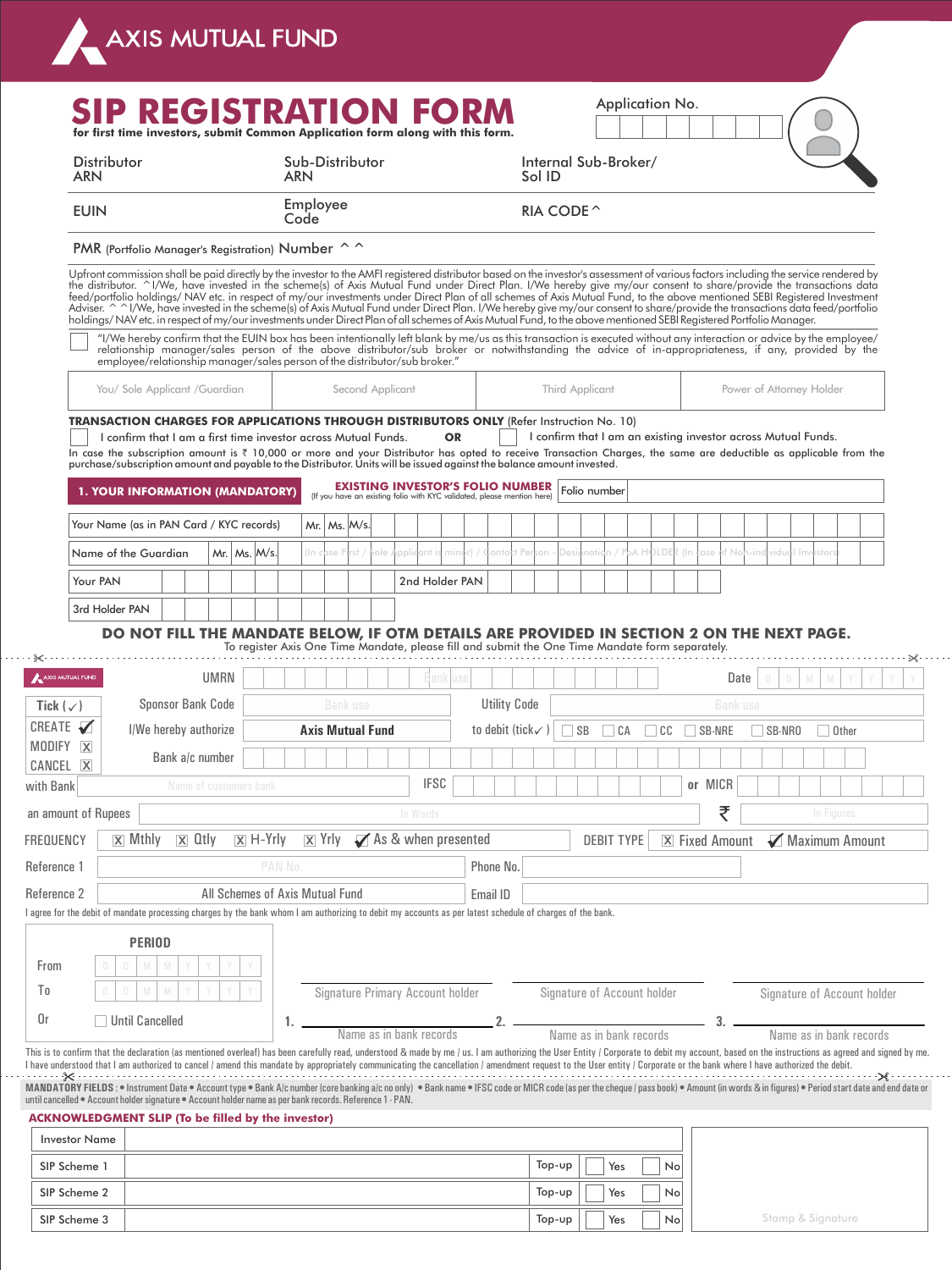| <b>2. SIP DETAILS</b>                  |                  |                         | <b>SIP Registration Mode</b>              | A-OTM                 | Mandate along with SIP form<br>K-OTM                                |
|----------------------------------------|------------------|-------------------------|-------------------------------------------|-----------------------|---------------------------------------------------------------------|
| OTM Reference No.                      |                  |                         |                                           |                       | (if Multiple One Time Mandate are registered)                       |
| Scheme / Plan / Option                 | <b>Frequency</b> | <b>SIP Date</b>         | <b>Enrollment Period</b>                  | <b>SIP Amount</b>     | <b>TOP-UP Facility</b><br>(Optional) Only available for Monthly SIP |
|                                        |                  | (DD)                    | (MMYY)                                    |                       | <b>Frequency</b><br><b>Amount</b>                                   |
|                                        | Monthly          |                         | From                                      | in figures<br>₹       | <b>Half Yearly</b><br>$\overline{z}$<br>in figures                  |
|                                        | Yearly           | Default<br>SIP Date 7th | To                                        | in words              | Yearly<br>in words                                                  |
|                                        |                  |                         | $\sqrt{2}$<br>9<br>9<br>or                |                       | Dynamic TOP-UP                                                      |
|                                        | Monthly          |                         | From                                      | ₹<br>in figures       | <b>Half Yearly</b><br>₹<br>in figures                               |
|                                        | Yearly           | Default<br>SIP Date 7th | To                                        | in words              | Yearly<br>in words                                                  |
|                                        |                  |                         | 9<br>$\mathbf{9}$<br>$\overline{2}$<br>or |                       | Dynamic TOP-UP                                                      |
|                                        | Monthly          |                         | From                                      | ₹<br>in figures       | <b>Half Yearly</b><br>₹<br>in figures                               |
|                                        | Yearly           | Default<br>SIP Date 7th | lto                                       | in words              | Yearly<br>in words                                                  |
|                                        |                  |                         | 9<br>$\overline{2}$<br>9<br>or            |                       | Dynamic TOP-UP                                                      |
| SIP initial payment details (Optional) |                  |                         |                                           |                       |                                                                     |
| Drawn on bank / branch name            |                  |                         |                                           | Amount                |                                                                     |
| Cheque/DD<br>Cheque/DD<br>Mode         |                  |                         | Dated                                     | Υ<br>D<br>D<br>M<br>M | Y<br>Υ<br>Y                                                         |

In case of multiple SIP, mention "Axis MF Multiple Schemes" on the payment instrument.

#### **3. Declaration and Signature (to be signed by all unit holders if mode of holding is 'joint')**

I / We declare that the particulars furnished here are correct. I / We authorize Axis Mutual Fund acting through its service providers to debit my / our bank account towards<br>payment of SIP installments and/ or any lumpsum time to time. If the transaction is delayed or not effected at all for reasons of incomplete or incorrect information, I/We would not hold the user institution responsible. I/We will also inform Axis Mutual Fund about any changes in my bank account. I/We hereby authorize to honour such payments and have signed and endorsed the Mandate Form. Further, I authorize my representative (the bearer of this request) to get the above Mandate verified. Mandate verification charges, if any, may be charged to my/our account.

You/ Sole Applicant /Guardian November 2012 Second Applicant November 2013 1999 Third Applicant

## **INSTRUCTIONS FOR SIP & TOP-UP**

- 1. Multiple SIP registration facility is not available for Axis Children's Gift Fund, Axis Liquid Fund, ETF schemes and during NFO.
- 2. Investors are required to submit Form along with a photo copy/cancelled cheque of Debit Bank Account at least 21 days before the first SIP Installment date.
- 3. Investor shall have the option of choosing any date of the month as the SIP date except the<br>dates 29th, 30th and 31st. If SIP date is not mentioned, default date would be considered as<br>7th of every month. If the SIP dat

4. Please refer below table for minimum monthly/yearly installments:

| Scheme                                                                                                                                   | Monthly |                                                 | Yearlv  |         |
|------------------------------------------------------------------------------------------------------------------------------------------|---------|-------------------------------------------------|---------|---------|
|                                                                                                                                          | Minimum | Minimum                                         | Minimum | Minimum |
|                                                                                                                                          |         | Amount (₹) Installments Amount (₹) Installments |         |         |
| All Schemes except below schemes,<br>Axis Overnight Fund & Axis Liquid Fund                                                              | 1000    |                                                 |         |         |
| Axis Bluechip Fund, Axis Midcap Fund,<br>Axis Flexi Cap Fund, Axis Smallcap<br>Fund, Axis Focused 25 Fund &<br>Axis Nifty 100 Index Fund | 500     |                                                 | 12000   | 3       |
| Axis Long Term Equity Fund*                                                                                                              | 500     |                                                 | 6000    | 3       |
| Note: For all schemes, minimum amount is as per above table and thereafter in multiple of ₹1.                                            |         |                                                 |         |         |

Note: For all schemes, minimum amount is as per above table and thereafter in multiple of रैं 1.<br>For Long Term Equity Fund Minimum amount is as per above table and thereafter in multiple<br>of ₹500\*.

- 5. If no amount is mentioned minimum scheme amount would be considered i.e. for Axis Long Term Equity Fund minimum amount would be ` 500/- and for other schemes minimum amount would be ` 1,000/-.
- 6. For details about the Scheme and its facility please refer the SID, SAI & KIM of the respective schemes / Addendum issued from time to time carefully before investing.
- 7. The SIP will be discontinued automatically if payment is not received for three successive installments.
- 8. Investors can discontinue a SIP at any time by sending a written request to any Official Point of Acceptance or to the registrar M/s. KFin Technologies Private Limited. Notice of such discontinuance should be received at least 20 days prior to the due date of the next installment / debit.
- Mandate will be processed through NACH platform offered by NPCI.
- 10. As per SEBI circular data dagust 22, 2011, Transaction Charge per subscription of  $\xi$  10,000/- and above shall be charged from the investors and shall be persistive distributors/ brokers (who have not opted out of ch
	- For Existing / New investors:  $\bar{X}$ 100 /  $\bar{X}$ 150 as applicable per subscription of  $\bar{X}$ 10,000/– and above.
	- Transaction charge for SIP shall be applicable only if the total commitment through SIP amounts to `10,000/- and above. In such cases the transaction charge would be recovered in maximum 4 successful installments.
	- There shall be no transaction charge on subscription below  $\bar{\bar{\tau}}$ 10,000/-
	- There shall be no transaction charges on direct investments.
	- There shall be no transaction charges for transaction other than purchases/subscriptions relating to new inflows such as Switches, etc.
	- Transactions carried out through the Stock Exchange platforms for mutual funds shall not be subject to transaction charges.

The requirement of minimum application amount shall not be applicable if the investment amount falls below the minimum requirement due to deduction of transaction charges from the subscription amount.

However, the option to charge "transaction charges" is at the discretion of the distributors. Investors may note that distributors can opt to receive transaction charges based on type of the Scheme. Accordingly, the transaction charges would be deducted from the subscription amounts, as applicable.

- 11. Investor will not hold Axis Mutual Fund, its registrars and other service providers responsible<br>if the transaction is delayed or not effected or the investor bank account is debited in advance<br>or offer the specific SIP responsible or liable for damages / compensation / loss incurred by the investor as a result of<br>using the SIP or ECS / Auto debt facility. The investor assumes the entire risk of using this<br>facility and takes full responsi
- 12. Investor can change bank details for SIP by submitting a "CHANGE OF BANK MANDATE -<br>FOR SIP" form available on the website or at any Investor Service Centre alona with FOR SIP" form available on the website or at any Investor Service Centre along with cancelled cheque of the new bank with the investor's name printed on it.
- 13. TOP-UP Facility: Under this facility the Investor can increase the SIP installment at pre-defined<br>intervals by a fixed amount or any time as per the request. This facility is available for<br>individual investors only. Fo
	- following: Investor willing to register TOP-UP should provide the TOP-UP details along with the SIP enrolment details.
	- The minimum amount for Axis TOP-UP facility is ₹ 500/- and in multiples of ₹ 1/- for all schemes; except Axis Long Term Equity Fund the minimum amount is ₹ 500 and in multiples of ₹ 500 thereafter.
	- If no amount is mentioned as TOP-UP amount under frequency yearly and half-yearly,<br>minimum TOP-UP amount would be considered, i.e.,  $\bar{\tau}$  500/- for all schemes.
	- TOP-UP frequencies available are Half-Yearly/ Yearly/ Dynamic requested intervals.
	- In case TOP-UP frequency is not indicated, it will be considered as Yearly by Default.
	- The date for Axis Mutual Fund TOP-UP Facility will correspond to the registered SIP.
	- TOP-UP will continue till the End of the SIP tenure by default.
	- In case an investor wishes to change the Top-Up amount, he/she has to provide a cancellation for the existing SIP and register fresh SIP.
	- Only TOP-UP cannot be discontinued anywhere during the SIP tenure.
	- In case of Dynamic Top up option, any changes in the amount can be made only after<br>completion of 6 months from the date of the first installment and minimum gap between<br>wo top up requests should be 3 months and amount sp continued till the End of the SIP tenure.
	- Please see the illustration below to know how to calculate SIP Top-Up amount:
		- SIP Starts on 07/May/2016 ∙ SIP ends on 07/12/2099 ∙ SIP amount is `1000 Top-Up amount is ` 500 ∙ Top-Up Frequency is Half-yearly

| Top-Up amount is ₹ 500 $\cdot$ Top-Up Frequency is Half-yearly |                   |                              |                       |  |  |  |  |  |
|----------------------------------------------------------------|-------------------|------------------------------|-----------------------|--|--|--|--|--|
| Top-Up date                                                    | <b>SIP Amount</b> | Top-Up<br>Amount $(\bar{z})$ | New SIP<br>Amount (₹) |  |  |  |  |  |
| 7-Nov-2016                                                     | 1000              | 500                          | 1500                  |  |  |  |  |  |
| 7-May-2017                                                     | 1500              | 500                          | 2000                  |  |  |  |  |  |
| 7-Nov-2017                                                     | 2000              | 500                          | 2500                  |  |  |  |  |  |
| 7-May-2018                                                     | 2500              | 500                          | 3000                  |  |  |  |  |  |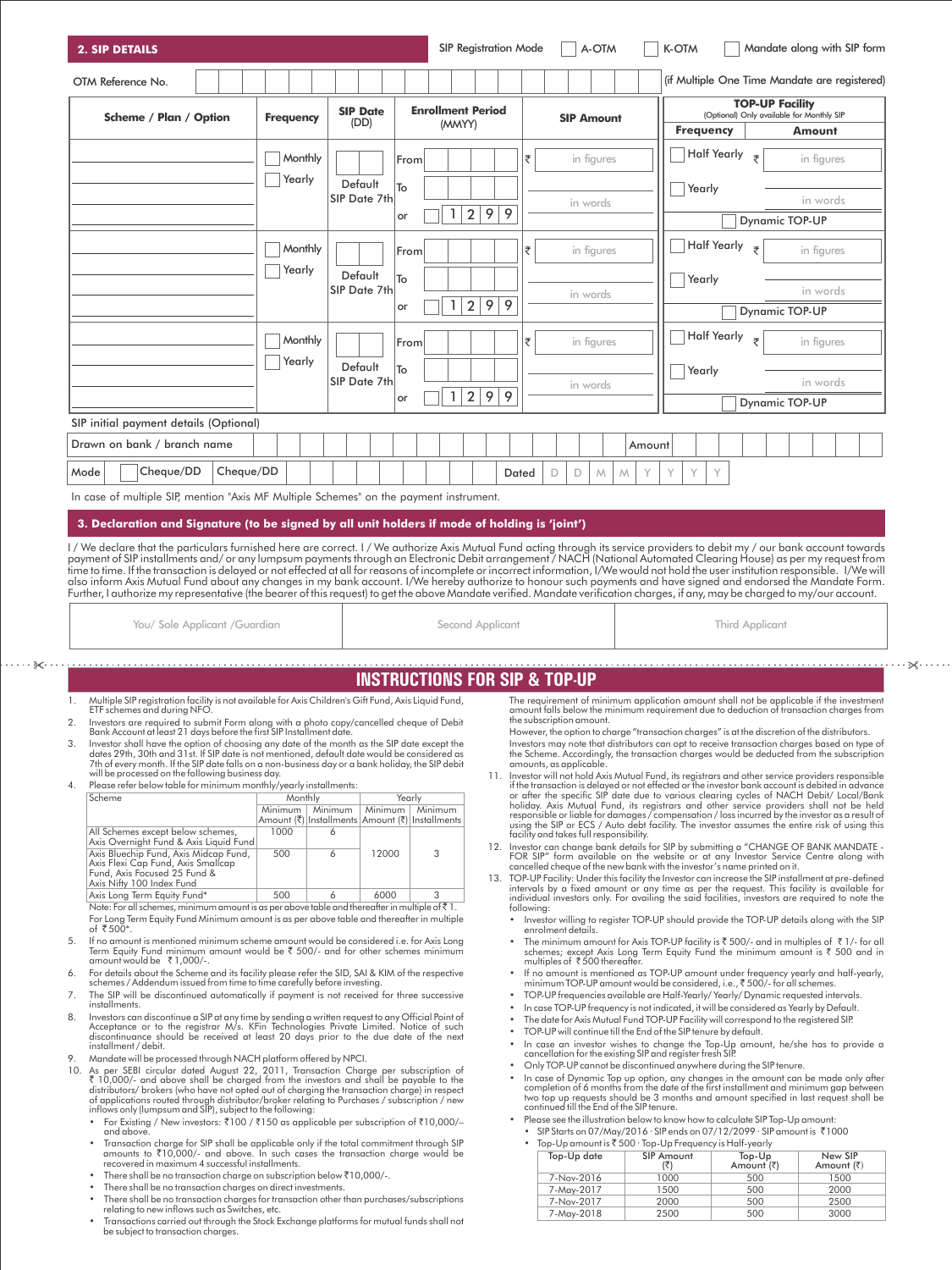

# **ONE TIME MANDATE (OTM) FORM**

One Time Mandate (OTM) is a common application form for registration of mandate centrally and not being folio specific. OTM registration will be PAN Based and will be available forinvestmentin allfolios available withAxis Mutual Fund for Multiple SIPs and additional purchases. One Time Mandate is only available to HUFs, Proprietor Firms and individual investors with "Single" or "Either or Survivor" mode of holding.

| <b>Investor Details</b> (If One Time Mandate registration is not required, skip this section and only fill the NACH Mandate below.)                                                                                                                                                              |  |  |  |  |  |  |  |  |  |  |             |  |  |  |  |  |  |  |  |               |  |
|--------------------------------------------------------------------------------------------------------------------------------------------------------------------------------------------------------------------------------------------------------------------------------------------------|--|--|--|--|--|--|--|--|--|--|-------------|--|--|--|--|--|--|--|--|---------------|--|
| Name of Applicant                                                                                                                                                                                                                                                                                |  |  |  |  |  |  |  |  |  |  |             |  |  |  |  |  |  |  |  |               |  |
| <b>PAN</b>                                                                                                                                                                                                                                                                                       |  |  |  |  |  |  |  |  |  |  | Mobile No.  |  |  |  |  |  |  |  |  |               |  |
| Email ID                                                                                                                                                                                                                                                                                         |  |  |  |  |  |  |  |  |  |  |             |  |  |  |  |  |  |  |  |               |  |
| <b>Bank Name</b>                                                                                                                                                                                                                                                                                 |  |  |  |  |  |  |  |  |  |  | Account No. |  |  |  |  |  |  |  |  |               |  |
| $\mathbf{1}$ and $\mathbf{1}$ and $\mathbf{1}$ and $\mathbf{1}$ and $\mathbf{1}$ and $\mathbf{1}$ and $\mathbf{1}$ and $\mathbf{1}$ and $\mathbf{1}$ and $\mathbf{1}$ and $\mathbf{1}$ and $\mathbf{1}$ and $\mathbf{1}$ and $\mathbf{1}$ and $\mathbf{1}$ and $\mathbf{1}$ and $\mathbf{1}$ and |  |  |  |  |  |  |  |  |  |  |             |  |  |  |  |  |  |  |  | $\sim$ $\sim$ |  |

I / We declare that the particulars furnished here are correct. I / We authorize Axis Mutual Fund acting through its service providers to debit my / our bank account towards payment of SIP installments and/ or any lumpsum payments through an Electronic Debit arrangement / NACH (National Automated Clearing House) as per my request from time to time.

If the transaction is delayed or not effected at all for reasons of incomplete or incorrect information, I/We would not hold the user institution responsible.

I/We will also inform Axis Mutual Fund about any changes in my bank account.

I/We hereby authorize to honour such payments and have signed and endorsed the Mandate Form.

Further, I authorize my representative (the bearer of this request) to get the above Mandate verified. Mandate verification charges, if any, may be charged to my/our account. I/ We hereby agree to read the respective SID and SAI of the mutual fund before investing in any scheme of Axis Mutual Fund using this facility.

I/ We request you to make provisions for me/ us and/ or an advisor authorized by me to be able to utilize this mandate for any transaction (not limited to SIP and/ or Lumpsum payments) in all the folios associated with my PAN mentioned above any mode of transaction available to me time to time from Axis Mutual Fund.

I/ We give my consent to Axis Asset Management Company Limited and its agents to contact me over phone, SMS, email or any other mode to address my investment related queries and/or receive communication pertaining to transactions/ non-commercial transactions/ promotional/ potential investments and other communication/ material irrespective of my blocking preferences with the Customer Preference Registration Facility.

|                      | Signature of PAN Holder                                                                                                                                                                                                                                                                                                                                                                                                                                             | (as per folio record)                                                                                    |   |         |                                                                                                                                                                                                                                                                                                                                                                                                                                |       |  |                                  |      |  |                     |                               |  |                |                             |  |           |  |                   |                |                 |               |  |  |                             |  |  |
|----------------------|---------------------------------------------------------------------------------------------------------------------------------------------------------------------------------------------------------------------------------------------------------------------------------------------------------------------------------------------------------------------------------------------------------------------------------------------------------------------|----------------------------------------------------------------------------------------------------------|---|---------|--------------------------------------------------------------------------------------------------------------------------------------------------------------------------------------------------------------------------------------------------------------------------------------------------------------------------------------------------------------------------------------------------------------------------------|-------|--|----------------------------------|------|--|---------------------|-------------------------------|--|----------------|-----------------------------|--|-----------|--|-------------------|----------------|-----------------|---------------|--|--|-----------------------------|--|--|
| Dated                | D<br>D<br>$M_{\odot}$                                                                                                                                                                                                                                                                                                                                                                                                                                               | Y<br>M                                                                                                   | Y | Y       |                                                                                                                                                                                                                                                                                                                                                                                                                                | Place |  |                                  |      |  |                     |                               |  |                |                             |  |           |  |                   |                |                 |               |  |  |                             |  |  |
|                      |                                                                                                                                                                                                                                                                                                                                                                                                                                                                     |                                                                                                          |   |         |                                                                                                                                                                                                                                                                                                                                                                                                                                |       |  |                                  |      |  |                     |                               |  |                |                             |  |           |  |                   |                |                 |               |  |  |                             |  |  |
| AXIS MUTUAL FUND     |                                                                                                                                                                                                                                                                                                                                                                                                                                                                     | <b>UMRN</b>                                                                                              |   |         |                                                                                                                                                                                                                                                                                                                                                                                                                                |       |  | łank                             | luse |  |                     |                               |  |                |                             |  |           |  |                   |                | Date            |               |  |  |                             |  |  |
| Tick $(\checkmark)$  | Sponsor Bank Code                                                                                                                                                                                                                                                                                                                                                                                                                                                   |                                                                                                          |   |         | <b>Bank</b> use                                                                                                                                                                                                                                                                                                                                                                                                                |       |  |                                  |      |  | <b>Utility Code</b> |                               |  |                |                             |  |           |  |                   |                | <b>Bank</b> use |               |  |  |                             |  |  |
| CREATE V             | I/We hereby authorize                                                                                                                                                                                                                                                                                                                                                                                                                                               |                                                                                                          |   |         | <b>Axis Mutual Fund</b>                                                                                                                                                                                                                                                                                                                                                                                                        |       |  |                                  |      |  |                     | to debit (tick $\checkmark$ ) |  | $\sqsupset$ SB | $\Box$ CA                   |  | $\Box$ CC |  |                   | SB-NRE         |                 | $\Box$ SB-NRO |  |  | 0ther                       |  |  |
| MODIFY X<br>CANCEL X | Bank a/c number                                                                                                                                                                                                                                                                                                                                                                                                                                                     |                                                                                                          |   |         |                                                                                                                                                                                                                                                                                                                                                                                                                                |       |  |                                  |      |  |                     |                               |  |                |                             |  |           |  |                   |                |                 |               |  |  |                             |  |  |
| with Bank            |                                                                                                                                                                                                                                                                                                                                                                                                                                                                     | Name of customers bank                                                                                   |   |         |                                                                                                                                                                                                                                                                                                                                                                                                                                |       |  | <b>IFSC</b>                      |      |  |                     |                               |  |                |                             |  |           |  |                   | or MICR        |                 |               |  |  |                             |  |  |
|                      | an amount of Rupees<br>In Words                                                                                                                                                                                                                                                                                                                                                                                                                                     |                                                                                                          |   |         |                                                                                                                                                                                                                                                                                                                                                                                                                                |       |  |                                  |      |  |                     | ₹<br>In Figures               |  |                |                             |  |           |  |                   |                |                 |               |  |  |                             |  |  |
| FREQUENCY            | $\overline{X}$ Mthly                                                                                                                                                                                                                                                                                                                                                                                                                                                | $\boxed{\times}$ Otly $\boxed{\times}$ H-Yrly $\boxed{\times}$ Yrly $\boxed{\times}$ As & when presented |   |         |                                                                                                                                                                                                                                                                                                                                                                                                                                |       |  |                                  |      |  |                     |                               |  |                | <b>DEBIT TYPE</b>           |  |           |  |                   | X Fixed Amount |                 |               |  |  | Maximum Amount              |  |  |
| Reference 1          |                                                                                                                                                                                                                                                                                                                                                                                                                                                                     |                                                                                                          |   | PAN No. |                                                                                                                                                                                                                                                                                                                                                                                                                                |       |  |                                  |      |  | Phone No.           |                               |  |                |                             |  |           |  |                   |                |                 |               |  |  |                             |  |  |
| Reference 2          |                                                                                                                                                                                                                                                                                                                                                                                                                                                                     | All Schemes of Axis Mutual Fund                                                                          |   |         |                                                                                                                                                                                                                                                                                                                                                                                                                                |       |  |                                  |      |  | Email ID            |                               |  |                |                             |  |           |  |                   |                |                 |               |  |  |                             |  |  |
|                      | l agree for the debit of mandate processing charges by the bank whom I am authorizing to debit my accounts as per latest schedule of charges of the bank.                                                                                                                                                                                                                                                                                                           |                                                                                                          |   |         |                                                                                                                                                                                                                                                                                                                                                                                                                                |       |  |                                  |      |  |                     |                               |  |                |                             |  |           |  |                   |                |                 |               |  |  |                             |  |  |
| From                 | <b>PERIOD</b>                                                                                                                                                                                                                                                                                                                                                                                                                                                       |                                                                                                          |   |         |                                                                                                                                                                                                                                                                                                                                                                                                                                |       |  |                                  |      |  |                     |                               |  |                |                             |  |           |  |                   |                |                 |               |  |  |                             |  |  |
| Тo                   |                                                                                                                                                                                                                                                                                                                                                                                                                                                                     |                                                                                                          |   |         |                                                                                                                                                                                                                                                                                                                                                                                                                                |       |  | Signature Primary Account holder |      |  |                     |                               |  |                | Signature of Account holder |  |           |  |                   |                |                 |               |  |  | Signature of Account holder |  |  |
| 0r                   | <b>Until Cancelled</b>                                                                                                                                                                                                                                                                                                                                                                                                                                              |                                                                                                          |   |         | 1. $\frac{1}{\sqrt{1-\frac{1}{\sqrt{1-\frac{1}{\sqrt{1-\frac{1}{\sqrt{1-\frac{1}{\sqrt{1-\frac{1}{\sqrt{1-\frac{1}{\sqrt{1-\frac{1}{\sqrt{1-\frac{1}{\sqrt{1-\frac{1}{\sqrt{1-\frac{1}{\sqrt{1-\frac{1}{\sqrt{1-\frac{1}{\sqrt{1-\frac{1}{\sqrt{1-\frac{1}{\sqrt{1-\frac{1}{\sqrt{1-\frac{1}{\sqrt{1-\frac{1}{\sqrt{1-\frac{1}{\sqrt{1-\frac{1}{\sqrt{1-\frac{1}{\sqrt{1-\frac{1}{\sqrt{1-\frac{1}{\sqrt{1-\frac{1}{\sqrt{1-\$ |       |  |                                  |      |  |                     |                               |  |                |                             |  |           |  |                   |                |                 |               |  |  | Name as in bank records     |  |  |
|                      | This is to confirm that the declaration (as mentioned overleaf) has been carefully read, understood & made by me / us. I am authorizing the User Entity / Corporate to debit my account, based on the instructions as agreed a<br>I have understood that I am authorized to cancel / amend this mandate by appropriately communicating the cancellation / amendment request to the User entity / Corporate or the bank where I have authorized the debit.<br>A cons |                                                                                                          |   |         |                                                                                                                                                                                                                                                                                                                                                                                                                                |       |  |                                  |      |  |                     |                               |  |                |                             |  |           |  |                   |                |                 |               |  |  |                             |  |  |
|                      | MANDATORY FIELDS : . Instrument Date . Account type . Bank A/c number (core banking a/c no only) . Bank name . IFSC code or MICR code (as per the cheque / pass book) . Amount (in words & in figures) . Period start date and<br>until cancelled • Account holder signature • Account holder name as per bank records                                                                                                                                              |                                                                                                          |   |         |                                                                                                                                                                                                                                                                                                                                                                                                                                |       |  |                                  |      |  |                     |                               |  |                |                             |  |           |  |                   |                |                 |               |  |  |                             |  |  |
|                      | <b>ACKNOWLEDGMENT SLIP (To be filled by the investor)</b>                                                                                                                                                                                                                                                                                                                                                                                                           |                                                                                                          |   |         |                                                                                                                                                                                                                                                                                                                                                                                                                                |       |  |                                  |      |  |                     |                               |  |                |                             |  |           |  |                   |                |                 |               |  |  |                             |  |  |
| <b>Investor Name</b> |                                                                                                                                                                                                                                                                                                                                                                                                                                                                     |                                                                                                          |   |         |                                                                                                                                                                                                                                                                                                                                                                                                                                |       |  |                                  |      |  |                     |                               |  |                |                             |  |           |  |                   |                |                 |               |  |  |                             |  |  |
| PAN No.              |                                                                                                                                                                                                                                                                                                                                                                                                                                                                     |                                                                                                          |   |         |                                                                                                                                                                                                                                                                                                                                                                                                                                |       |  |                                  |      |  |                     |                               |  |                |                             |  |           |  | Stamp & Signature |                |                 |               |  |  |                             |  |  |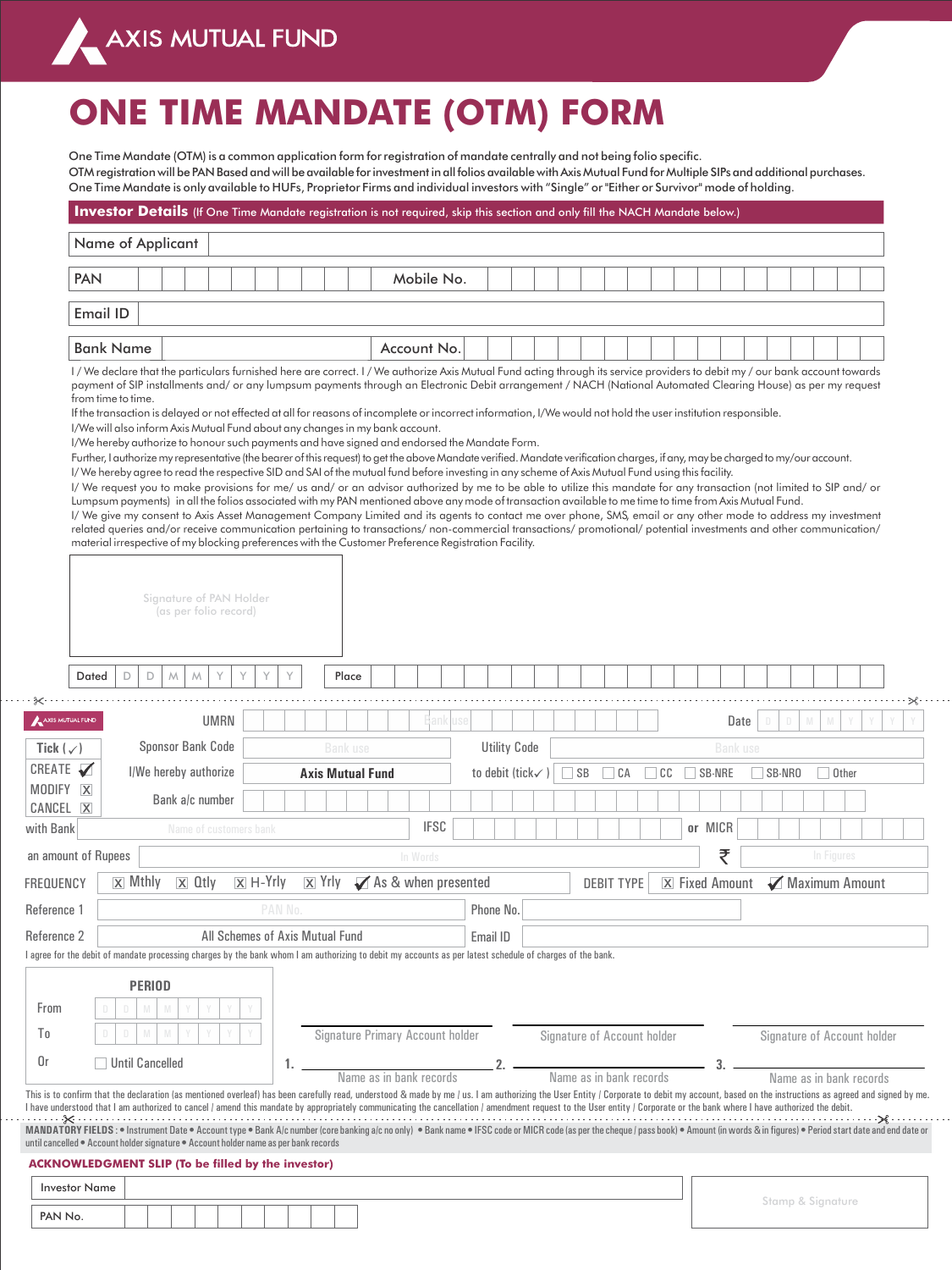## **INSTRUCTIONS FOR ONE TIME MANDATE**

- 1. One Time Mandate is currently available to HUFs, Proprietor Firms and individual investors with "Single" or "Either or Survivor" the mode of holding.
- 2. Registration of One Time Mandate will take 21 days from the date of submission of form.
- 3. Mandate will be processed through NACH platform offered by NPCI.
- 4. "National Automated Clearing House (NACH)" is Direct Electronic Debit mode implemented by National Payments Corporation of India (NPCI), list of banks is available on NPCI website www.npci.org.in. The said list is subject to modifications. The investor agrees to abide by the terms and conditions of NACH Debit/ECS of Reserve Bank of India/Banks.
- 5. In case the Mandatory fields on the Mandate are not filled, the mandate will be rejected.
- 6. Maximum Amount: The MAXIMUM AMOUNT is the per transaction maximum limit. As investor can register for multiple SIPs with one time NACH mandate. The transaction amount should not exceed the maximum amount mentioned in the NACH mandate. It is suggested to choose a higher amount to commence additional investments in future or to absorb Top-Up increments.
- 7. Axis One Time Mandate cannot be utilized for Liquid schemes, ETF schemes, closed ended schemes, and during NFO period.
- 8. Special instructions for EasyCall / EasySMS facility:
	- Post registration, you can invest less than 2,00,000/- at a time using EasyCall & EasySMS.
	- The Distributor ARN for an EasyCall/ EasySMS transaction will be the same as registered against the folio in which the transaction is being done. In case a folio has multiple brokers registered, then the EasyCall transaction is made under the Distributor ARN of the last transaction in the folio.
	- The Investor agrees that all calls received shall be eligible for same day NAV subject to necessary formalities to be complied by the AMC in case of transaction through EasyCall & EasySMS Facility on or before the uniform cut off time.
	- SIP is not available through Easy SMS.
	- The cut off time for EasyCall transactions is 2:30pm on all business days and if the call for transaction is received after 2:30 pm it would be considered for the next day transaction.
	- The cut off time for EasySMS transactions is 3:00 pm on all business days and if the SMS for transaction is received after 3:00 pm it would be considered for the next day transaction
	- Requests like change in bank mandate, change of nomination, change in mode of holding, change of address or such other requests as the AMC may decide from time to time will not be permitted using the EasyCall & EasySMS facility.
- 9. The Investor/s shall not hold the AMC liable for the following:
	- For any transaction using the Facility carried out in good faith by the AMC on instructions of the Investor/s.
	- For unauthorized usage/ unauthorized transactions conducted by using the Facility.
	- For any loss or damage incurred or suffered by the Investor/s due to any error, defect, failure or interruption in the provision of the Facility arising from or caused by any reason whatsoever.
- For any negligence/mistake or misconduct by the Investor/s.
- For any breach or non-compliance by the Investor/s of the rules/ terms and conditions stated in the Scheme Information Document.
- For not verifying the identity of the person giving the telephone instructions in the Investor/s name.
- For not carrying out any such instructions where the AMC has reason to believe (which decision of the AMC the Investor/s shall not question or dispute) that the instructions given are not genuine or are otherwise improper, unclear, vague or cause for doubt.
- For carrying out a transaction after such reasonable verification as the AMC may deem fit regarding the identity of the Investor/s.
- In case of error in NAV communication.
- For accepting instructions given by any one of the Investor/s or his/her authorized person.
- 10. Axis Asset Management Company Limited (AMC) has the right to ask such information (Key Information) from the available data of the Investor/s before allowing him/ her access to avail the One Time Mandate facility (the Facility). If for any reason, the AMC is not satisfied with the replies of the Investor/s, the AMC has at its sole discretion the right of refusing access without assigning any reason/s to the Investor/s.
- 11. It is clarified that the Facility is only with a view to accommodate / facilitate the Investor/s and offered at the sole discretion of the AMC. The AMC is not bound and/or obliged in any way to give access to the Facility to Investor/s.
- 12. The Investor/s shall check his/ her account records carefully and promptly. If the Investor/s believes that there has been a mistake in any transaction using the Facility, or that an unauthorized transaction has been effected, the Investor/s shall notify the AMC immediately. If the Investor/s defaults in intimating the discrepancies in the statement within a period of fifteen days of receipt of the statements, he waives all his rights to raise the same in favor of the AMC, unless the discrepancy/ error is apparent on the face of it. By opting for the facility the Investor/s hereby irrevocably authorizes and instructs the AMC to act as his/ her agent and to do all such acts as AMC may find necessary to provide the Facility.
- 13. The Investor/s shall at all times be bound by any modifications and/ or variations made to these Terms and Conditions by the AMC at their sole discretion and without notice to them.
- 14. The Investor/s agrees and confirms that the AMC has the right to ask the Investor/s for an oral or written confirmation of any transaction request using the Facility and/ or any additional information regarding the Account of the Investor/s.
- 15. The Investor/s agrees and confirms that the AMC may at its sole discretion suspend the Facility in whole or in part at any time without prior notice.
- 16. The Investor/s shall not assign any right or interest or delegate any obligation arising herein.
- 17. The Investor/s shall take responsibility for all the transactions conducted by using the Facility and will abide by the record of transactions generated by the AMC. Further, the Investor/s confirms that such records generated by the AMC shall be conclusive proof and binding for all purposes and may be used as evidence in any proceedings and unconditionally waives all objections in this behalf.
- 18. The Investor/s agrees that use of the Facility will be deemed acceptance of the Terms and Conditions and the Investor/s will unequivocally be bound by these Terms and Conditions.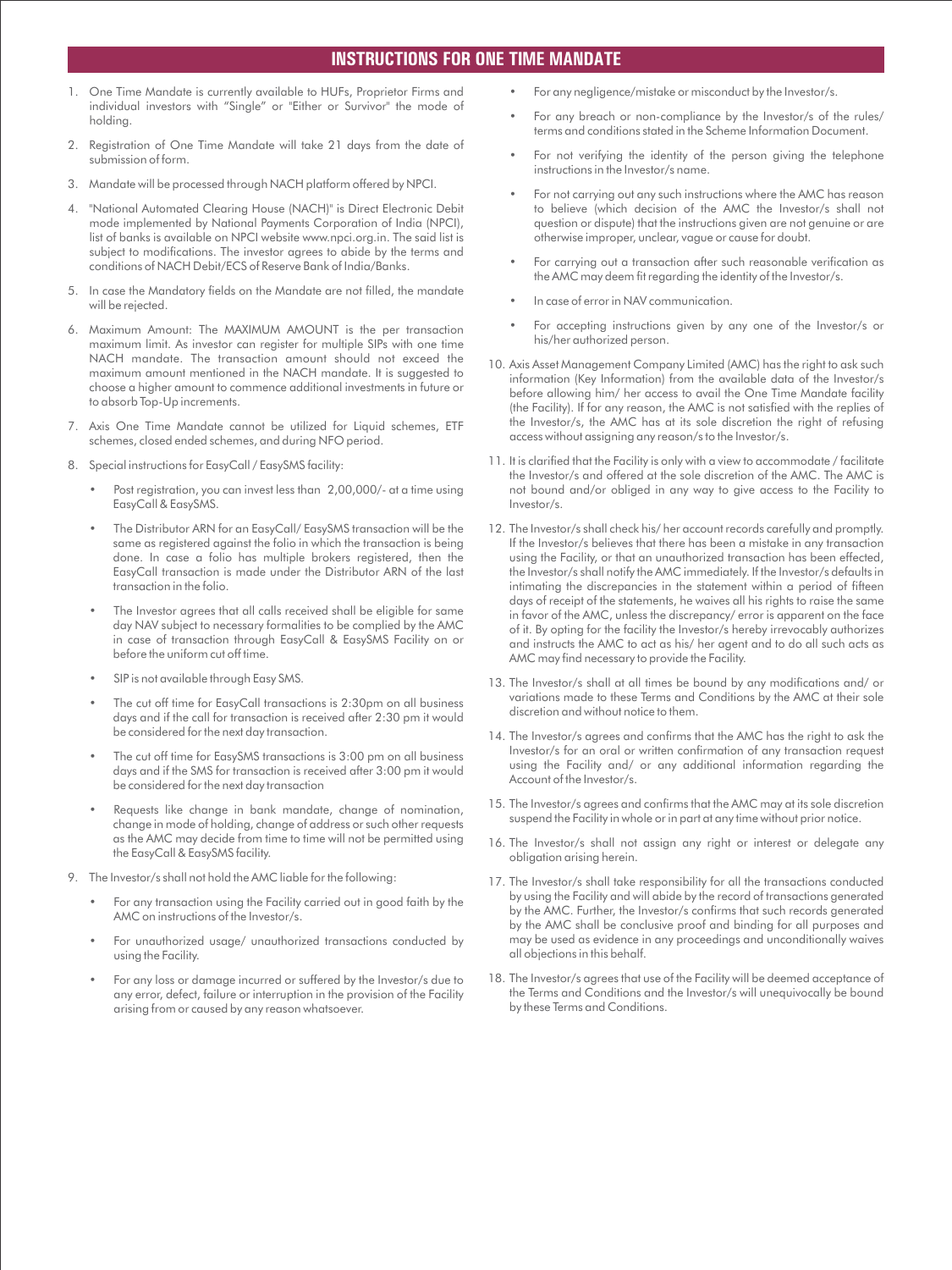

| CKNOWLEDGMENT SLIP (To be filled in by the investor) |  |  |  |
|------------------------------------------------------|--|--|--|
|                                                      |  |  |  |

| Folio No.<br>Investor Name |                   |
|----------------------------|-------------------|
| To Scheme<br>From Scheme   |                   |
| Frequency<br>Amount        | Stamp & Signature |